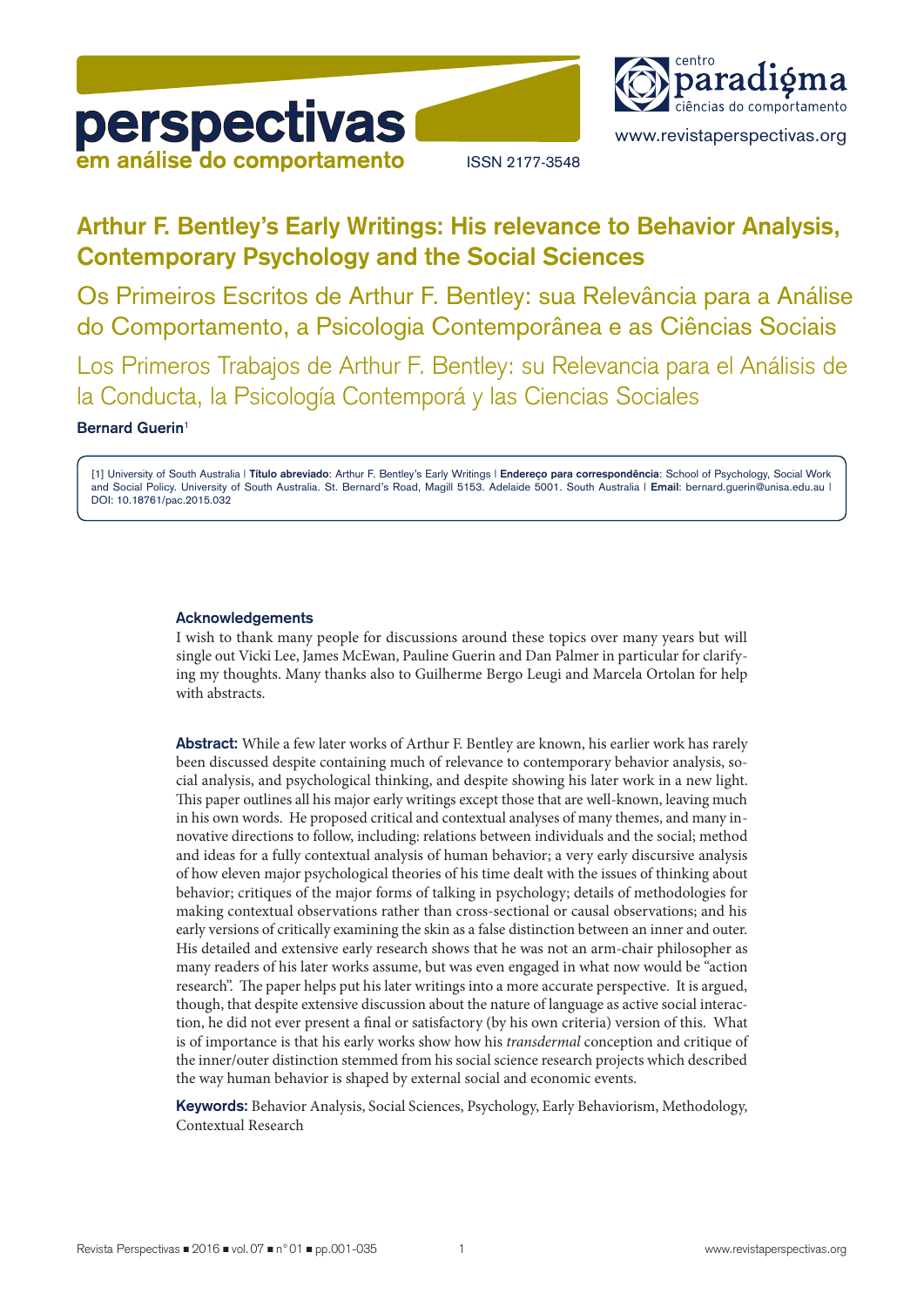**Resumo**: Enquanto alguns dos últimos trabalhos de Athur F. Bentley são conhecidos, seus primeiros trabalhos são pouco discutidos, mesmo sendo de muita relevância para a Análise do Comportamento contemporânea, para a análise do comportamento Social e do pensamento psicológico e apesar de estes colocarem seus últimos trabalhos em uma nova perspectiva. Este artigo abarca todos os seus primeiros escritos, exceto por aqueles que já são bem conhecidos, apresentando boa parte destes em suas próprias palavras. Bentlaey propôs uma análise critica e contextual de vários temas e muitas direções inovadoras para serem seguidas, como: a análise das relações entre os indivíduos e o social; métodos e ideias para uma completa analise contextual do comportamento humano; uma versão preliminar de análise do discurso de como onze das maiores teorias psicológicas do seu tempo lidavam com questões e de como pensavam o comportamento; criticas das principais formas de falar em psicologia; detalhes das metodologias para serem realizadas observações contextuais no lugar de análises transversais ou observações causais; e suas primeiras versões do exame crítico da falsa distinção entre o que acontece dentro e fora do corpo. Suas detalhadas e extensas primeiras pesquisas mostram que ele não era um filósofo de poltrona, como assumem muitos leitores de seus últimos trabalhos, e sim que era engajado na agora chamada pesquisa-ação. Estes primeiros trabalhos ajudam a colocar os seus últimos trabalhos em uma perspectiva mais acurada. Argumenta-se, porém, que apesar da extensa discussão sobre a natureza da linguagem como um ato da interação social, ele nunca apresentou uma versão final ou satisfatória (pelos seus próprios critérios) disso. Contudo, o mais importante aqui é que seus primeiros trabalhos revelam que a sua concepção transdérmica e suas criticas da distinção entre interno/externo provém de seus projetos de pesquisa em ciências sociais que descrevem o caminho pelo qual o comportamento humano é modelado pelos eventos sociais externos e econômicos.

**Paravras-chave:** Análise do Comportamento, Ciências Sociais, Psicologia, Behaviorismo, Metodologia, Pesquisa Contextual.

**Resumen:** Aunque algunos de los últimos trabajos de Arthur F. Bentley son conocidos, sus primeros escritos rara vez se han discutido pese a la relevancia de su contenido para el análisis de la conducta, el análisis social, y el pensamiento psicológico, y a pesar de mostrar su trabajo posterior bajo una nueva luz. Este artículo describe todos sus principales primeros escritos, salvo los que son muy bien conocidos, dejando una gran parte en sus propias palabras. Él propuso un análisis contextual y crítico, y muchas directrices innovadoras para seguir; entre ellas: las relaciones entre los individuos y lo social, métodos e ideas para un análisis contextual completo de la conducta humana, un análisis discursivo pionero acerca de cómo las once principales teorías psicológicas de su tiempo trataron cuestiones del pensamiento y la conducta, críticas de las principales formas de hablar en psicología, detalles de las metodologías para la realización de observaciones contextuales en lugar de observaciones de corte transversal o causales, y sus primeras versiones de un examen crítico de la piel como una falsa distinción entre lo interno y lo externo. Sus primeras investigaciones, detalladas y extensas, muestran que él no era un "filósofo de sillón" como muchos lectores de sus obras posteriores suponen; incluso, estuvo comprometido con lo que hoy se llamaría investigación-acción. El artículo es de ayuda para poner sus últimos escritos en una perspectiva más precisa. Se argumenta, sin embargo, que a pesar de una extensa discusión sobre la naturaleza del lenguaje como interacción social activa, él nunca ofreció una versión final o satisfactoria (por sus propios criterios) de esto. Lo importante es que sus primeras obras muestran cómo su concepción transdérmica y crítica de la distinción interno/externo se derivaron de sus proyectos de investigación en ciencias sociales, los cuales describen la forma en que el comportamiento humano es determinado por los acontecimientos sociales y económicos externos.

**Palabras-clave:** Análisis del Comporamiento, Ciencias Sociales, Psicología, Conductismo Temprano, Metodología, Investigación Contextual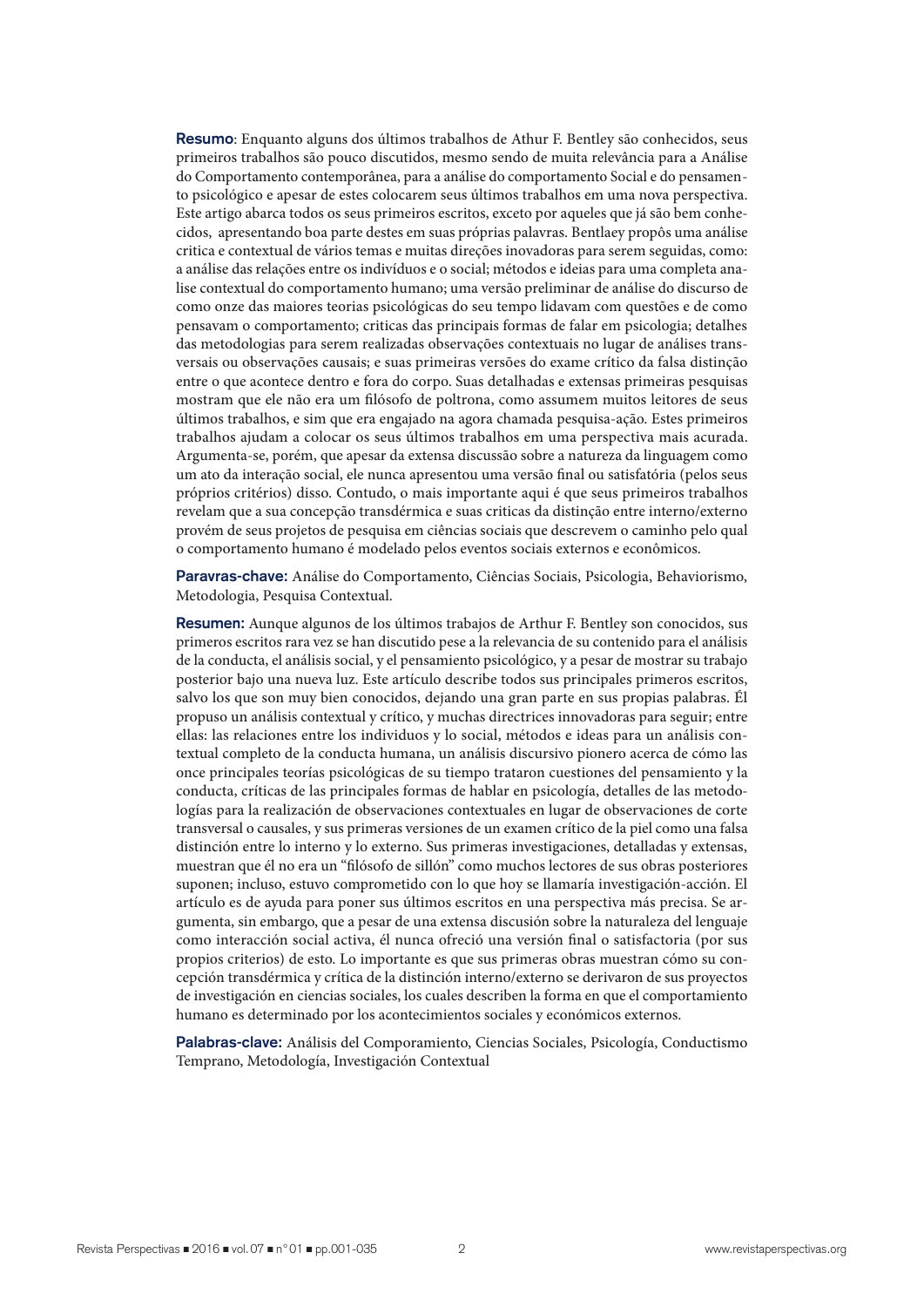Arthur F. Bentley (1870-1957) was a scholar who wrote steadily and powerfully about the problems of the social sciences and psychology from the early 1890s until his death in 1957, but, with a few exceptions, most of his large output has been ignored or missed in psychology and the social sciences. Bentley did not have a whole school of thought or a single comprehensive view of the world. Such would have been inimical to him—there was no notion of persuading people to become Bentlarians or Bentleyarites. A few good books and papers have been written about his thought, but they focus on his better known two or three books (e.g., Hale, 1960; Handy, 1973; Jordan, 1999; Kress, 1970; Pronko & Herman, 1982; Ratner, 1957; Taylor, 1957a, 1957b; Ward, 1981, 1984; Weinstein, 1962).

These books and papers all contain short biographies of Bentley, so I will not repeat his life story here. However, there are a few biographical points which are relevant to the goals of the paper. Most writers paint a picture of a failed academic who did armchair philosophy or psychology, but that will be disputed here. He studied in the USA and in Europe in his early life, but did not concentrate on psychology or philosophy. Instead, it is important that he worked with some key sociologists in Europe, Georg Simmel for example. Back in the USA he worked in various occupations, including time as a journalist, and then briefly held a teaching post at the University of Chicago. His teaching, however, seems to have left students and staff puzzled and he did not stay long. He then spent most of his life managing an orchard in Indiana while extensively writing.

A few of Bentley's main works are reasonably well-known to a small handful of academics, particularly some in political science, behavior analysis, systems theory, and interbehavioral psychology, and a few who come to him through reading John Dewey. His three most popular works are really the only ones known (Bentley, 1908, 1975/1954; Dewey & Bentley, 1949) and little of the rest is cited apart from a few key papers (Bentley, 1941a, 1941b, 1950) which are reprinted in two of the books just listed. He is mainly known therefore, first, as someone who developed an approach in political science to treating groups as forces of power, and, second, as someone who explored the distinction between inner/ outer in psychology, and had complex views about the various behaviorisms.

In this paper I wish to dispute many of these views just given of Bentley and show that his early work informs his later work and that those who do not read his early work will get a false idea of why he was trying to break down the inner/outer distinction in psychology and refer instead to *transdermal* interactions between people and their worlds. I also wish to show that he was far from being an armchair philosophical scholar, and spent the majority of his life very engaged in the world, and utilized both qualitative and quantitative research methods in pursuing his early work.

Although I do not agree with everything he wrote, I believe that much it addresses problems still faced by psychology and the social sciences today, and which continue to be debated today. And, some of the impasses we face in how to think about our subject matter he dealt with in very creative ways, *even anticipating the application of discursive analysis to psychological writing*. Much is also of direct relevance to behavior analysis, interbehavioral psychology, and contextual approaches to human behavior, but he had many novel points worth considering.

*The aim of this paper*, therefore, is not to show who he was, or to go through the later books and papers as others have already done, but to read through his early, less-known writings, to show the real foundations for his better-known later works. I will quote wherever possible in his own words, so that I do not speak for him. Many of the summaries of Bentley' ideas put new words into his written words, or try to mold him into a particular school of psychology, but I will try and present as he wrote it himself to avoid this.

In conclusion, I will summarize what we can fruitfully learn from this rich thinker. In particular, as we move away from current psychology to more contextual versions such as discourse analysis, interbehavioral psychology and behavior analysis, Bentley is important as an earlier thinker who attempted this, and this is why he sits alongside Kantor, Dewey, Skinner, and others who had similar goals (Guerin, 2016a, b). Further, in emphasizing that what we currently call 'psychological' depends upon, is built upon, or even *is*, the social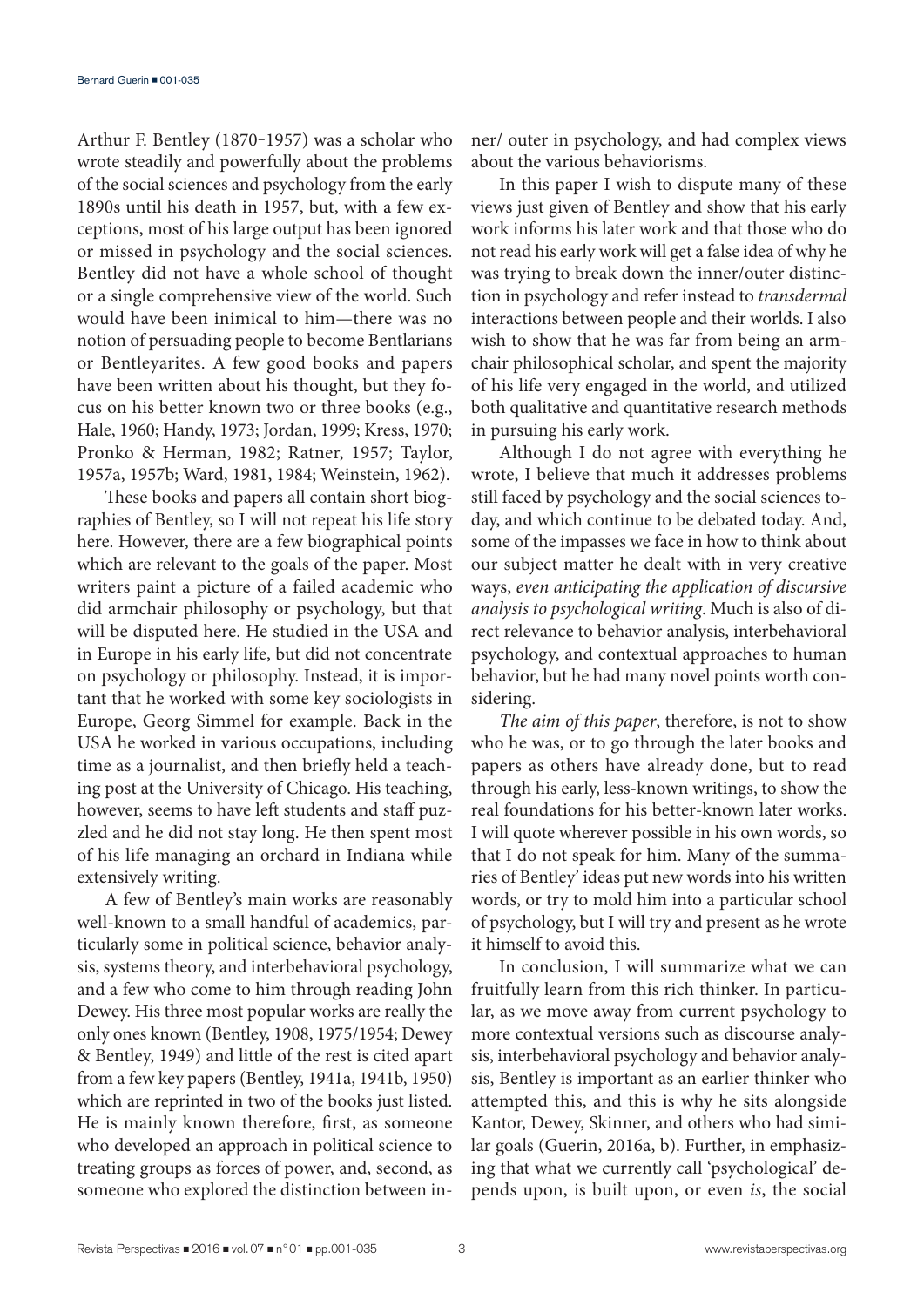world, he was saying something important that even those listed thinkers have not emphasized or described in practice.

# Background to Bentley's Writings and Style

Bentley excelled at two main activities. One, little known to most, was that he was a very thorough researcher who tried to study all aspects of the subject matter he was considering. This led him to ignore discipline divisions within the social sciences and to ignore methods which focused only on crosssections in time and space. What Bentley was also particularly good at was criticizing (deconstructing, we will see) the thoughts or writing of others by tracing their own ideas down to the very smallest detail, and showing the contradictions and absurdities that were already implicit in their own systems. With the exception of Kantor's interbehavioral psychology, and Skinner's radical behaviorism partly (see Bentley, 1951-1952), he showed that most psychological systems of his time were inconsistent by their own criteria. A few times, he tried to build something more comprehensive in the way of his own system of thought, but ultimately, even he saw that he was making the same mistakes for which he criticized others.

In many ways, reading Bentley closely resembles reading the early Derrida (1978/67): the clear presentations of other people's views, followed by drawing those views out even further by attending to all the small details that those authors themselves did not consider, and then showing how the system contradicts itself once the minutae are examined. In fact, "Bentley adds as his own observation; it is almost the rule in the *Geisteswissenschaften* that the point which is most important is to be found in a footnote" (Ratner, 1957, p. 43). This is close to what Derrida has done since.

# "The Units of Investigation in the Social Sciences" (1895)

This publication was an essay submitted for Bentley's doctorate. The problem he tackled was

that of the contemporary theories of 'social organisms,' for example, the notions of a 'social will' or a 'social soul.' For Bentley (1895), "Now without having reference to the concrete content of any of these theories, we cannot avoid the feeling that as far as they are expressed directly in terms of the social organism, *they are rather to be looked upon as statements of the problems to be solved than as themselves solutions*. When we are told that 'society does so and so,' we are given rather a description than an explanation of the phenomena" (p. 915, my italics).

This contains some points that Bentley defended throughout his writings. First, descriptions should be separate from explanations. What counts as a description does not count as an explanation by itself, and nothing extra is added by dressing up descriptions to look like explanations. Bentley, like others around the same time, found examples of this confusion between description and explanation throughout the social sciences. In psychology, events were 'explained' as the intentions of a mind, but these loose words are not solutions or explanations. They are problems needing further investigation.

A second point raised in the quote above is that words do not provide foundations, they provoke further investigation. As he put it later: "A theory that does not seek to establish the where, when, and what of its subjectmatter (sic) does not interest me. The only way to determine such facts is by experimentation" (1941a/1975, p. 226). Another point Bentley (1985) is at pains to make is that we must begin somewhere: "It is necessary to point out that very few sciences are able to take as their units of investigation, elements which they are satisfied to regard as themselves irreducible" (p. 88).

Bentley (1895) gives an example of psychology and society, which is notable because the view expressed here is very different from his later writings:

"For we must remember that the material that is empirically given us in society to investigate is first of all, simply motion; regular and irregular, temporary and permanent changes of situation in both men and things. Motives, desires, feelings, ideals, and all the other elements that go to make up a conscious personality are not direct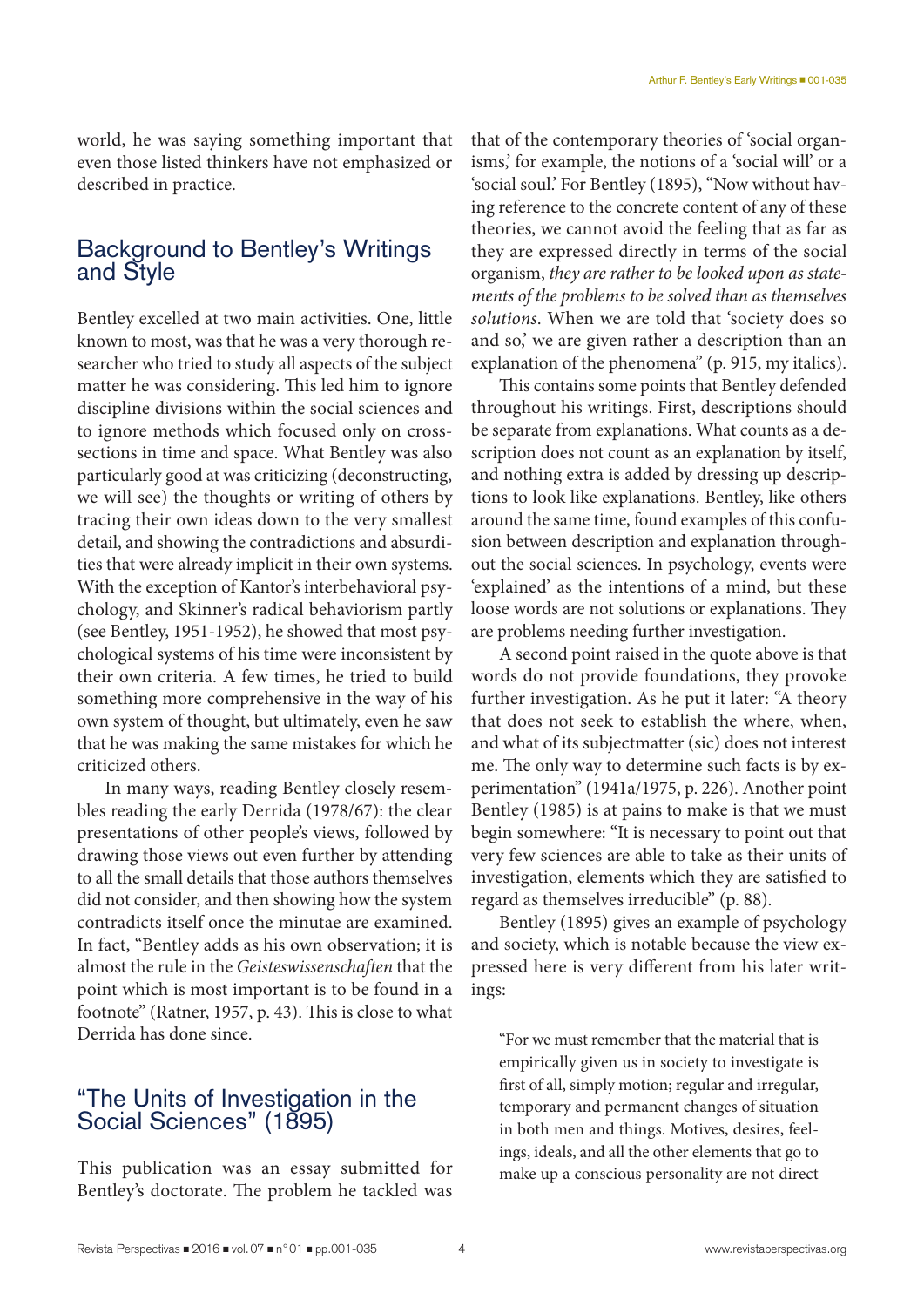objects of investigation for the student of society. Directly they concern only the psychologist. Society itself is rather a nexus of actions; and it is a nexus so complex that were the investigator himself of other nature than human, its interpretation would be utterly impossible... because what one man observes in other men is of necessity only the physical, the outer series; it is in himself alone that he can attend both to inner and outer series." (pp. 89-90)

Later in life, Bentley (1941b/1975) would find it objectionable to talk about 'inner and outer,' as though the skin divided up two realms (here called 'series'). He then went on to develop ideas of consciousness and subjectivity with which we will not deal with here because Bentley changed his views quickly on these. His basic point, though, was that sociological explanations need only worry about the 'psychological' in so far as people 'want' things: "For the sociologist the fundamental fact of the psychic life of man is that he is a creature with wants" (p. 97). He uses others' work primarily to develop a categorization of three bases for reasoning about social phenomena: impulses, habits of custom, and conscious reflection on habits.

What is Bentley trying to do with this somewhat confused discussion? He is trying to bring together the following ideas, but is aware of the contradictions and pitfalls inherent in them when put together:

(a) most 'explanations' are only descriptions; we must start with something though, however uncertain;

(b) we cannot make a complex explanation in terms of adding 'simpler' units (*contra* Descartes);

(c) we cannot explain social phenomena as the sum of individual actions; and yet

(d) individuals still make up the society.

Listing these points together is the most important thing here, rather than his own answers or solutions at this stage. His answer is a mixture of theories that were current at the time. Social institutions are consciously changed by people and then become followed without reflection. Larger states

begin when people form together for impulses such as food and sexual activity, which then through a few who are consciously leading begin to constitute customs and institutions which are further changed by conscious decisions. Although Bentley later changed these views, of note is how the main interest of his 1908 book, *The Process of Government*, derives from the key points above: that book is likewise concerned with how small pressure groups within societies can change the majority views through lobbying and social influence. Taken in the present context, Bentley is not saying that all politics and social behavior occur through conscious lobbying and social pressure. That is only one form of influence. This earlier work shows that he had a broader idea for the 1908 book than some later reviewers have given him credence.

These points bring Bentley to raise a question that will follow him for several more years: What does it mean to have 'social facts'? "We must be careful not to confuse objectivity with materiality. Everything material is objective, but the objective is not exhausted in the material" (pp. 104-105). This problem is usually referred back to Durkheim (1982/1895), who first tried to state the 'reality' of social facts. This development will continue through to his later writings that observation and description should not be cross-sectional, but longitudinal.

At this time of his thinking, then, Bentley (1895) saw social explanation as the result of people's customary habits and their conscious deliberations for 'wants.' People are determined by the customs that are in their situation, but can change them through deliberate actions.

"We see then that in all departments of social life the main elements to be considered are the actions of men in accordance with customs and those which depend on deliberate calculations. The latter must have, to a great extent, conscious reference to the objectified customs and institutions of the society in which the individual is placed, in short, to social formations. These formations are on the one side social products to be explained; on the other as part of the content of knowledge of the individual, they are themselves elements of further progress." (p. 113)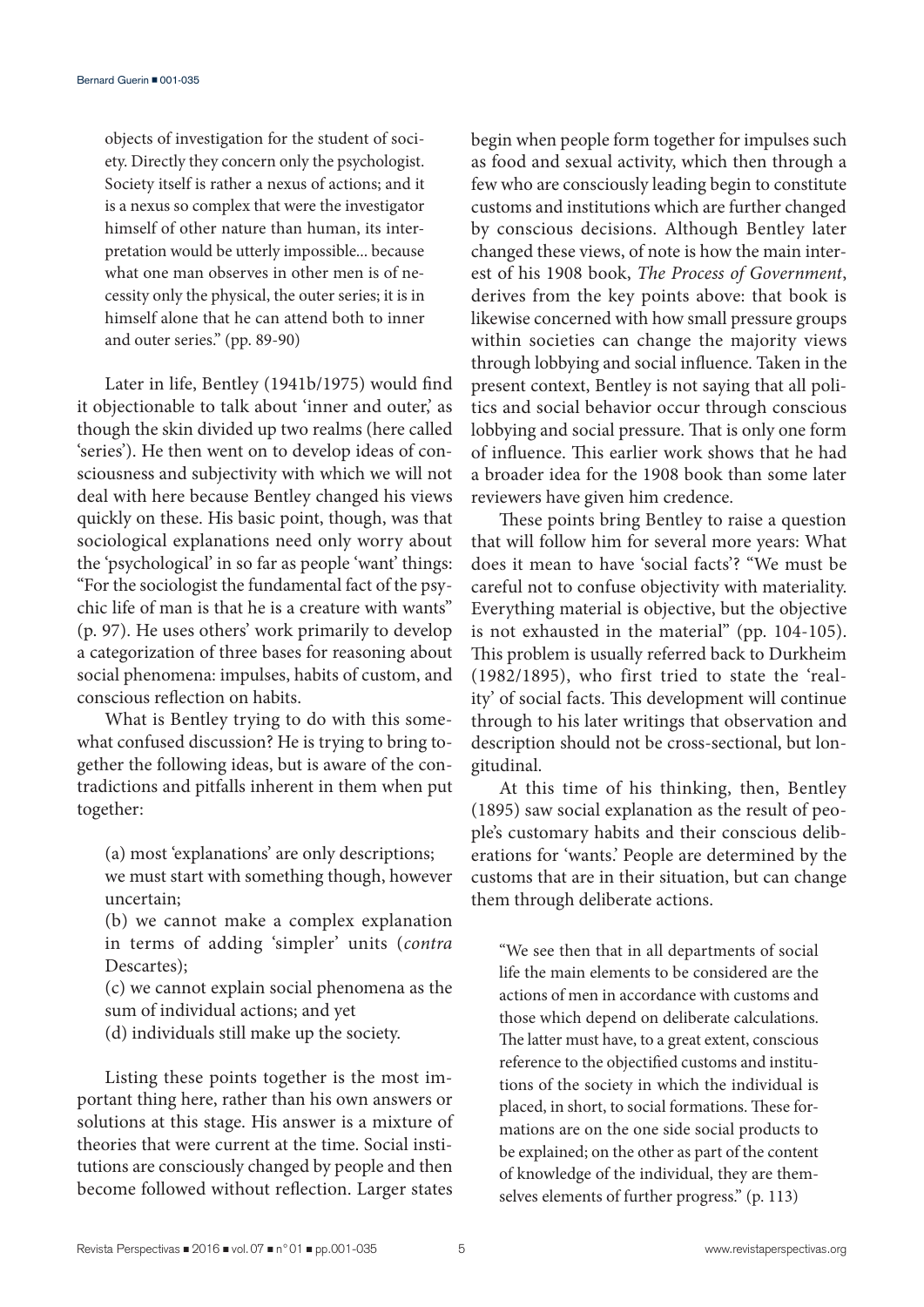What Bentley envisaged was a social science which would cut across traditional disciplinary boundaries. Accounts would have to be made of customs and how they got there, individuals and their development within customary institutions, and the changes in institutions brought about by deliberate calculation by people who reflected on customary ways. He was therefore already envisioning a *systemic* or *contextual* approach, not unlike Kantor's interbehavioral psychology in some ways. He continues:

"Undoubtedly the most important static theories are those of modern industrial activities. They have concern with the relationships of men, acting partially under the influence of custom, partially by means of careful calculations of increments of pleasure and pain; these actions taking place under definite geographical and climatic conditions, and with reference to definite industrial formations. Some of these formations have been already enumerated. They include organized markets, credit, currency and banking systems, exchange and the transportation system, and business law. In addition to these and many other strictly industrial formations, the wide extent and complexity of our economic activities require us to take into account nearly all of the more important social formations. It is sufficiently evident how much a man's industrial life is affected by the existence of the state, even where it does not primarily conserve economic ends; or by his desire to found a family or to conform to some class spirit or to some demand of fashion or of his 'set' in society, simply for social reasons and where the practice itself has no attraction for him.

It is evident that theories built up from these elements will have validity only in the specific societies or countries in which the particular premises used are found. They will make no pretense of 'perpetualism' or 'cosmopolitanism.' ...The 'absolutism' can consist only in choosing as premises such formations as are common to as many societies as possible; and in so doing the theory evidently moves far away from the actual conditions of any one society."

Here Bentley is saying that we must look at a wide variety of contexts to understand people acting and people acting as a group or society. *We cannot assume a separate 'psychology' which is somehow independent of the economic, social and other contexts*. What we will see in his next publications are three of Bentley's detailed research analyses of specific social situations done in just this way. He was not trying to derive a high 'level' explanation from so-called fundamental principles or 'facts,' but trying to place all aspects from all social sciences into a joint account that floats along on their conjunction and sinks otherwise.

In summary, although there are problems with Bentley's account in this publication, especially naming the psychological basis as merely being the 'wants', the overall effort was quite an achievement for a 25-year old. He raised most of the big issues of the social sciences and suggests an approach. He relied too much on the assumptions of previous writers, particularly with regards to the psychology and the inner/outer and consciousness ideas (dealt with below), but he was making progress with other issues. As we will see, his contact with John Dewey and others, and his gradually more sophisticated readings in these areas, eventually brought him to a different and original position that built on what was written here (Bentley, 1935, 1941d; Dewey & Bentley, 1949).

# The Early Social/Political Contextual Analyses

Those who only read Bentley's later works might be forgiven for thinking that he was an armchair philosopher sitting peacefully in his Indiana orchards. For that reason, I wish to emphasize in the following sections Bentley's early social and economic research, very down-to-earth, detailed, and meticulous. The first was published before his 1895 essay, but relates more closely to the contextual analysis approach. He did not just write essays but carried out interviews, analyzed statistics of all kinds, and even helped organize groups in North Dakota and Illinois in what would now be called "action research". His analyses are exemplary of the kind of social science promulgated in his theoretical writ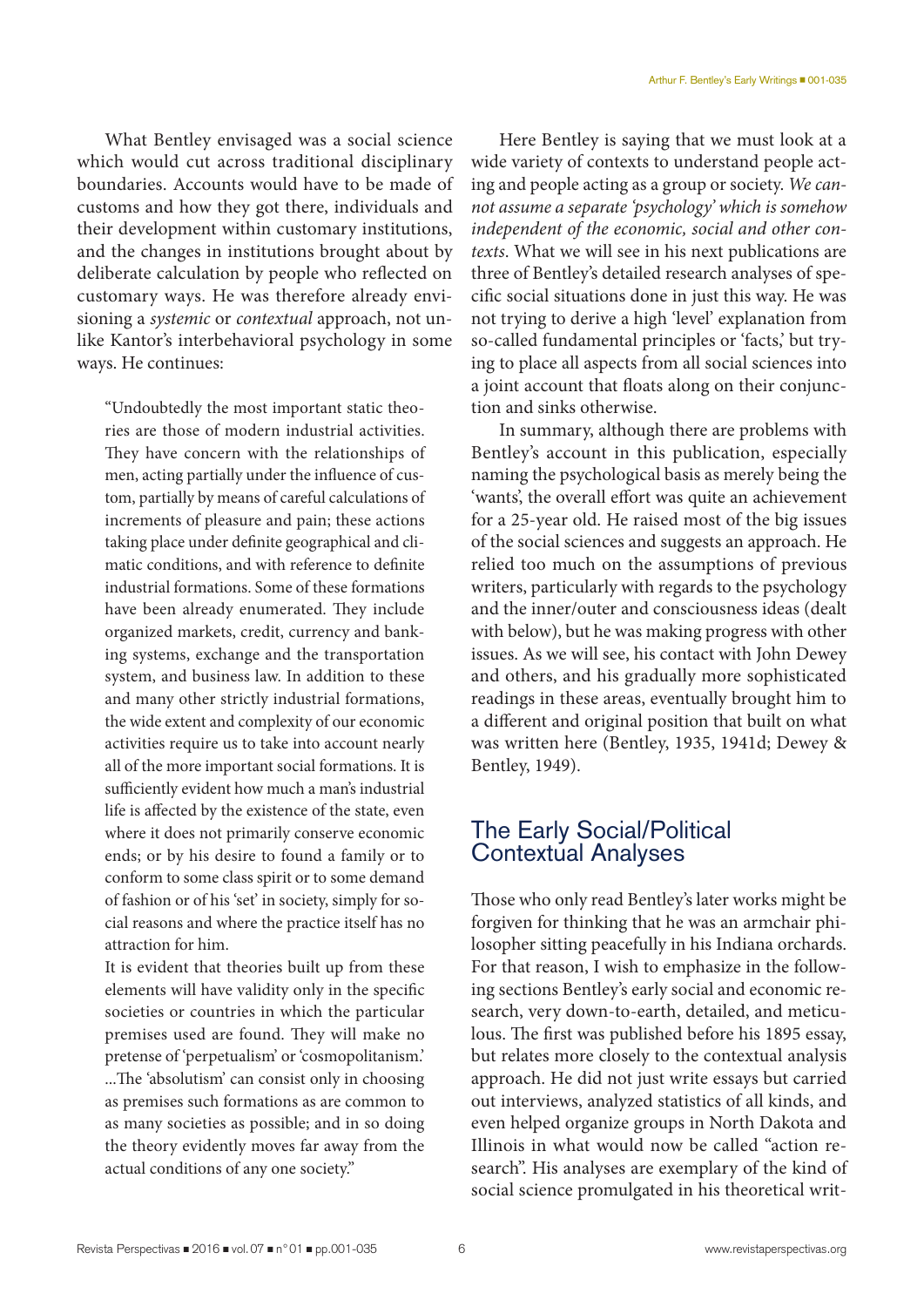ings, looking at real problems from many angles and over time, while avoiding narrow studies done cross-sectionally within one discipline. My bigger point is that his later more philosophical works are grounded by what he was doing here.

## "The Condition of the Western Farmer" (1893)

This monograph was Bentley's first publication, submitted as an undergraduate thesis. It is a full economic and sociological investigation into the economic problems of farmers in the American West. It is closely related in two ways to his *Units of Investigation* paper (see above) that came out two years later, although they seem miles apart. First, Bentley uses the methods he later advocated at the end of the 1895 paper, of combining all the social sciences to investigate fully a problem and not to divide up disciplinary areas. He also argued that this is easier or clearer if done on a small scale but intensively:

"Two ways lie open to one desiring to find an answer to such a question as that set before us. Either many and varied statistics for the whole region under consideration may be collected and examined, or a study in miniature may be made of some little district which can fairly lay claim to being typical of the whole region." (p. 7)

Second, the impetus for the investigation of the farmers' condition came from thinking about militant farmer's groups that had arisen to lobby the government for help in their economic distress. Such political/social influence was to be more focused in his (1908) publication on the processes of government.

"The farmers' movement, culminating in its attempt to change the policy of the government in many important particulars, had for its raison d'être the depressed financial condition of the agricultural classes. Against this position, the other political parties urged that the financial depression affected all classes alike, and that in no way did farmers have greater difficulty in attaining prosperity than persons in other lines of activity. Realizing the worthlessness of the

isolated examples cited as proof, as well by one side as by the other, the author undertook the present investigation." (p. 7)

This monograph, then, is about what led to the farmers' movement becoming active, beyond the surface 'cause' of just citing economic depression (which is an example of description dressed up as explanation). As we saw above for Bentley's *Units* paper (1895), 'economic depression' is one of those concepts that are more "statements of the problems to be solved than as themselves solutions" (p. 915).

Bentley begins by tracing the social and economic history of the town chosen (Harrison, Nebraska), following their progressive waves of settlement. He outlines the geographical features and agricultural potential of the land, as well as outposts for purchasing the settlers' supplies and the profiteering of land selling. Although not unique, it does show an integrated social science approach to the question at hand. The immigration and emigration of the area are shown to fluctuate, and this is shown to relate to external crop conditions, particularly grasshopper plagues:

"We are able to trace a very close connection between the number of resident owners in the various years and the climatic and crop conditions. The number of such owners increased on the wave of immigration until 1875, but a complete cessation of settlement caused in that year by the grasshopper pest of the preceding seasons, and, in fact, the same cause was at the basis of the continued decrease in the number of resident owners, which lasted through '77." (p. 35)

Bentley conducted interviews throughout the region, especially with the older residents who had lived through these times. From archives, he recorded the reasons for selling or surrendering lands which had been recorded on government documents, and he related those to social and economic conditions.

Bentley worked through in practical research what in his *Units* paper he was to call the 'pleasures and pains' or the 'wants' of people. He traced the resources needed and the geographical and social methods of gaining them. Credit for purchases of capital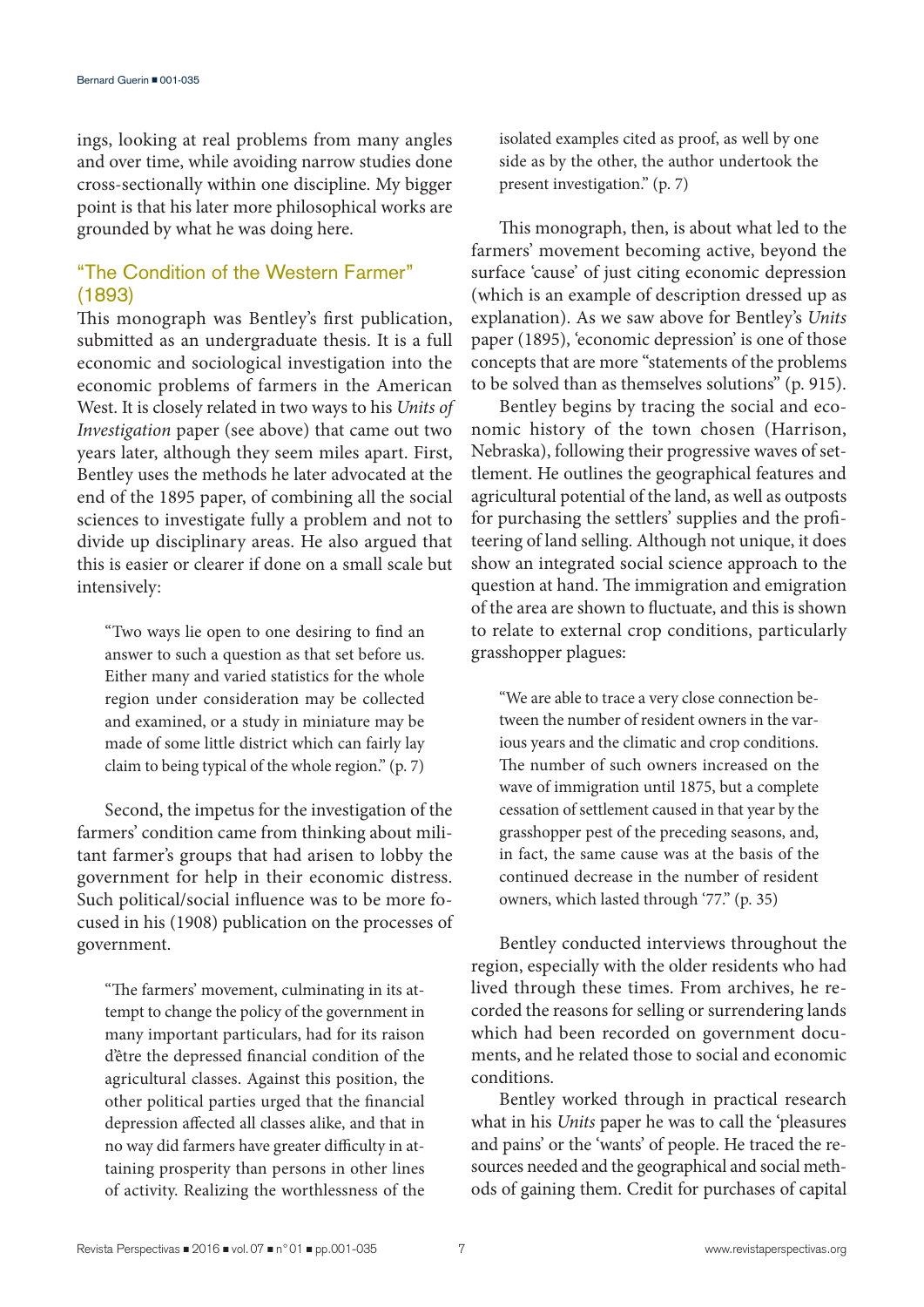was essential, and Bentley starts showing how credit was a limiting resource. Settlers were helped by:

- Having served in the Civil War army they got a pension that helped see them through
- Having served in the Civil War army they needed less time to become a homestead
- They were located near the government's land office
- Nearby lands were already cultivated so they could buy grain until their own crops grew
- This meant reduced transportation costs for essentials
- There were neighbors who could help out in mutual services

There were also hardships:

• Prairie fires

• Many interviewees told Bentley that the lack of a nearby physician was a handicap, they could not get easy attention and the cost was great

• Grasshopper plagues

Bentley also worked his way through the economic factors limiting the farmers—land values, renting farms, credit, taxation, and markets and freight costs, giving longitudinal statistics on each of these. He then proceeded to do the same analyses for the contemporary situation in the Harrison township, going through the minute details of taxation, credit and different types of mortgages. In particular, he discovered differences between those who had purchased land from the government and those who had purchased land from the railroad company. The former had a much smaller mortgage and debt than did the latter. Given only railroad land was available for purchase:

"One is tempted to draw the moral that the would-be purchaser, at least the one whose means are not sufficient to pay entirely for his farm and then tide him over all subsequent periods of hard times, had almost better throw his money away than invest it in farming operations in Nebraska, at the current prices of land and under the present agricultural conditions; unless, indeed, he be possessed of unusual energy and ability." (pp. 69-70)

This is then related to the quality of the land, and Bentley again advises that the poor farmlands, in terms of fertility, are hardly worth farming in the current conditions. The rise and fall in land value clearly set limits to every other variable considered, for example, credit is determined by land value primarily. Even in poor years, Bentley claimed, successful farmers became conservative about risks that involve new crediting. But he also drew out the idea that debts are socially strategic and not fixed in their effects:

"Perhaps the effect of his debt on a heavily mortgaged man may be summed up by saying that in order to use the money profitably, the borrower must be a man of above normal ability; if his qualities are exceptionally good he may profit greatly by his loan; but if they are under the average, or if fortune should go against him, his debt will almost surely operate to increase his troubles...

In short, if the farmer of to-day expects to achieve the same success as the pioneer achieved, he must, except where good fortune and the possession of unusual personal qualities are combined, have capital in sufficient amount to offset the free land and the low cost of living of the pioneer period." (p. 85)

Bentley does not draw this back to the discussion of the farmers' movement to petition the government. His conclusions argue that the economic conditions of the Nebraska farmers have grown more difficult, and that *this is not attributable to their personal qualities*. The social and economic conditions had changed markedly from those of the settlers and more is now required to get the same out of the occupation.

What we can draw out of this is the integrated way that social and economic factors are researched and put together, the way personal factors are seen as limiting conditions but not major determinants, and the way that the entire situation is pulled apart in a detailed way to get at the answers. He sometimes writes as a social geographer, sometimes sociologist, sometimes political scientist or economist, and sometimes a psychologist. His point from the *Units* paper (1895) was that these should all be used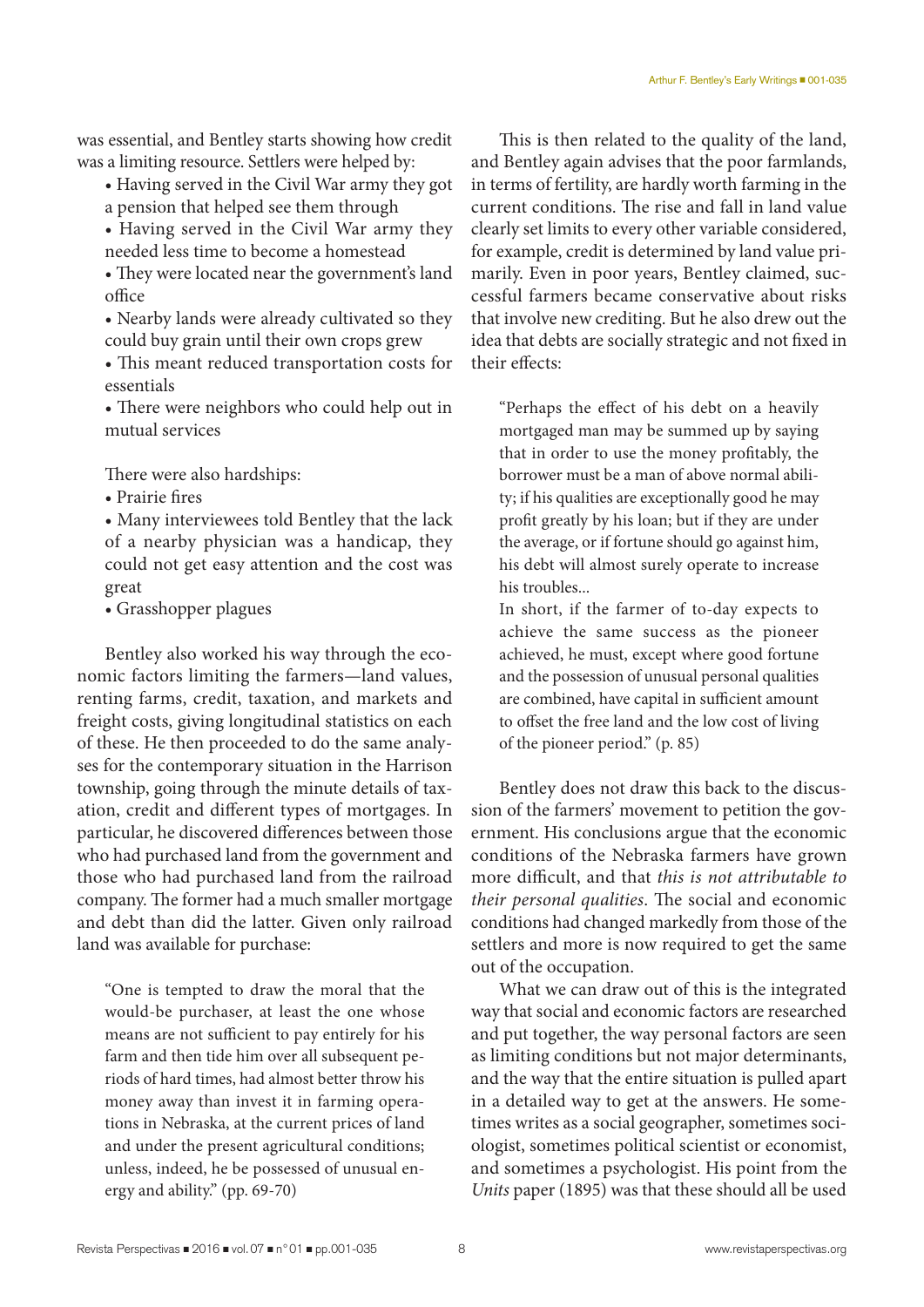in every problem area and not kept as separate (and competitive) disciplines as they are still today.

## "Municipal Ownership Interest Groups in Chicago" (1904-1907)

Bentley carried out three small studies between 1904 and 1907. They again highlight that he was not an armchair philosopher, and they highlight that he dealt with the contextual details of what he was saying about political and industrial organization. The full manuscripts lie unpublished in the Bentley Manuscript Collections, but he gave short summaries in *The Process of Government* (1908), which will be followed here.

(1) The first of the three studies was a quantitative analysis of referendum votes for the issue of Chicago taking over municipal control of street railways. In the style of a full social science analysis, he analyzed the votes into geographical regions, such as those furthest from the city center, stratification into different wealth areas, the places with the worst car lines (more in need of railways therefore), and some smaller details such as an inconsistent vote in Polish regions. He also analyzed the data into social dimensions, such as the effects of mayoralty elections and the Socialist vote.

Once again, this was detailed and illuminating social science, looking at a real problem from many angles. Here is an example of Bentley's summary:

"*Outlying territory.*–A general tendency to the progressive extension of strong municipal-ownership interest toward the farther outlying parts of the city was noticed, which reached its culmination in 1905; though in 1907 the elsewhere receding wave carried farther in spots and hit one or two very small extreme outlying districts. A tabulation of the votes in a broad band of outlying territory extending entirely around the city (33,200 votes cast in 1905, 38,900 in 1907) showed, with very slight change in the proportion of partisan mayoralty votes, a municipal ownership decrease from 52 to 39 per cent. Of all votes cast (city averages decrease 46 to 40), and an antimunicipal-ownership increase from 16 to 53 per cent (city averages increase 18 to 49). With an increase of 5,700 voters, municipal ownership lost absolutely almost 2,000 votes. Nothing but the car-service needs of the population in both years can explain the high vote of the first of these two years or the low vote on the second." (1908, pp. 488-489)

(2) The first of his two other smaller studies (1904-1907) was done in 1905/1906 looking at 165 bills in Illinois State that passed and became law. Bentley again categorized these into the groups and strategic play of interests that got them into the legislature and carried them through. There were three main subdivisions: brought in by initiative, brought in by opposition to another bill, and other aspects. His main conclusion was that cooperative groups were the main driving force. He is an example of this work:

*"Initiative.* – Of the 165 entries, 83 were assigned to administrative initiative, 34 to special interests, 20 to organized public opinion in some one or other of its definite forms, and 2 to political machines acting for their own direct interest, leaving only 26 to be assigned to members of the legislature acting in their theoretical legislative capacity." (1908, p. 493)

(3) The second of the two smaller studies was similar to the previous one, but looked at 1,108 ordinances, orders, or resolutions passed in the city council of Chicago rather than the state legislature. Similar procedures were used. He again emphasized the pressure of interest groups, the theme of his (1908) book:

"Under the pressure of interests the council gave by ordinance 46 franchise grants which it had no legal right or power to give. By order it gave 55 distinctly illegitimate grants. Many of its other acts were gross abuses or marks of favoritism. Such were 88 special privileges, including gifts of city property or services and permits to violate ordinances... The council's own praiseworthy, but feeble, attempts to regulate these pressures serve but to emphasize the present license." (1908, p. 494)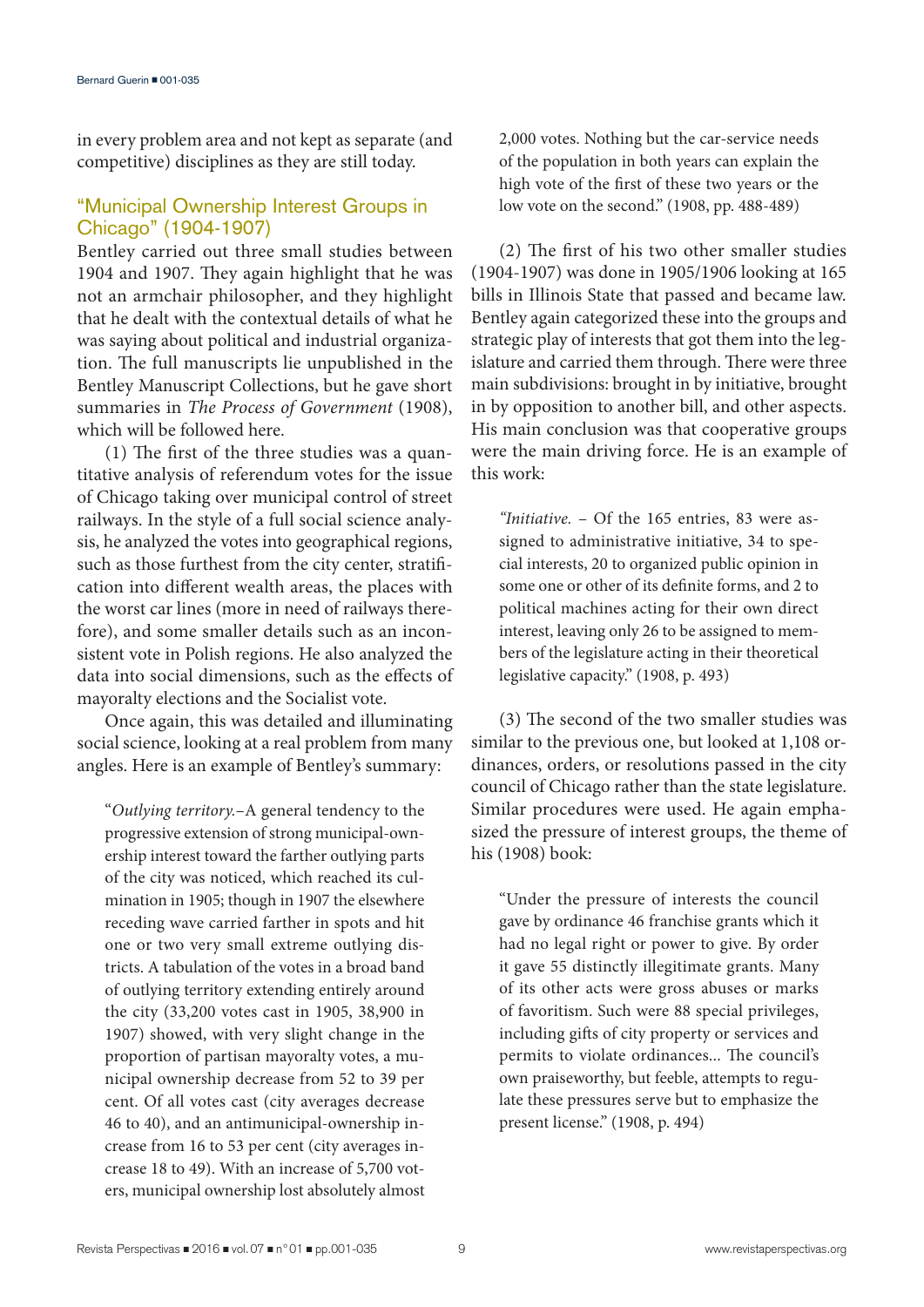### Makers, Users, and Masters (1920/1969)

This book was finished in 1919-1920, but was rejected by several publishers. Bentley had apparently abandoned it until he gave a copy in 1949 to his friend Sidney Ratner, Professor of History at Rutgers and later editor of the Dewey/Bentley correspondence (Ratner, Altman & Wheeler, 1964). Ratner was impressed and got permission to edit and publish the volume, although this was held up until 1969, twelve years after Bentley died.

This book was a description, in the sense given earlier, of how power in America had become concentrated into the hands of a few and, in particular, into the hands of industry magnates, finance professionals, and trade elites. This had occurred through World War 1, after priorities were given to oil and steel production. As in the other two early social science studies and his conceptual work, Bentley was meticulous with detail, reading everything clearly and thoroughly for possible misunderstandings, and drawing conclusions hesitantly.

If we stand back, the bigger theme of this book is probably more about the change occurring between a focus on production and a focus on consumption (Corrigan, 1997). Social sciences, since Marx, had thought mostly about *production*, and indeed, Bentley's research on the farmer in Nebraska was an example of this: how the little farmer could survive while producing grain and other crops. But the whole focus of society was changing markedly between the wars to focus on *consumption* (Veblen, 1975/1899) rather than production issues. Technological advances in crop production meant that subsistence farming was on the way out and large-scale, mass-produced cropping using fewer people was coming in (Barraclough, 1991). It was not that people did not consume before, nor that there was no production afterwards, just that the focus changed because producing became less problematic than consumption. The focus had become one of how to get people to consume more goods and products, not how to produce more food, at least in the rich western countries.

The themes coming out of this change are the themes coming through Bentley's book: mass workers coming under the control of big business, increases in sophistication and frequency of advertising, weakening of union power, new classes of the rich, re-thinking of welfare systems, and a worldwide dependence upon money, credit and stock markets. His title, then, reflects this nicely: *Makers, Users, and Masters.*

"This volume is to concern itself with the facts of wealth and power in the United States in this second decade of the twentieth century. It does not purport to have value beyond that restriction of time and place. Its main reliance is upon facts that can be quantitatively stated... So far as is possible, they will be stated objectively, not with reference to current theories, not with blind reliance on the symbols which must be used in stating them, but instead in terms of groups, of their interests as related to one another, of their viewpoints as developed out of those interests or as latent in them, and of the probabilities of their political or extra-political action in accordance with those interests." (p. 2-3)

In the first chapter, Bentley anticipates modern methods of economics and sketches a balance sheet for the entire country. He identifies all the assets and the liabilities of the United States, and outlines the occupations, levels of employment, and concentration of power. His main conclusion is summarized at the start of the next chapter:

"The preceding chapter has shown, as exactly as statistical and other available facts will permit, to what an extent our wealth is concentrated in a few hands and to how much greater an extent the control over our industry has become centralized. The huge fortunes of a few [e. g., Andrew Carnegie, J. P. Morgan, John D. Rockefeller] are spectacular, but the dictatorial power of... the few is more spectacular. The fortunes have grown great, but the power has grown greater and more rapidly. Not the ownership of wealth, but the control of tremendous economic power is what makes this generation of capitalists most radically different from the last. Today, indeed, wealth is not really the basis of power; rather it is its plaything. Today, wealth is not so much substantial property to use and enjoy, as it is the powerful assertion of claims by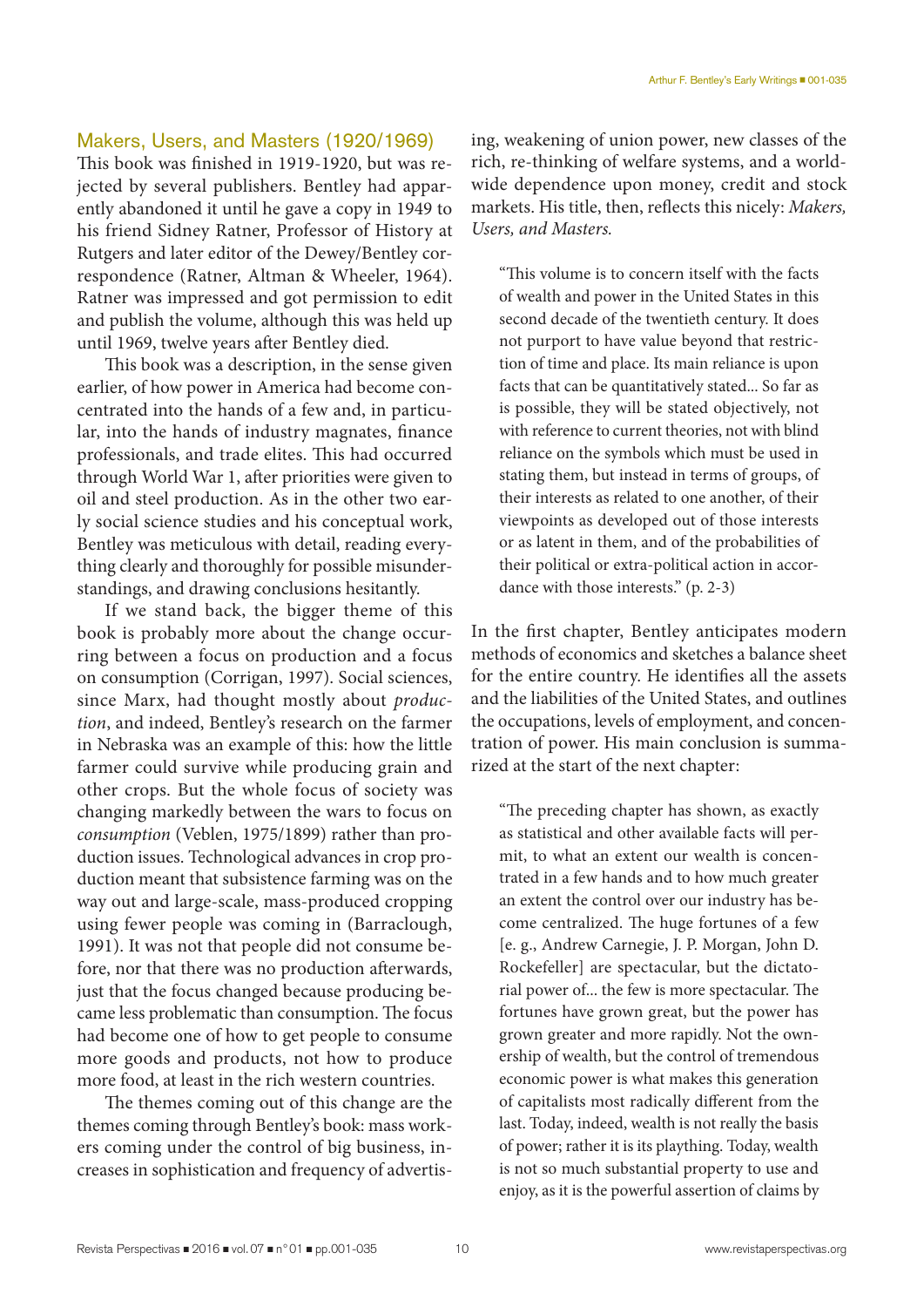an elite upon the future income of the people. Today, 'good will,' which is a commercial euphemism for economic might, is more the basis of capitalizations than is material wealth. Within such statements lie a nest of puzzles, and in the solving of these puzzles lies the fate of the nation." (p. 31)

Drawing on his 1908 book, he views both political government and industry as forms of government; that is, he stands back and sees that they are really about organizing small or large groups of people, nothing more than this. While textbooks might look to governments as 'true' governing bodies, because of mandates and monarchies, such authority is itself only part of the organizing process. It is one rhetoric in a series of strategies. It is not something special in the same way that religions can be viewed as ways of organizing people, for both better and worse, and the special properties of religions that most political governments do not indulge in are properties of organizing people (Guerin, 1998). In fact, Bentley's use of 'governing' in these few pages is similar in many ways to the broad use by Foucault (1979) and his analyses of power.

The main chapters of the book are about system failures and abuses of the industrial government and the political government. A lot of it antedates but predicts the 1960s sociological talk of the industrial/military complex and its profiteering and monetary abuses. Bentley goes into details of many specific cases to give examples, but most of them are historical and no longer relevant. His main point, however, remains today. If one stands back, both the political and the industrial governments (organizing) are built out of the people of the country, but the whole system of capitalism allows for abuse and this need to be kept in check. He also deals with the welfare problems that are even more with us today in large cities than ever before:

"Are we, as a people, getting our money's worth out of our industry as we have it organized today? If we are not, we may be expected to hunt for the leak, if there is one, and stop it. Beyond question some of our businessmen are getting their money's worth and more. Equally beyond question, by the test of high prices, large parts

of our people feel that they are not getting their money's worth." (p. 72)

Bentley also devotes a chapter to waste arising from industry. The details and amounts of money are dated; and we are probably more familiar nowadays with the hidden costs. Advertising, packaging, insurance, and legal costs are all passed on to the consumer, even when they are total waste. Once again, Bentley as journalist goes into the finer fiscal details of all this and present tables that breakdown the costs as a percentage of the cost incurred by consumers.

As mentioned in the last section, when we come later to learn more about Bentley's philosophical and abstract writings, we must not think of him as living in clouds of philosophy. A read of this book will show the stuff of which he was made. I will not trace the rest of the book, but Bentley works his way through the meat industry, transportation and privateering, the retailing industry and distribution, tacit arrangements in industry to avoid competition, information technology (primarily inventions and market information, but anticipating the great increases in this area), land use, credit and its social availability, the cost of living and its breakdown, and labor.

This whole book is a good example of a contextual methodology Bentley was to articulate more fully later. In his 1935 book, Bentley imagines a scene of a congress of scientists in a hall. He wants to 'see' through *space,* in the sense that everything there extends beyond the immediate hall: to the transport to get there, the families, the congress budget, etc. It also extends beyond the particular *time*, to the preparation, the writing of congress papers, etc. It also extends beyond the immediate *lives* of the scientists, to their education and research programs, their reputations, their families again, etc.

Bentley has outlined the full range of spaces and times to position 'governing,' whether this is political or industrial government. He has looked wider and tried to bring all the separate facets together, as he had previously done when discussing the Nebraskan farmer (1893) and the Volstead Law in his 1926 book. To investigate the injustices of the modern capitalist environment in the United States, he maps out the potential arenas and then present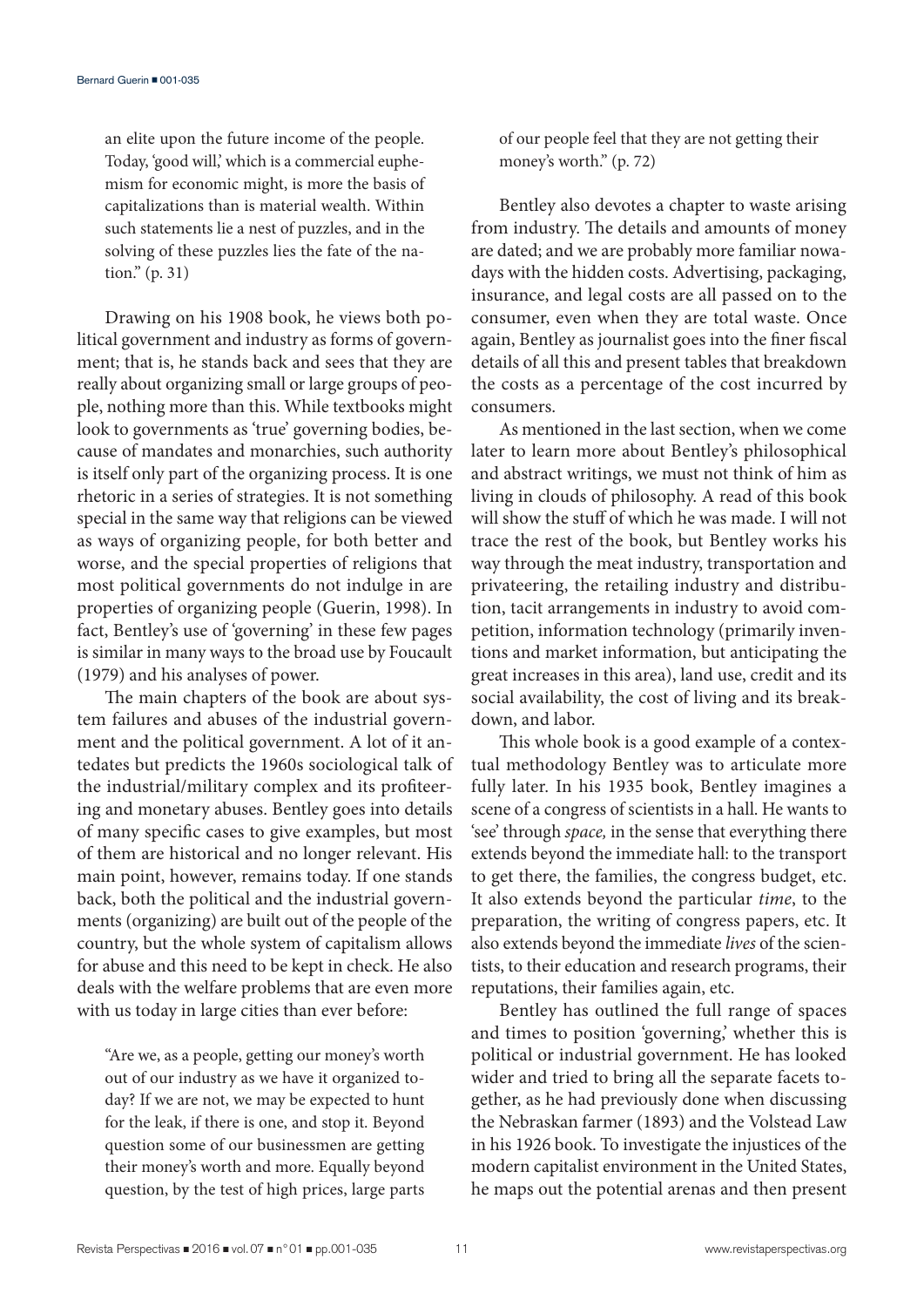pictures through the chapters from all sides and builds up a bigger picture that does not provide one single cause for everything, but provides thorough descriptions of the contextual relationships.

Going through all this work is also a theme of protecting the innocent from the power of big business and corruption, or how the different classes of society might deal with the situations at hand. Bentley set out in the Introduction that he did not want a socialist revolution, he is on the side of the small business owners, wage earners, and those in need to protect them from the whole system he has been outlining; that the system works of its own accord is argued and hence the need for some protections. Single individuals cannot change the entire economic and governmental system nor aspire to the riches of the few. The few rich cannot be relied upon for great compassion to help the needy. He does not wish to take over government, but to get some controls in place to help those not well-positioned in the system.

So what is the point of tracing these early publications for those interested in Bentley's more psychological and philosophical writings? I believe the main point to learn is that *Bentley goes beyond most psychological and philosophical approaches when writing in his later works precisely because he sees human life as embedded in economic, social, cultural, historical contexts*, and that these must form part of the descriptions of psychology. He will later claim that to understand people, the skin is not a metaphysical or psychological borderline, and socalled 'psychological' events are *transdermal*. If the reader can take into those discussions, even though Bentley is not always explicit about this, the studies presented here from his on-the-ground research practice, one can better understand I think what he meant. Human actions necessarily involve economic, social, cultural and historical contexts, not just what might happen inside the outer skin layer, so that must be an integral part of our psychology. I believe this background better helps us to understand what Bentley was trying to say.

If we wish to think about this in terms of behavior analysis and interbehavioral psychology, what Bentley is advocating is to describe the contingency environment or interbehavioral field for real people first, before theorizing or attempting to control contingency relations. For the Nebraskan farmers these findings are the material of the strategies which will develop to deal with contingency relations. We have no chance of controlling these experimentally, but we can still understand human behavior through describing what the contexts were under which they were living and what the behaviors were that emerged from these contexts.

## "Relativity in Man and Society" (1926)

To drastically change how psychologists and philosophers thought about people, Bentley needed to change the very style of thinking. By the early 1920s, Einstein's theories of relativity had entered common knowledge, at least with the idea that physics was changing and some new, but very complex, ways of thinking about the world had arrived—far from everyday ideas about matter and particles. Most people had no idea what was really occurring, and many probably still do not, but it was the words and excitement that people were responding to, or as Bentley put it in a chapter heading: "The term 'Einstein'—Its meanings" (1926, p. 6).

"Taken socially in this way, then, the meaning of Einstein may be considered in a group of workers concerned with one weak point in the old geometry of Euclid and with one bitter fact which, when laid bare in exact and unmistakable simplicity, seemed in flat conflict with all other substantial measurable human experience." (p. 9)

In this 1926 book, however, Bentley was not arguing that the relativity theories were somehow directly related to the social sciences, nor making the common error of thinking that because physicists cannot precisely locate matter and energy simultaneously then somehow this is related to us not being able to locate our car keys. Nor was he trying to introduce some pseudo-mathematics to try and predict peoples' social behavior.

What Bentley was really doing in this book was rhetoric, plain and simple; not logical argument but rhetoric. This large rhetorical argument broadly goes as follows: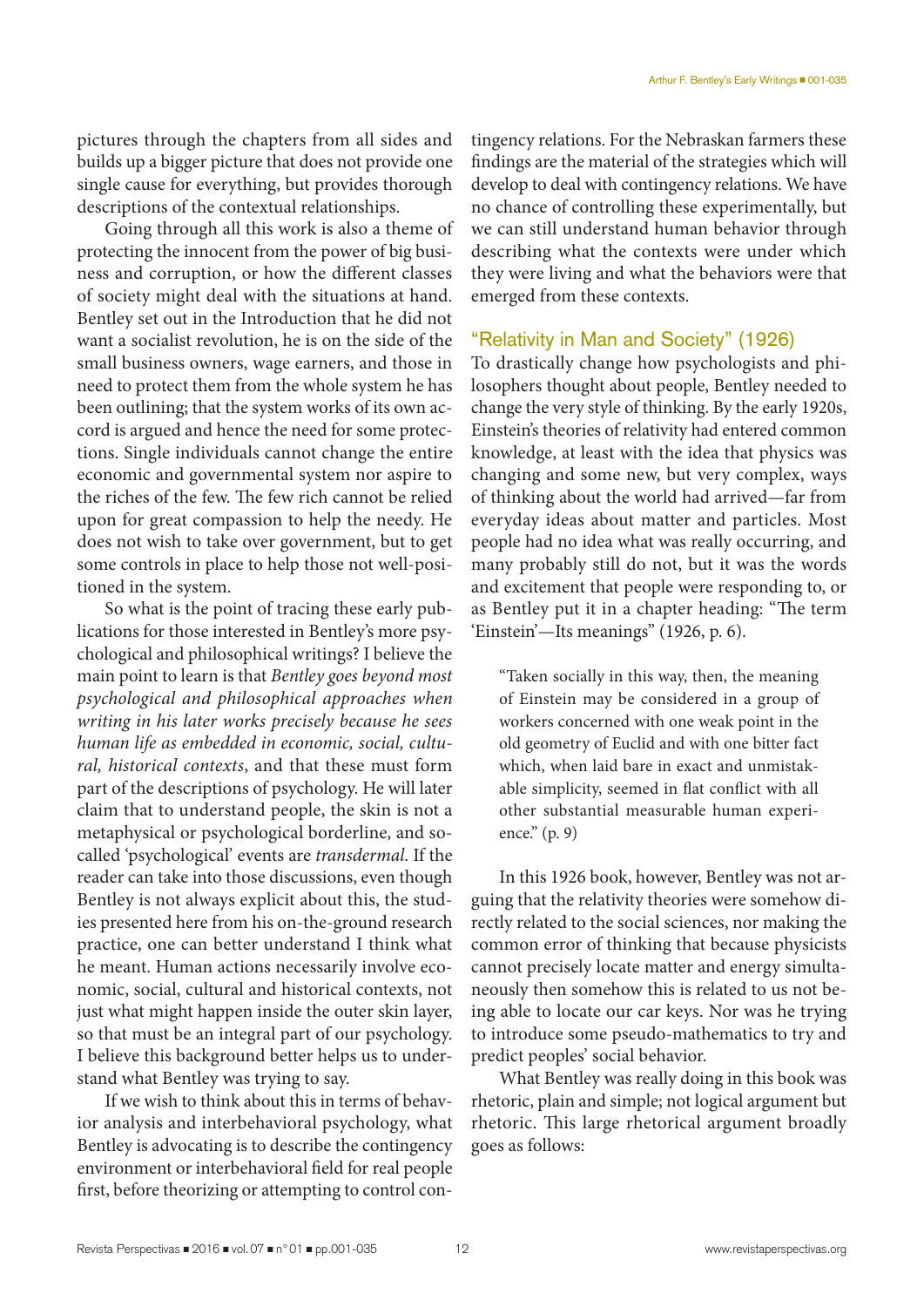"Physics has had to revise drastically some of the most cherished and long-standing words in all the history of human knowledge—space, time, action, simultaneity, measurement, speed, mass, energy. While the changes really only impact on 'ordinary' objects when they are at enormous speeds, with tiny masses, or under huge gravitational pull, the changes in physics clearly show us how the 'scientifically' held words of centuries are really gross, vague terms that originated and still remain based in everyday conversation and social relations. What seemed like precise and detached words turn out to be useless for a scientific account in the long-run."

Bentley's rhetorical argument, then, is to make this point absolutely clear to the reader at a gut level, and then ask them *to approach the words and technical terms of psychology and the social sciences with the same humility* (cf. Guerin, 2016a). He uses the vast upheaval in modern physics to shake social scientists out of complacency, showing that they might also re-examine the mundane and misleading words and ideas they have taken uncritically from everyday conversation and social relations. While Bentley had done some of this task in the 1908 book, in the first section, he begins to make his more logical arguments clearer to readers. This became even clearer in his 1941 papers.

"Return now from man as the center of his cosmos to man as the center of his relations with other men. If his most stable words, space and time, have crumpled under his hands, and proved to be variable factors in his experience, how much more will the same probably prove to be true with the vague and passing words which he used to denote his relations in his societies? There has been a long development, a loosening and freeing of his idea and opinion systems in his social life akin to what he has had in his cosmos. Can it strike down still further?" (p. 24)

Indeed, it can strike down still further. Bentley takes up his arguments carried over from 1908 about the words for 'mental' events, and the problems deriving from the use of those words. He begins with 'inner and outer' and 'far and near':

"By way of transition from physics to man it is desirable to make a few remarks on the interesting little words, inside and outside, far and near. Every one of us assumes he knows all about them. And yet I am not risking very much in venturing the assertion that physics, which is our one branch of knowledge that really knows what it knows, does not know anything about them at all, has no place for them, no meaning for them, and would go ahead just exactly the same as it is going if those words, and everything connected with them were entirely removed from our language and knowledge." (p. 57)

In an argument reminiscent of his later (1941a/1975b) paper, he points out some ludicrous implications of the common 'inner/outer' distinction which is just as prevalent today:

"Now while, as a matter of Euclidean space we still put the bread into our mouths, whence it passes to a further section of our insides, our stomachs, this Euclidean space in which this all happens is found to be only a partial approximation to the facts. And when the bread in its electro-atomic action passes on into our bodily electro-atomic action we have the process going on under conditions in which Euclidean space is most prominent for its gaps and its disappearances. This is not satisfying to contemplate. Our insides, it is true, have not become outsides, but they have nevertheless lost the distinguishing marks of their insideness." (p. 58)

Likewise he makes a few comments on 'mind' as a word, of which he writes more later:

"As to mind, in the sense of mind-stuff, the psychologists long ago abandoned it. Likewise in all its old categories, such as sensation, feeling, will, it has passed into decay. Through pragmatisms which have accomplished much, into behaviorisms which have accomplished more, the psychologists have come ever more to a study of action, events.

And this action of the living being, this word of the psychologist, becomes more and more friendly to the same word of the physicist. The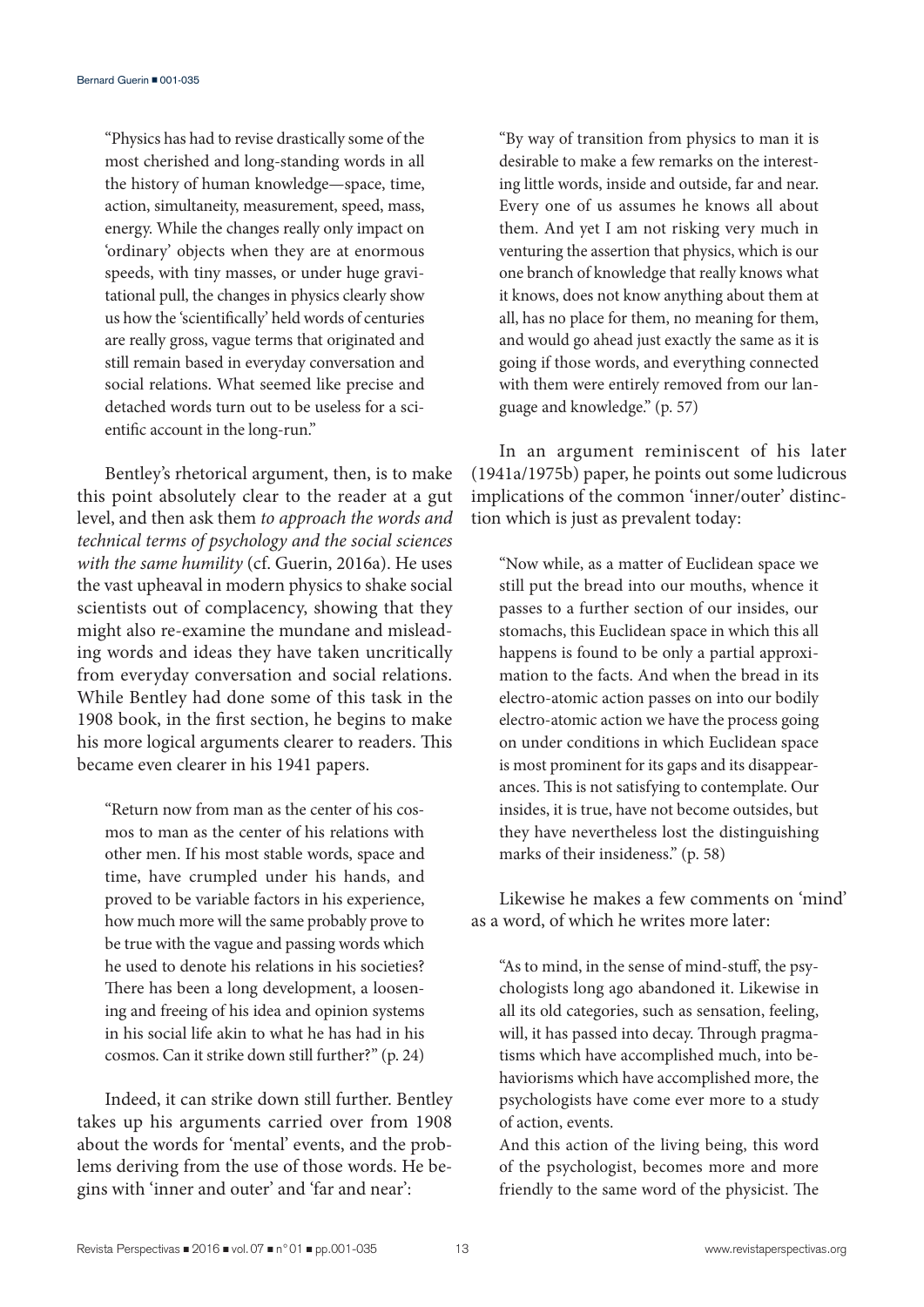physicist has passed from an actor in an environment to action, and the psychologist is doing the same. He studies a happening which he cannot study unless he includes its prospective phases with its retrospective. *No longer can he give it an instantaneous present. Instead he must give it a present in duration and space which is a full bit of the moving experience*." (p. 64, my italics)

It is hopefully clear now how the last two sentences also reflect his earlier research work: one cannot explain people's behavior without reference to the wider context and history.

However, Bentley was perhaps a bit overly optimistic about the flexibility of psychologists on this point. To give a concrete and contemporary example of what seems the very abstract argument by Bentley above, the whole cognitive psychology movement is based on two assumptions which continue with the mistakes Bentley is pointing out here (Guerin 2001a, 2016a). First, cognitive psychology has a metaphor that decisions are made in the 'instantaneous present.' Information is taken in and how the action is determined, is 'decided,' then and there. Indeed, possibly the most frequent measurement in psychology today, that is also taken as proof of this, is reaction time—the longer the reaction time the more decisions that must have been computed there and then, or the more decision stages that must have been gone through.

The second cognitive psychology metaphor is that there is an unchanging processing environment within us (presumably in the brain) that changes or processes what is 'taken in' through the eyes and other senses but which remains itself mostly unaltered during that processing. It is instructive to compare this current psychology formation with the example above given by Bentley of eating bread: If the idea of an unchanging processing environment disappears, what does that leave of the 'inside/outside' distinction?

Bentley also warns about using language as a foundation for building 'certainty' in our social science knowledge:

"The propositions concerning language as social possess just the same kinds of values: they are not building blocks, but controls against illusory explanations, at the present stage of our knowledge. Words are created in communication. The subjects of communication are social. The participants in the communications are functioning together in a myriad of ways. The words express this common functioning." (p. 69)

He was to develop this further in the final section of his 1935 book, but I would like to point out two things from this quote. First, he sums up his entire output of life work quite nicely in the phrase given above—"*not building blocks, but controls against illusory explanations*." That is, his work was not to build up a new foundation of social science in the sense of finding facts which could act as building blocks for certainty; nothing in the sense that we can say that Talcott Parsons (Parsons, Shils & Smelser, 1965) tried to build a system of words for the social sciences, for example. Rather, Bentley saw the language and words used by all sciences, and physics is used in his 1926 book to make the point strongly, as fluid and part of the social relationships and social strategies of society, not as some firm basis for agreement.

The second point from the quote above goes against what has just been said. I believe that Bentley falls prey to his own criticism in many places. One of those places is in considering the socialness of language and how exactly this works. For example, in the quote where Bentley talks about language 'expressing' things; this is another word he might well have thought about for longer because it has the same characteristics as his other 'illusory' words. Language is action by people and there is no 'thing' to express, actions just occur or not. When I say the word 'cat,' nothing is expressed beyond the word—there is no extra 'stuff' going on. Whatever we think is expressed has really to do with other events, namely, the histories of the listeners. This also is implied by saying that "Words are created in communication." On Bentley's own terms, nothing is created, there are only events or actions.

I will come to this problem again when discussing Bentley (1935). I believe that Bentley lacked a consistent view of language and its social basis, despite his success with other carry-over words such as 'mind'. Words do things to people in just the same way that pushing does things to people.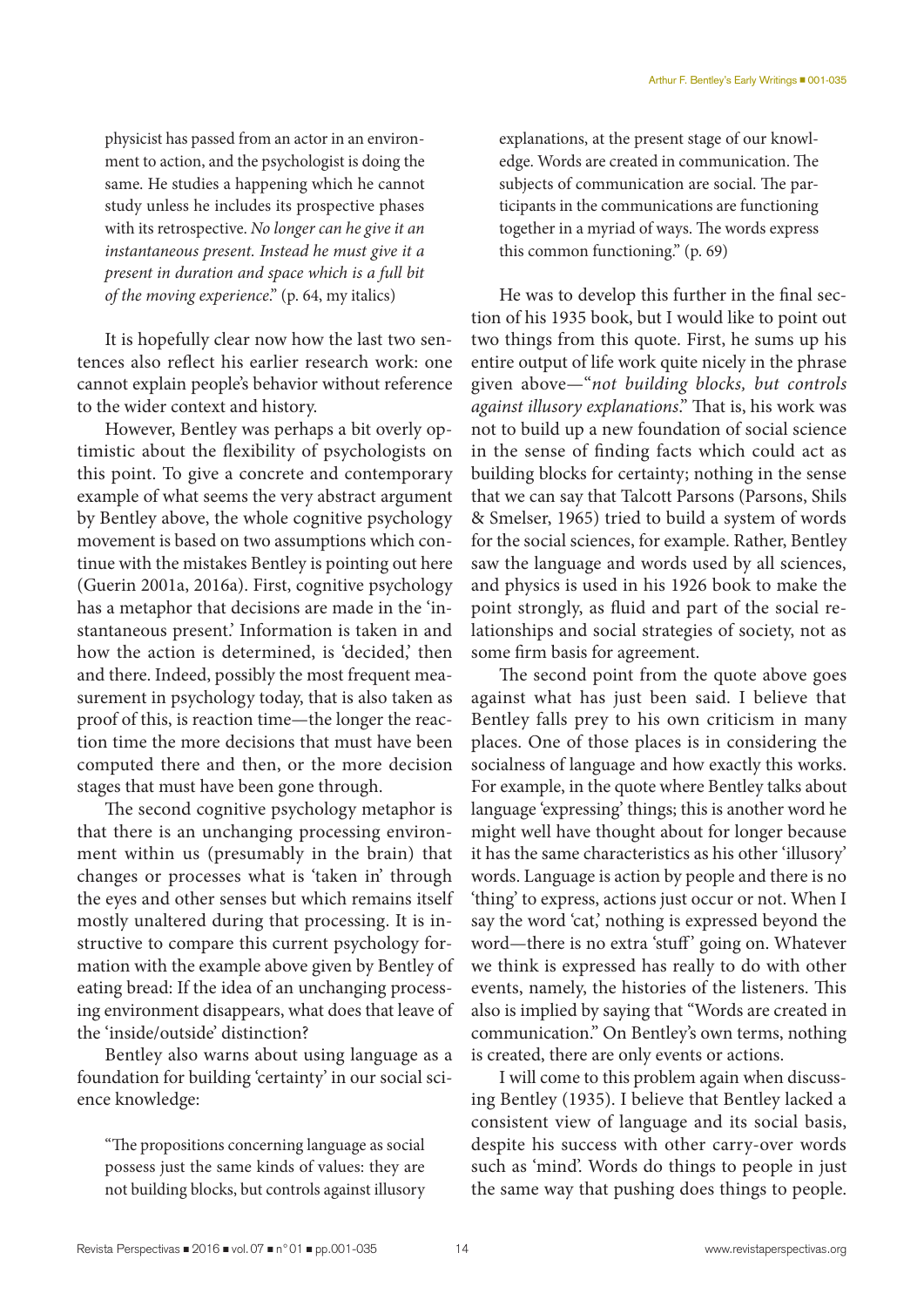The difference lies not in something special being created with words nor in something being expressed through words, but merely in the complexity of the histories involved. This is reflected also in Bentley's occasional misguided plea that if only we had the rightly defined terms or words, if only we could banish all the 'scientific' words and introduce a whole new clean vocabulary, all would become clear (Dewey & Bentley, 1949). He does not always make this argument, but I am skeptical of this approach, and in fact think it goes against all the other ideas Bentley has bequeathed us. If language is social action then just making clean definitions will not help in the long-run.

In Part 3 of his 1926 book, Bentley faces the biggest word problem of the social sciences, and a problem that is still with us today. This is *the interplay of the individual with society*. On the one hand, we can speak of society as nothing more than a bunch of individuals, but on the other hand, individuals are nothing without societies and indeed could not exist without societies.

Like his 1908 book, Bentley (1926) sees the solution as getting rid of the terms 'individual' and 'society' altogether, and considering the total accumulation (context) of activities or behaviors that take place, as both our conceptual and our more practical framework. Things get done; there are events; most of what gets done is a vast conglomeration of the activities of many people. Bentley here calls the total field of investigation Man-Society, calls the events that take place Activity, and calls the mixtures of individuals that produce most activities Cross-Sectional Activities. The latter is the most important term to understand, being a method of getting away from simple causes and effects—both that individuals bring about 'societal activities' and that society sets the context for individuals to act (which contingencies are possible and their structure). In talking about the investigation of the alcohol prohibition laws in terms of cause and effects:

"The crude cause and effect statement of the type of the billiard player, the cue and the billiard ball (the player 'aims' and the cue 'pushes' the ball), however satisfactory it is in its place, it too thin and poor for interpretive use in the study of man-society. We may get certain approximations by saying in one place that the drinking custom produces the drinking trade, or in another that the drink trade forces the drinking custom. For this use or that we can emphasize a cause side and an effect side to explain an increment here or an increment there but for our wide general uses, we must take these and many other activities together, and let the understanding, the very definition of each be in terms of others. Get these cross-sectional activities as carefully analyzed and differentiated as possible, stated in terms of one another and we really begin to comprehend what is going on." (p. 107)

Like his research on the Nebraskan farmers, we must accumulate the total (as far as possible in a practical way) mixture of longitudinal activities involved in the topic of interest, and our 'understanding' will come through these activities. Fixating on only one aspect means that we will have to introduce bogus abstract terms to cover gaps in our 'explanations.' In contemporary terms, these are arguments for a systems or contextual approach, but they are more than that. They are not so much arguing for inter-disciplinary approaches or multi-disciplinary approaches as they are arguments for getting rid of 'disciplines' in the social sciences altogether.

Bentley gives some indications of this procedure in this section of the book (pp. 95-109), using the federal prohibition on alcohol as an illustration, the Volstead Law. We will not go through this example, but he shows that a 'social fact' such as this can be differentiated from all sides by all disciplines, to describe the conglomerate of all crosssectional activities that make it up. This goes all the way from individuals such as the President signing the law, to the make-up or context of the President that allowed him to be in the position of being able to sign it with some effect, to the pressure groups that lobbied for years to bring the law in, and the bars and hotels that would go out of business.

Bentley is trying to say that all this is too complex, too multi-faceted, to speak of in terms of causes and effects (cf. Jacobson, 1964). We must look at it from all sides and see how the many crosssectional activities emerge and form and change. This is his vision of the social sciences. Besides this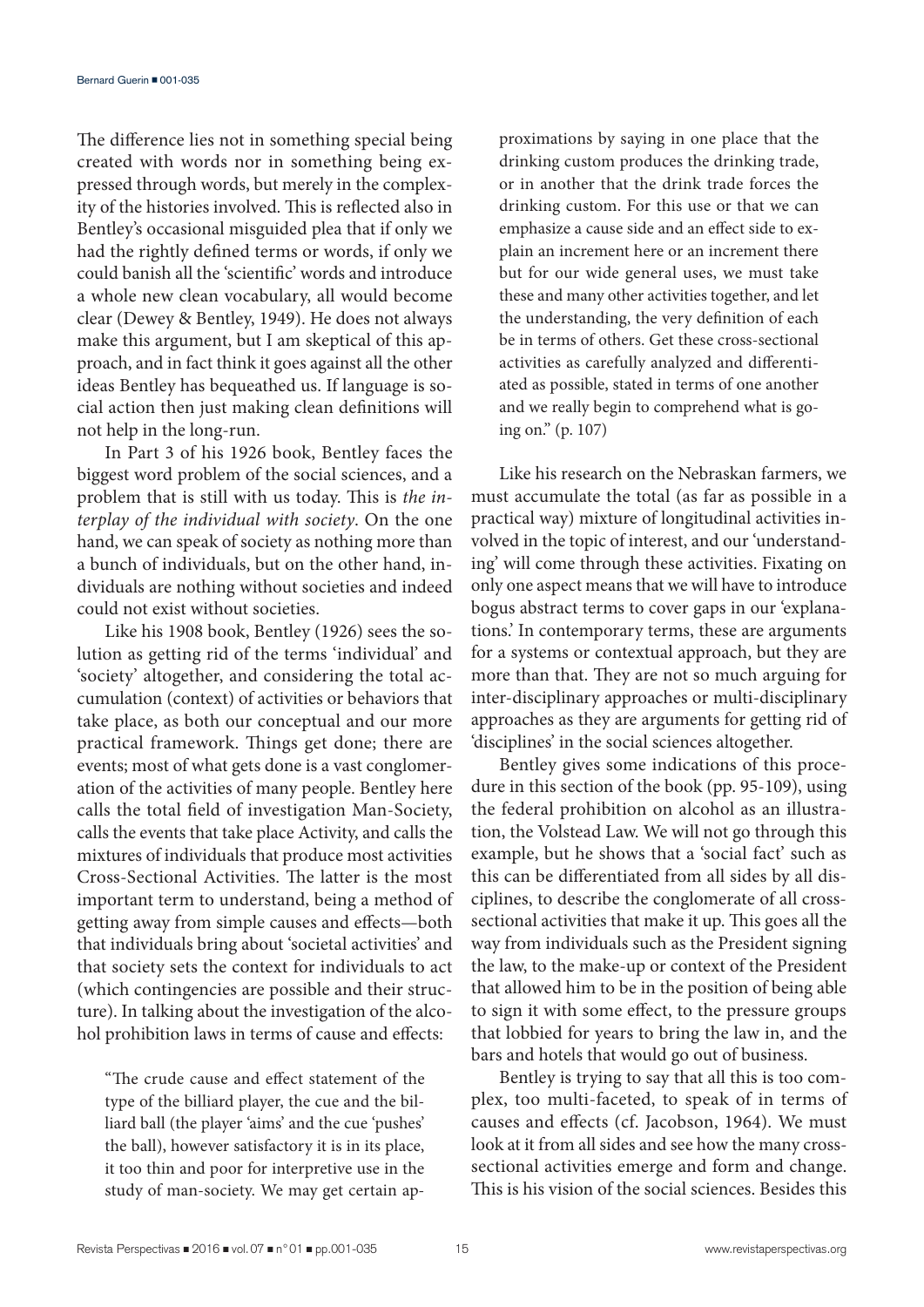example, we have the three intensive research studies he conducted, as outlined earlier in this paper. His point is that we must do this not because he wants a utopian vision of everything put together in the biggest way possible, but because when we do conduct the research in separate disciplines we come to rely upon shorthand words that refer to fictions but which have always confused and inhibited comprehension of the activities taking place on the ground. Writing of the Volstead prohibition law and the common explanations in terms of a drinking 'habit' or even a 'social habit' of drinking (it is a 'norm' or just 'human nature'):

"True enough it is very common to generalize the whole situation into a drink habit which may be presented as social, and over against which is set some trait of human nature which is posited in offset as individual. But the 'drink habit' and the 'human nature' are as bare and meaningless as the statistics, until they are worked out and specified in these defined activities. And the more completely this specification is carried out, the less importance the emphasis on the habit and the human nature retains." (p. 106)

Bentley has not, up to this point in his writings, said very much about psychology except for a superficial acquiescence in his earliest work to his contemporaries ('wants' and 'needs'), but he now begins the challenge that will go through his later works, and his 1935 book in particular. In writing about social facts or terms that psychology appears to do without, he comments:

"If statements in terms of factors of individual psychology have shown a steady tendency to reconstruction in such ways as to eliminate most of these terms and leave the rest without terminological agreement among the workers who use them; if the statements in social terms are expanding and giving promise of terminological agreement; and if the psychological terms tend to show themselves, not so much as errors, but rather as crude approximations to the values of social statements, then not merely is the probability in favor of the social statement, but it becomes scientific requirement that these

statements should be carried out to develop their full value." (p. 103)

This is really the first approximation to comments in his 1935 book I will discuss later. It will become one of Bentley's main points which separates him from other social theorists: the ability to see *social relations as the basis for 'psychological' words*. Psychologies typically gloss over this by using abstract words that encompass the real social events. For Bentley, the individual does not so much disappear as become substantial in the fullness of all the (social) cross-sectional or contextual activities:

"We can conceive of these cross-sectional activities of man-society as qualitatively dimensional, and intersecting in the individuals of the society. The individual will answer to his name and respond to his characterization *as the locus of this intersection*, under certain rough descriptive terms of temperament, mental and moral qualities, habits, conduct, social position and so on. If the whole process of man-society can ultimately be described in terms of the crosssectional planes, that will bring no hurt to the individual as an intersection of so many planes, but instead give him in the end, if needed, much fuller and better characterization.

It is to be remembered, of course, that what we have in society is not abstracted surfaces, but activities, with duration, extension and energy aspects. Observation of them gives them to us in this way.

The illustration in terms of planes is thin and poor, but for all that in a slight degree helpful. Counting human heads, we have different groups of individuals in each plane, each group taken not as so many men as individual wholes with a space line around them, but as a group activity formed of this one aspect of the lives of the men counted in it, that aspect an activity, the connections and constructions of which are to be determined through hard and careful search, free from extraneous prior determinations by non-functioning terms; the statement of that aspect as activity having precedence over the statement in terms of individual men." (1926, pp. 108-109)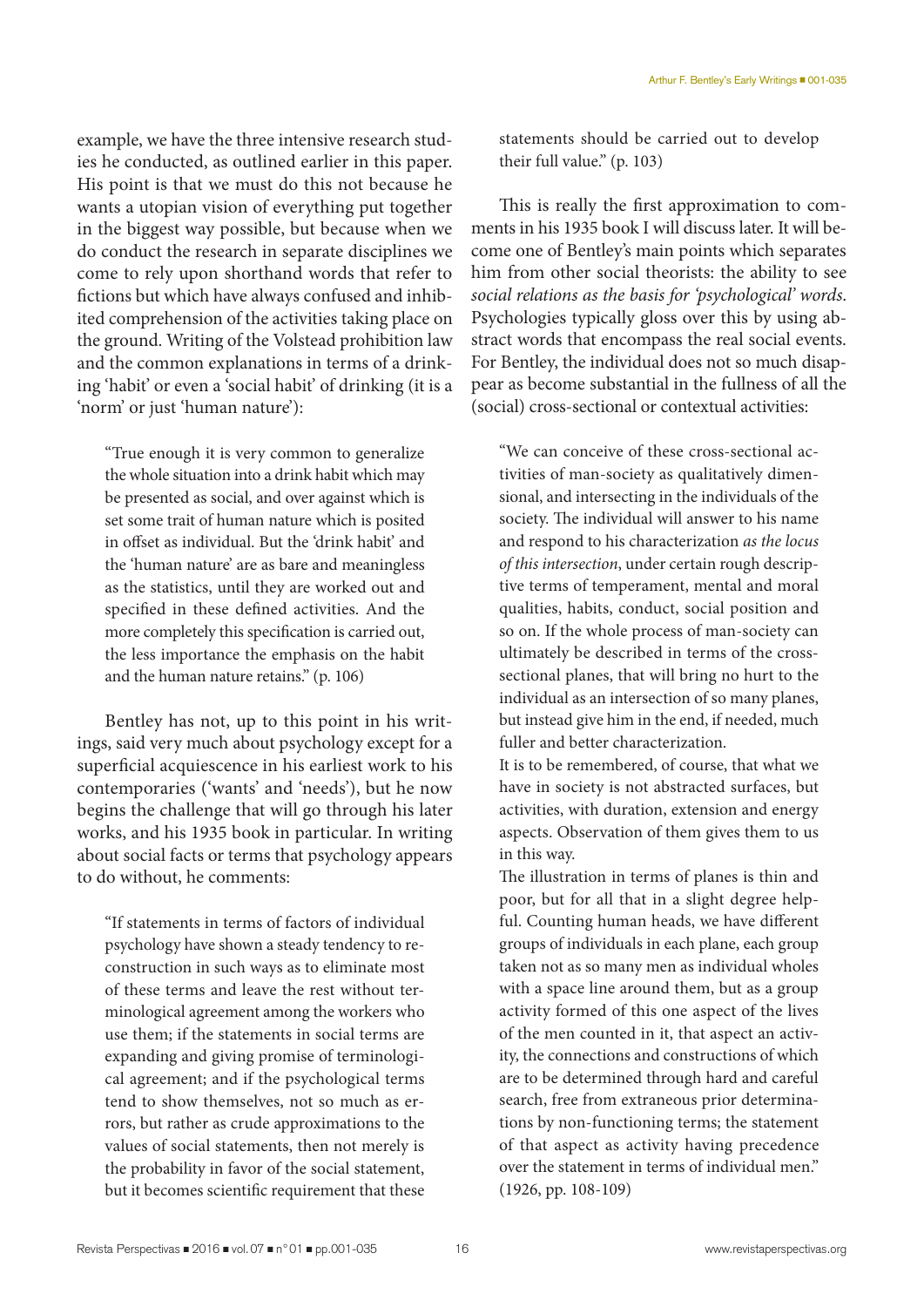What he is saying is that the social contexts are determining 'individual' behavior but the psychologists and others ignore these and the have to use abstract words to hedge them. The following is a great example of this: "The smoker reports himself to us in personal terms of his own life. He cannot avoid his craving, or he can let it alone. *But his 'can' and 'cannot' become social when analyzed*" (p. 149, my italics). So the psychologists' words 'can' and 'cannot' hide a lot of social functioning that does not get analyzed and then gets left out of interventions to change the behaviors. Bentley does not develop this clearly enough to be immediately useful (see Bentley, 1935), but the point is an important one for the future of psychology as a discipline: how the social context replaces the talk of individual functioning (Guerin, 2016a, b).

Before going on, there is one extremely interesting quote from Bentley writing in this regard about psychoanalysis:

"Consider what psycho-analysis has done in broadening our understandings of the specific positions—behaviors—of individuals in mansociety. It has gone beyond the immediate durations and immediate space contacts, and spread out the interpretations far and long. It is fearsomely concrete in its statement of the individual, even though, or perhaps rather because, it adds his concrete sub-conscious to his previous concrete conscious description. It is inclined when it gets interested in society around the man, to carry up its extended concrete individual into explanations that become ludicrous to almost every reader of them. All that does not matter: It is scaffolding or by-play. *The important thing is what it does in the hospital and the clinic, by adding far more and wider facts to the first observations. All its facts are social activity facts,* and it is not improper to bring its widenings of observation into comparison with the widenings that have been going on in the last generation of study of society and that are insisted on for their full scope and meaning here." (pp. 138-139, my italics)

The view of language as activity is then resumed in his book, putting language use as a way of getting things done that is intermeshed with all the other cross-sectional activities and contexts that need describing by research. Bentley uses public opinion as his example this time, making the point that public opinion is not a summation of individual opinions, but that all opinions are strategies for things getting done through social influence, coming from the social web of activities and re-shaping it as time goes on.

Bentley goes on to look at three sociologists and how they have approached similar problems: Ratzenhofer, Durkheim and Simmel. Although not agreeing with everything they wrote, Bentley endorses their "determined struggle to reveal in that material what is its peculiarly and truly social content" (1926, p. 157):

"This quality they have in common, this characteristic which they have sought in society, we cannot call it objectivity—the word is onesided: nor can we call it positivity—the word is too vague: perhaps for the moment we may call it observational coherence in the material, the social facts, permitting a unified study of it in its own right." (1926, p. 158)

What he gets from each is a method of understanding social facts without reductionism or individualistic pseudo-science:

- Ratzenhofer:"For him therefore all the energy aspects of the social facts lie directly within those social facts as such and are not imported to them from outside" (p. 160)
- Durkheim:"Social facts must be explained only by other social facts, and never by reference to individual psychologic facts" (p. 161)
- Simmel:"State, law, religion, morals, run far beyond the individual in any definition we can give them. Yet they do not need a psychic bearer, a social mind, a social person. They are facts, social facts, to be taken as such and studied in their social forms" (p. 165)

As is well known, Bentley is most pleased with Simmel:

"...perhaps the keenest and most searching investigator society has yet had, undoubtedly the one with the greatest yield of permanently applicable knowledge. With society concretely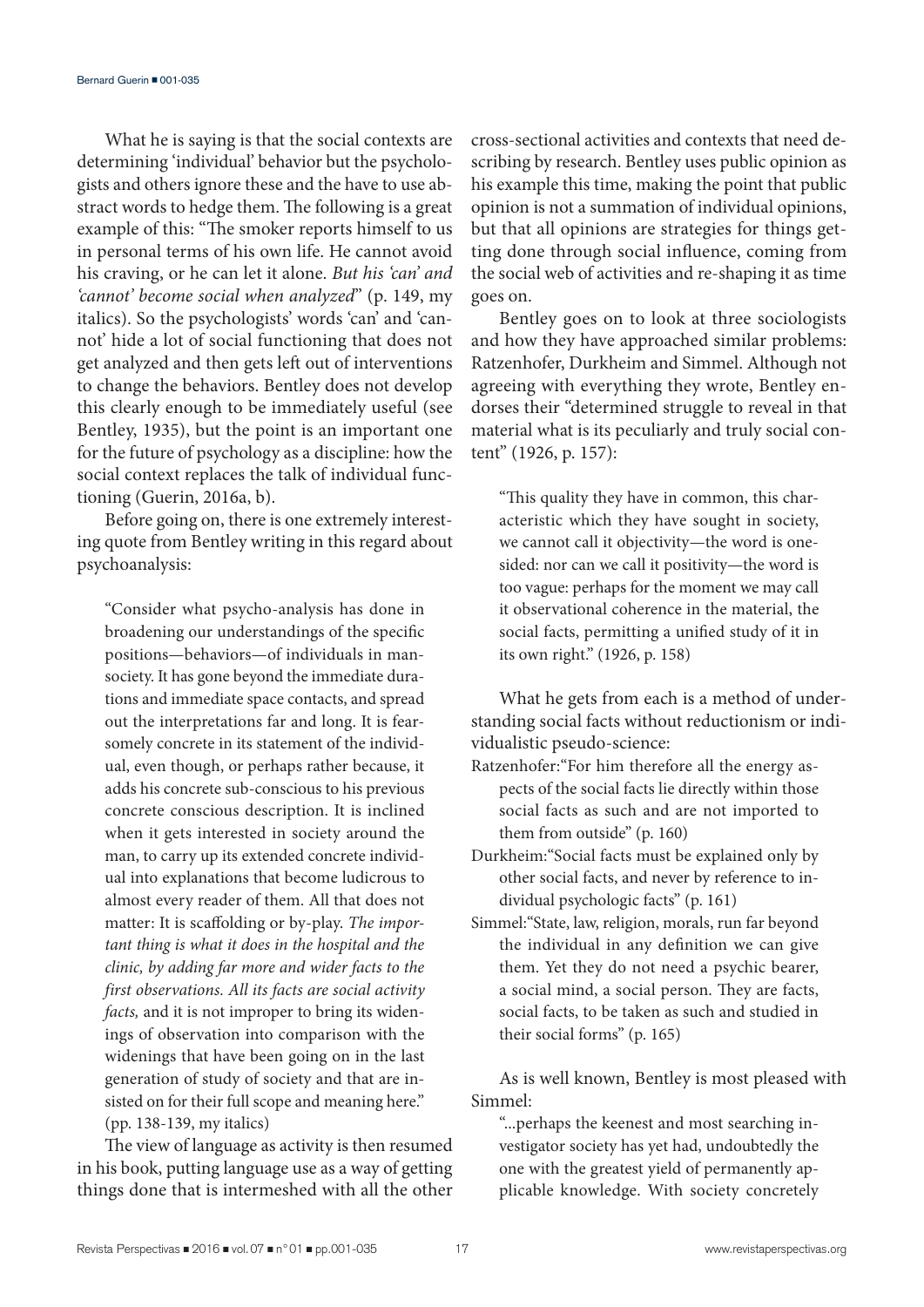in the sense of a mass of men here and a mass there as Ratzenhofer looked at it Simmel has little concern. With Durkheim's opposition to the posited individual he has no concern at all. But he is vastly more intimate, more subtle, than any other investigator has been, in catching the inter-influencings of social men. He seeks that which is peculiarly social in society (Vergesellschaftung). His separation is between the content and the form in society. The form is what he studies. The form is what is peculiarly social." (p. 163)

Bentley next considers a variety of classifications of groups. Having seen that 'individuals' are always really cross-sections of many social activities (hence his later word *transdermal*), how can we describe or talk about groups without falling into old word-traps? As is Bentley's common method, here and in his later works, he goes through the formulations of a large number of writers in the area, and (politely) criticizes their attempts to help the reader get the ideas he has put forward. In the present case, Bentley goes through the idea of groups in common sense first (family, clan, state, town, etc.) and finds them either purely geographical or else individualistic and hence tautological, depending upon inner determination of the members. He then looks at Cooley, Ellwood, Maciver, McDougall, Boodin, Wiemann, Pepper and Perry, and scathingly comments: "For the most part these definitions *are hardly worth quoting except to show how erratic are the paths of men when lost in a verbal fog*" (p. 173). He then outlines the famous idea of Tönnies that there are two types of community of groups: Gemeinschaft and Gesellschaft. He suggests that the authors listed above have not gone beyond Tönnies.

At this point, Bentley develops some more terminology of his own, to supplement that of mansociety, cross-sectional activities, and social fact. This section is perhaps a weak part of the book, and Bentley does not make use of these terms ever again in future writings. *Dominance* means the control by one set of activities over another set, although he reminds us, as is only now common in the social sciences, that dominance is two-directional:

"It is not merely government that dominates underlying activities but underlying activities that dominate government. It is not merely opinions that dominate underlying activities but underlying activities that dominate opinions. The values and meanings must be worked out in both ways before they can hope to be understood in either." (p. 180)

Bentley next argues that activities, besides showing differing amounts of control over each other, also are associated together in many ways: "The activities cohere, they are clotted" (p. 182). He uses the term *clot* to show these cohesions and to avoid assuming the pre-formed words for cohere groups such as business organization, government, religious systems, or non-governmental organization, to use a more recent version. He does this because we cannot guarantee that because we have common words for these groupings that they therefore must and do exist.

In this way, Bentley is perhaps following Simmel, although Simmel is not mentioned in this section. Earlier Bentley had praised Simmel for showing some very subtle and intricate forms of social activities that do not necessarily have recognized names, perhaps what we would today call 'variables'—activities that can be shown to cohere, but do not necessarily have a lay person word. Simmel, for example, studied the 'stranger,' although this is meant in a very different sense to the normal English meaning. He also studied 'secret societies.'

I think this is perhaps the most important point to get out of this introduced terminology—that social variables can cut right across accepted uses of language. We should not rely upon common words to determine what are social facts or not, nor what are social relationships or not. However, I believe that Bentley's idea here, which continues even in his Dewey collaboration, does not work either—the idea that to solve the issues, we need to find or invent new words instead.

The final section of the main part of the book is also weak. Bentley illustrates his terms using frictions, revolutions, progress, and world peace (written 1924-1925). For each he argues against some older ideas that rely on 'human nature' and the like,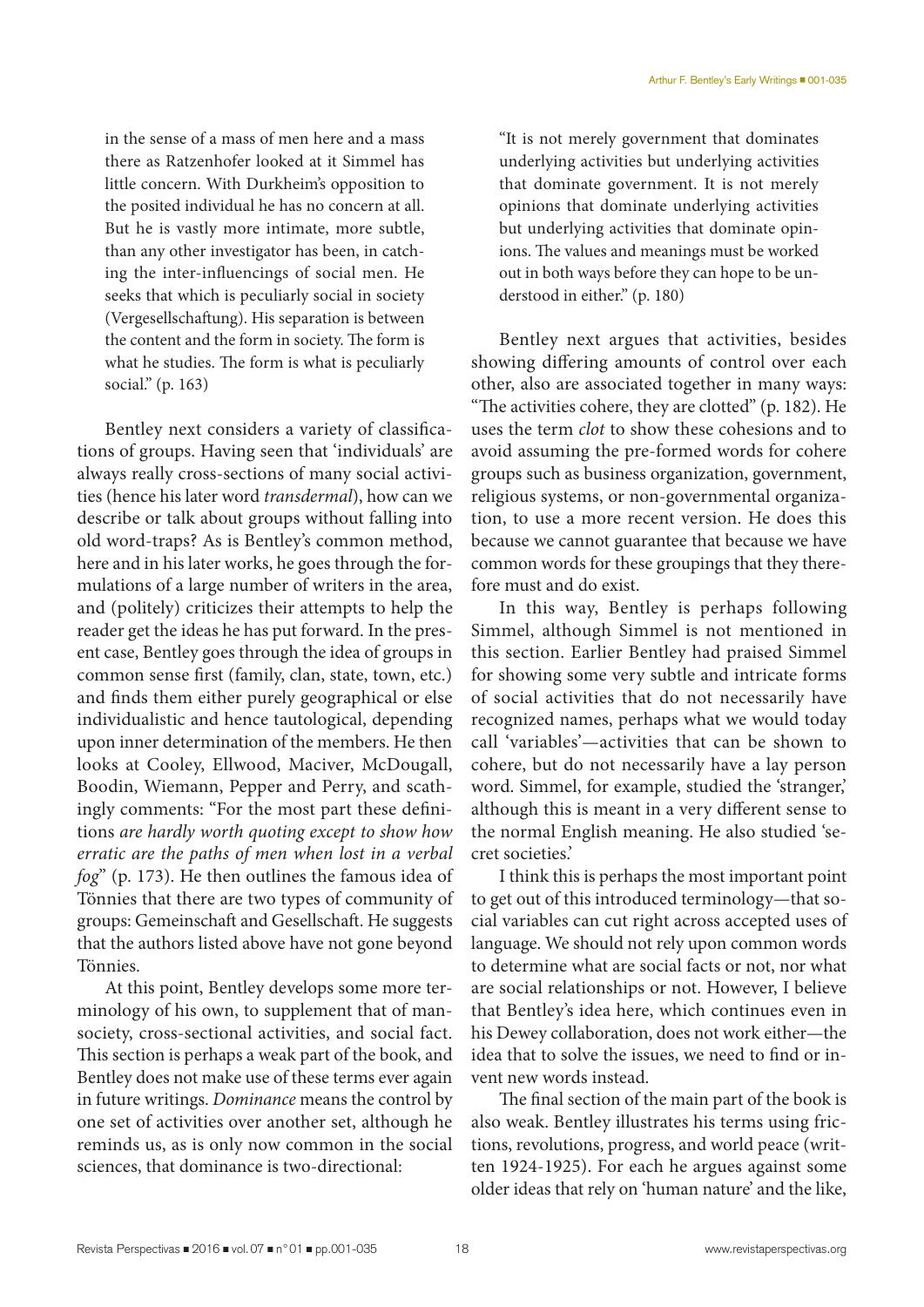and tries to show how we need to come at these through multiple cross-sectional activities. He nicely calls what is being done *socio-analysis*, and this is echoed in his final comments about a world peace:

"Because we stand at a time of great conflicts we have no right to say those conflicts are irresolvable. All social life is a resolution of conflicts, provisional always, with new conflicts arising, with the intolerable activities being driven out, with new methods being secured, with destructions at times and places, but with new creations succeeding.

Knowledge of our group attachments and their relativities—that, and that alone, can give us the greater approximations to virile peace which is what we all most crave, and of what we all most despair in the hidden parts of our lives, while our values are given us in darkness." (p. 199)

This is perhaps the newspaper editor talking rather than the critical writer of the rest of the book, but the book does not stop there. Bentley now has two chapters that examine what he has already written. The first is called *The Argument Inspected.*  The second is called *Hints for Guidance in Study.* The first gives a kind of summary of what is being said, particularly the "rebellion against verbal tyrannies." The second re-emphasizes that common or lay ways of thinking and talking about things and people are poor guides for what is actually happening, and they occur for many reasons other than that they are 'true.'

That ends the 212 pages of the book proper. This is immediately followed, however, by another 143 pages of comments, references, and an afterword. Some of this just gives references or some background (e.g., a little about the major works of Einstein). But other parts give interesting commentaries on what has been said. Much of this I have already included above in discussing the book itself, and I will not go through all this material, but included are some interesting personal valuations of his own material and some extra ideas which were not included in the book proper. When reading this book, it is worthwhile reading these comment sections concurrently.

For example, while giving passive acquiescence

to psychoanalytic theory within the text itself, in his commentary on page 274, Bentley shows some of the absurdities of psychoanalytic interpretations and word play, especially when applied to social behaviors: "Anarchism is the faithful social projection of the uterus with repudiation of the manifest uterus-wish" (from Kolnai).

Another interesting comment I want to expand upon comes from his extra section on arguments against the use of instincts and needs to 'explain' behavior:

"Another profitable line of consideration will be found in the difficult problem of the origin of custom and law of incest. *Take a series of writers on this subject; observe how far each of them goes until he introduces instinct; try to determine from his work just why he introduces instinct at the point he does*; and then compare with them all Simmel's interpretation in terms of conditions of social living." (1926, p. 284, my italics)

This is an interesting procedure. For example, more recently, cognitive psychology put a lot of the 'driving' of behavior into cognitive structures, as if the structuring 'causes' behavior. What we can do, using Bentley's procedure, is to read the major works of cognitive psychology and see the point in their explanations when they need to clarify what this means but they instead insert an abstract word. Such a procedure is useful for tracing the points when psychologists introduce 'needs' or 'desires' or 'cognitive structures' into their explanations. Indeed, these passages indicate that Bentley was beginning to make a thorough reading of psychology, which was to lead to his 1935 book and another very large series of unpublished notes and papers on psychology and its conceptual problems. We will see below that in his 1935 books he traces many psychologies of his day and looks for how they deal with, gloss over or else ignore key features of understanding people. Like the list of sociologists earlier, most psychologies fail in this with the exceptions of Kantor and some behaviorisms.

What he begins with this point is, I believe, one of his most important discoveries of method: treat social science and psychology words and theories as social strategies or discourse; examine how they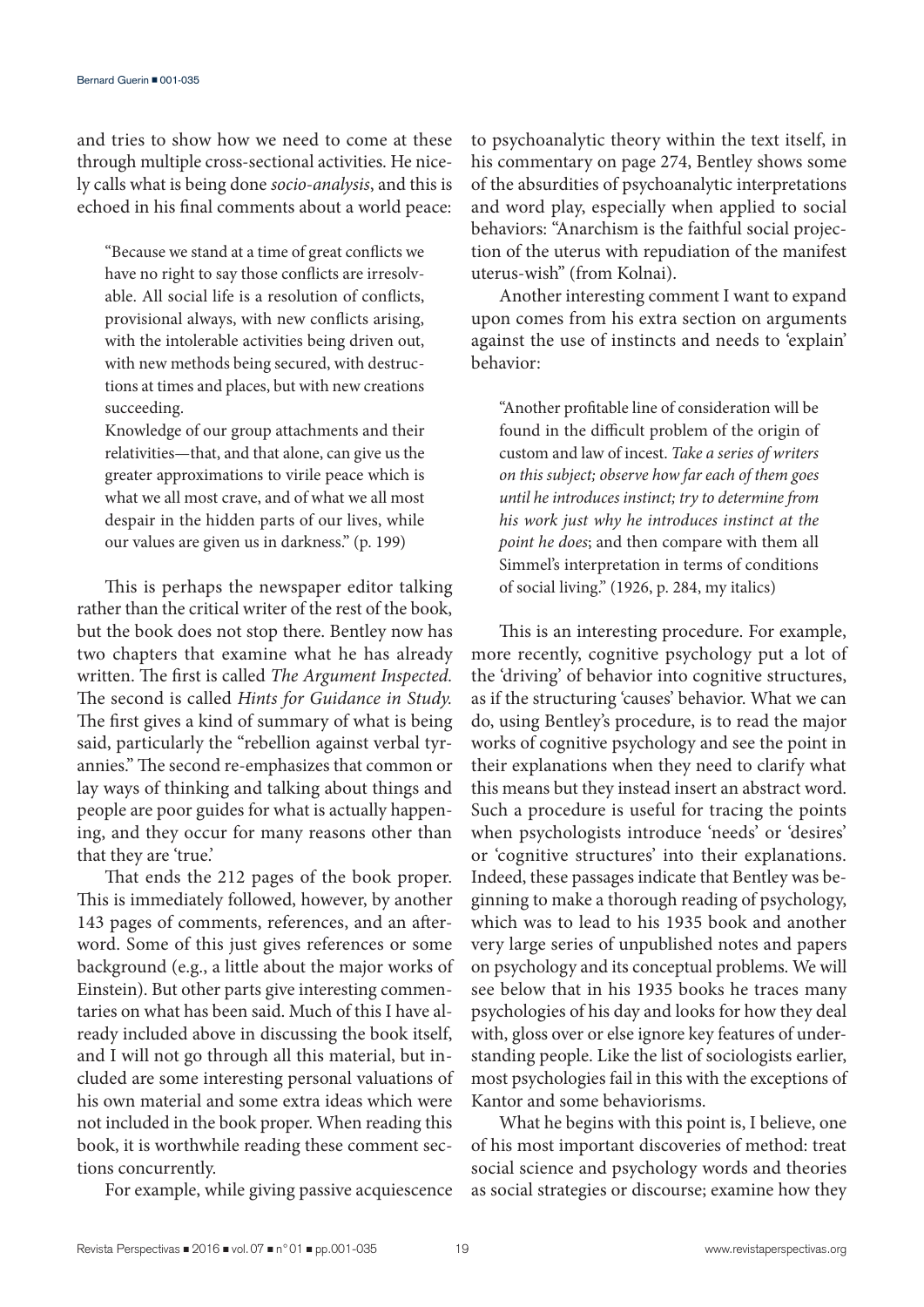are used by social scientists; and then examine the theoretical and empirical contexts that are in place when the writers start using these terms. *Bentley's fascinating method is really the beginning of a contextual and discursive examination of the writings of psychology and the social sciences*: At what point in the text does the writer bring in the term 'instinct' and discover why it is precisely there that the term is needed.

### "Behavior Knowledge Fact" (1935)

We have seen in Bentley's early works that he variously ignored psychology, took early psychology naively at its word, or gave casual criticisms without going into any details, at least not in the same way that he gave details and examples of everything else he criticized. With his 1935 book, *Behavior Knowledge Fact*, he at last comes to grips with psychology. He carries out a thorough and critical review (a *deconstruction*) of the psychologies of his times and develops an alternative way of describing the events they purport to describe. I believe his own proposed method of description was ultimately unsuccessful, but the special interest for this paper is that 'psychological' events were in general to be replaced by social events. Bentley starts out with his basic ideas in a Preface:

"Knowledge, whether regarded as the wisdom of the individual or as the accumulated intellectual treasure of the many, is always in some sense the behavior of men... Many of the behaviors of men present themselves to us in the highly specialized and long-enduring forms called 'social.' ...Their more recent exploration by the psychologies and the sociologies has not yet given them the clarification they need... As the case stands today, sociologists find little security in the data offered them by psychologists; psychologists, in their turn, are far from a state of ease in their dealings with socializations. The confusions are great, and increasing." (pp. v-vi).

Bentley's aims are to go through the theories of psychology and deal with them, and then to try to "identify, describe, and name certain behaviors of the 'social' type" (p. vii). The problems remain, however: "At every step in such inquiries the investigator faces situations in which 'words' and 'facts' are complexly tangled. Where 'facts' can be approached only through an elaborate technique of 'words,' and where 'words' that must be used are far from reliable as certifiers of 'fact,' the perils of analysis are great," (p. viii).

In reading this, we must return to his early works. The 'intrusion' of the social develops out of his early research studies that ignored disciplinary distinctions and tried to understand what people did by describing their social, economic, cultural and historical context thoroughly. He is now looking at how psychologists have incorporated these features—or not.

The book is broken into three sections: Psychology as Knowledge, Knowledge and Fact, and Social Fact. In pursuing the first of these, Bentley's strategy is typical. He goes out of his way to find the phenomena which are being talked about: "In such inquiry the first duty of the investigator is to obtain definite phenomena for examination. The word 'psychology' covers many varieties of laboratory experimentation and behavioral observation, including an older form known as 'introspection'; it covers also a multitude of practical activities, and beyond these the doings of many charlatans" (p. 3).

Bentley focuses on what we would call theories of psychology, psychologies as presented in language, and he is basically doing a discursive analysis. For example:

"Psychology has in great measure lost its reliance on the 'reality' or 'actuality' of 'mind,' in which it formerly had overwhelming confidence. It has transferred its attention largely to 'body'... we find it toying with 'mechanistic' presentations, with 'activities,' with 'patterns,' and with 'psychological organisms.' What, however, are these but devices of contemporaneous linguistic construction for the display or hoped-for display of the 'facts' and of the 'knowledge' which the psychologies seek to discover? The values of such devices—and even of the words 'body' and 'matter' as they are today before us in technical use—do not run beyond those of a developing coherence of language, first for the particular investigations under way, and then in linguistic connection with the sciences round about." (pp. 7-8)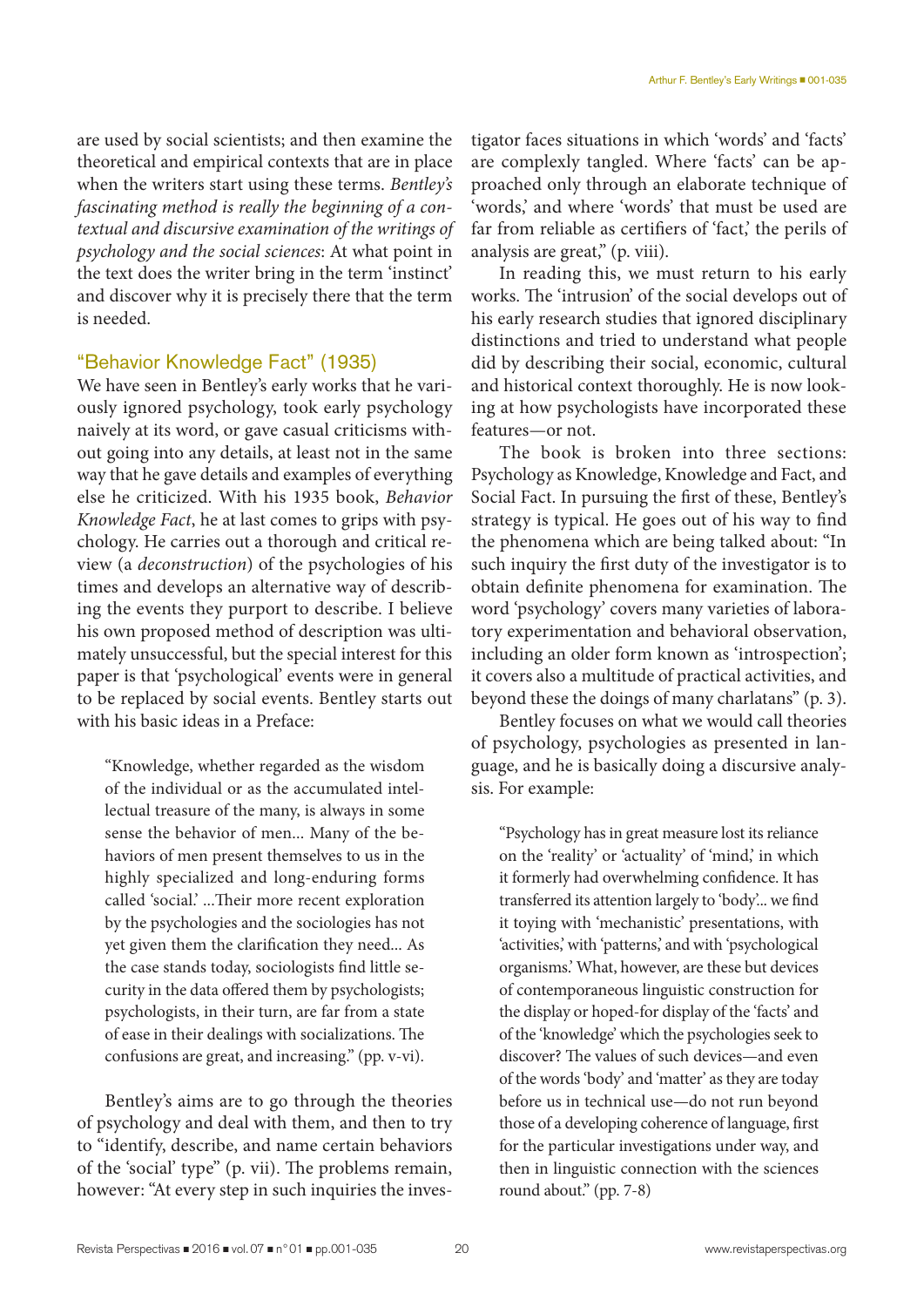A few things come out of this already. Bentley is not evaluating these psychology theories, but looking at the words they use and the discursive strategies used by the theorists, actually like a deconstruction as postmodernisms know it or a textual or discursive analysis (e. g., Billig, 2005; Guerin, 2003; Hepburn & Potter, 2003). Second, Bentley is not out to rid psychology of 'mind' and vindicate 'body' or 'matter.' He is just as critical of these latter terms and, despite being called a behaviorist by some who have only read *The Process of Government*, he is equally critical of most forms of his contemporary behaviorisms except Kantor (see 1935, p. 89; and Bentley, 1928/1975). Finally, he sees the anguish and debate over these theories as being essentially over the coherence or consistency with research, data, common sense, and other knowledge from the other sciences. The debate is not about 'facts.'

For the materials to use in his textual analysis of psychological theories, Bentley selected essays gathered in two volumes edited by Carl Murchison, *Psychologies of 1925* and *Psychologies of 1930*. These essays amounted to twenty-six psychologies, but he also looked at the writings of fifty other psychologists but found only three more that could not be subsumed under someone else's presentation in the two volumes—Dashiell, Kantor, and Ogden. This made a total of twenty-nine psychologies to examine, although he immediately eliminated eighteen of them. They were omitted for a variety of reasons, primarily because their focus was too narrow for Bentley's purpose here. He writes more about some of the others in short form:

"McDougall: His dependence is upon a particular linguistic surface, "fact so familiar and wellestablished that it has become embodied in the very structure of all language." ... Here he erects as 'primal urge' and as "man's nature to do" what is before him only in the form of 'man's present custom in talk.'" (p. 16)

It is important to see what Bentley is doing here. He is selecting psychologies that have put full arguments and 'facts' into language in a way that can actually be examined, so we can find out the connections between these 'facts' and the knowledge systems employed in these theories and descriptions:

"With regard to the rejected constructions this comment may be made. It is that they all accept as 'known' in advance of inquiry and, as the point of support for their procedures, some 'certain' or 'definitely expressed' or sufficiently well understood *fact*. Their 'points of support' lie, then, in a sense, *outside* their own ranges of workmanship" (p. 17).

Or as Bentley puts it in his Table (p. 19), the rejected ones are "psychologies with assertive factual stress (and thus constructively dogmatic with respect to the present issues of inquiry)." The eleven systems of psychology remaining are instead characterized as: "psychologies with inquisitive factual stress (and thus projectively 'scientific,' both as to phenomenal description and construction form)."

In an attempt to characterize them for discussion, Bentley proceeds with a tentative taxonomy of the eleven theories. It is worth presenting these main portions of his table here to help with discussion, as done in Table 1 below (a version of Bentley's Table 3.1). Following on from his discussions in *Relativity in Man and Society*, this is chiefly done in terms of how space and time are conceptualized.

Bentley distinguishes between language connected to a physical world, called 'body-language' or 'physical language,' and the other he calls 'mindlanguage' that has the psychologists' special phenomena of inquiry as the mental, psychical, psychological or behavioral. What he is trying to do is act like a theoretical taxonomist and to examine what psychologists say and *determine the moments at which they slip from one of the languages into the other*. He is not trying to say that everything should be done with the coordinates of the physical sciences, indeed he argues against this. Nor that the 'mind-language' is a waste of time, although he does get to this point later in another way. Rather, he wants to see how these explanatory systems work as they juggle themselves between the two languages—the physical-languages and the mind-languages. So a psychology that 'explained' obsessions as deriving from a mis-firing frontal lobe would be in the 'physical language' category,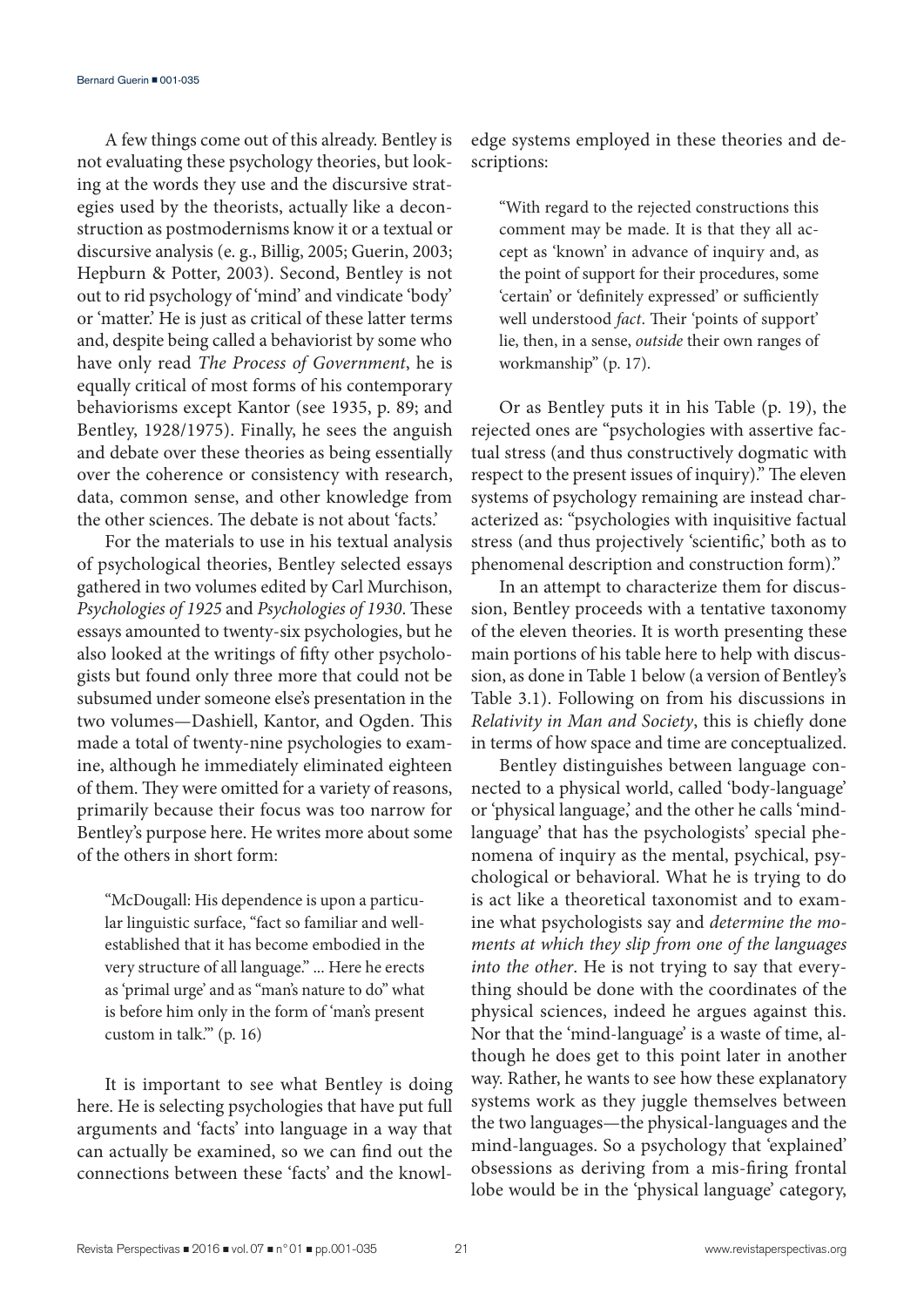whereas one that 'explained' obsessions as due to feelings that have become too powerful would be using 'mind-language'.

#### **Table 1. A few sections selected from Bentley's "Tabular Guide to Examination" (Table 3.1)**

B. Psychologies with inquisitive factual stress

- I. In space and time forms adopted (expressly or implicitly) from other sciences as authoritative controls.
- 1. Body (organism) space-segments
	- a. Mechanistic and successional
	- (with extensions via the microscope) Dashiell
	- b. Tentatively durational
	- (a) with a 'psychic plus' Woodworth
	- (b) with an excluded 'metaphysics' Dunlap
- 2. Gross-Body-Movements (mechanistic and successional) a. With extensions via the 'implicit' (a) bluntly mechanistic Watson
	-
	- (b) with adjoined 'epiphenomena' Washburn
- b. Sectioned Environments
	- (a) 'Common sense' Hunter
	- (b) 'Biosocial' Weiss
- 3. Organism-Object space-segments Kantor

II. In an endeavor to override the constructional difficulties by way of a two-faced Aristotelian language (abortive) C. K. Ogden

III. Along lines prognostic of a functional factuality that will include space and time as well as phenomenal description 1. In a matrix of social experience Dewey

2. In a suggestion of duplex functional language M. **Bentley** 

Bentley finds four discursive points at which this juggling occurs—four issues that signal that something suspicious is going on with an explanation or other discourse. He calls them the four sectors. The first is *immateriality—*the arguments that are brought forward to account for a lack of substance with the 'mind-language' constructs. How is this issue handled in an explanatory system? What has to be added to provide an answer? Is there a mind versus a body? Is it all just brain processes? What is the materiality of 'feelings'? Is a completely hypothetical construct invented by the theorist? As Bentley writes, most authors seem to believe that if they could just (magically) solve this problem, then their whole explanatory system would work.

The second sector Bentley calls the *apprehensionality* sector. This refers to the subject matter of perception, and sometimes thinking itself, that objects are 'apprehended.' Bentley's argument again is not that we should do away with all this, but that we cannot get rid of the problem just by simple ('blunt') substitutions of body for mind, or organism for subject, etc. To emphasize and remind the reader that Bentley should not be read lightly and is not tackling these fields naively as an outsider, here is his caution in this section of his book:

"Take pains to read this last paragraph as it is written; do not distort it into something different under the slippery meanings of convention. I have not said that the fields of inquiry *are* different 'existentially,' nor that we are forbidden to proceed under a clear hypothesis of their reduction to one common field. The assertion is not either of these; it is that the technical procedures actually available today in terms of the physical language do not directly deal with any such phenomena as those of 'apprehensionality,' whether these last phenomena are set forth in terms of 'mind' or of 'animal organism." (pp. 28-29)

Beware the casual reader! But this also explains why those who read Bentley carefully become more and more impressed with him. He is not making the same old criticisms and worn out arguments, he is saying something very new and interesting in this discursive analysis of psychological theorizing.

The third sector of psychological inquiry that causes problems he calls *isolationality*, meaning that most psychological explanatory systems propose some sort of isolation of the mind or person or subject from the rest of the world. This problem needs to be tackled in any revisions and developments. Whether it is called 'mind,' private events' (Skinner, 1974), 'inapparent events' (Hayes, 1994), or 'generalized social exchanges' (Guerin, 2004), the assumption is always there of some (psychological) phenomena separated from the rest of the known world. How this is dealt with is an important part, therefore, of evaluating any explanatory systems.

The final sector of problems for psychological systems he calls the *environmental sector*. This refers to how an explanatory system deals with the environment in relation to the organism or whether it does at all. We later see that Bentley is very care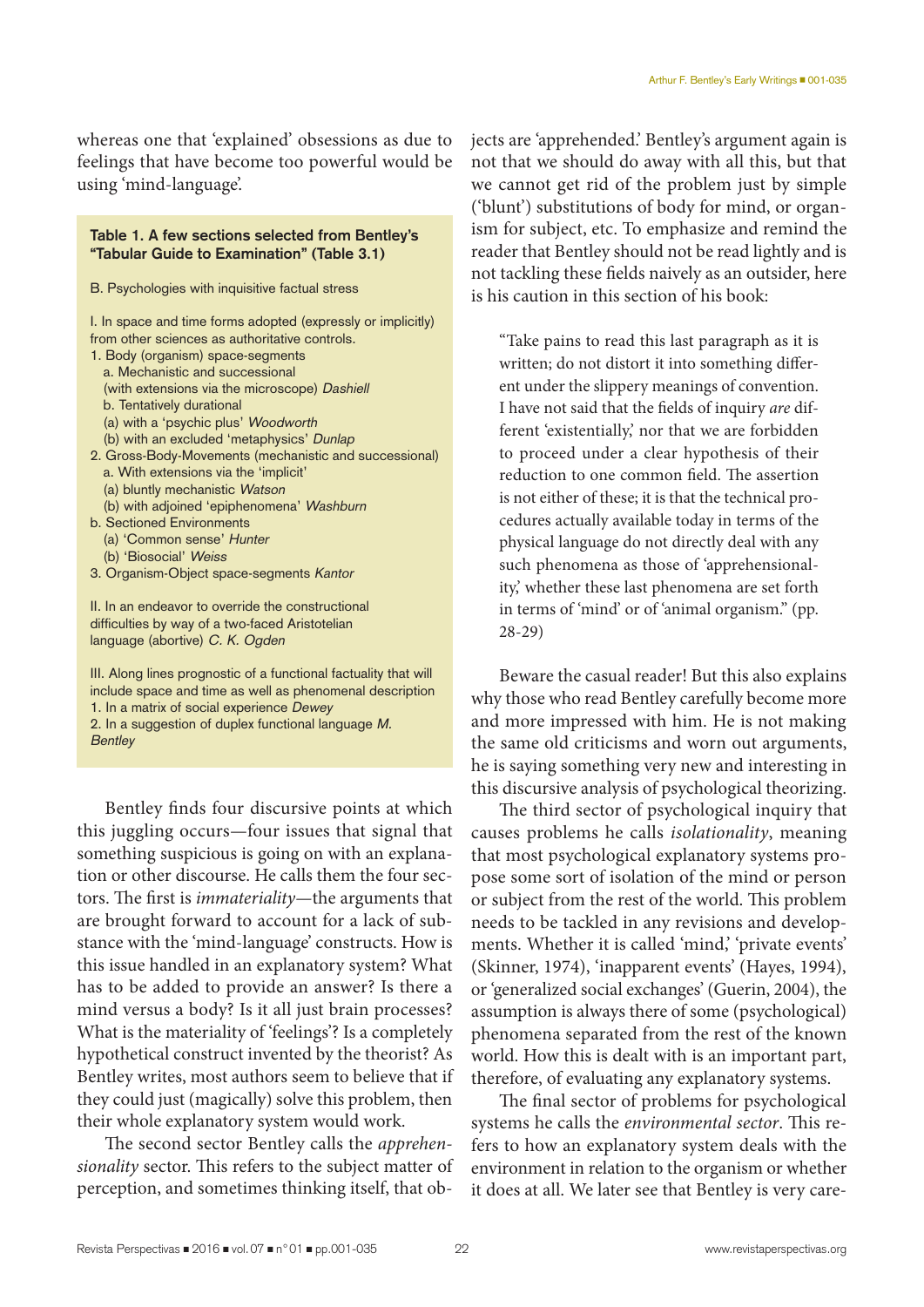ful about terms such as 'interactional' and 'transactional' to describe organisms and the environment. He is even at pains to emphasize that Kantor's word should be 'inter*actional*' rather than '*inter*actional' because the latter implies two separate parts of nature that interact, rather than a whole.

As Bentley summarizes, he is now armed with a subject matter of eleven psychological explanatory systems and four key sectors to examine how these systems both work in practice and how they squirm under our gaze. I have summarized the four sectors in Table 2 to help the reader.

**Table 2. Bentley's four "sectors' that can help identify where problems lie with psychological theories wavering between mind-language and body-language.**

Immateriality: how the theory accounts for a lack of substance with any 'mind-language' constructs

Apprehensionality: how the theory accounts for objects being 'apprehended', how perception and thinking fit in the system

Isolationality: how the theory accounts for some sort of isolation of the mind or person or subject from the rest of the world, including the body

Environmental: how the theory accounts for (if at all) the environment in relation to the organism and what it does

He also discusses in more detail the spacetime dimension that is the main basis for his taxonomic table dividing up the eleven theories. For example, Bentley points out how those who take a Newtonian, mechanistic or physical space as the basis for their psychology always end up with the temporal aspect becoming a series of successions, rather like cognitive psychology ends up with reaction-time and decision-making as a point-to-point succession of instantaneous time-moments. In contrast, for those who take 'activity' as their basis and break the world into individuals carrying out activities, time becomes 'durational,' spread over a large number of the others' 'successions.' Bentley points out, though, that the latter theories often have other constructs that derive from a physical space idea and that gives them trouble when trying to fit them into the bigger system.

In this way, we can view Bentley as an early 'deconstructionist' because he is tackling a system (11 of them) using their own words and showing how when viewed as a whole and viewed consistently, they breaks down under their *own* weight rather than the weight of an outside assumption forced into it (cf. Derrida, 1978/67).

"Our procedure with respect to the eleven psychologies selected for more detailed examination will therefore be as follows: Concentrating upon linguistic coherence or incoherence as our direct fact of observation, we must give attention to the types of space and time each of the psychologists uses. We must then identify the special space-segment with which he (*sic*) is primarily concerned. We must finally investigate his procedure with respect to the characteristics of immateriality, apprehensionality, and isolationality which he allots to his phenomena, whether these appear as phases of the mindlanguage so far as he retains it, or as survivals from it if he conceives himself to be rejecting it entirely..."

"Psychological terms which will be most prominently before our attention are such as 'stimulus,' 'object,' 'environment,' and 'activity.' Certain other terms or phrases which are frequently used for the characterization of systems will receive no more than passing notice. Such a term is 'objective,' a word which too many psychologists of too many minds claim in too many ways emphatically for their own. The phrase 'whole organism' has almost equally many claimants, although its value rarely rises over a ratio of one part of explicit intention to nine parts of obfuscation. Even an occasional exercise of minor ingenuity directed towards the replacement of such terms would be refreshing." (p. 37)

If one reads these last two paragraphs carefully, one can see how in advance Bentley is of any of his contemporary psychologies, and, indeed, of most critical examinations of psychologies today.

Bentley works his way through all the eleven psychologies listed in his taxonomic table, even apologizing for so much detail but reassuring the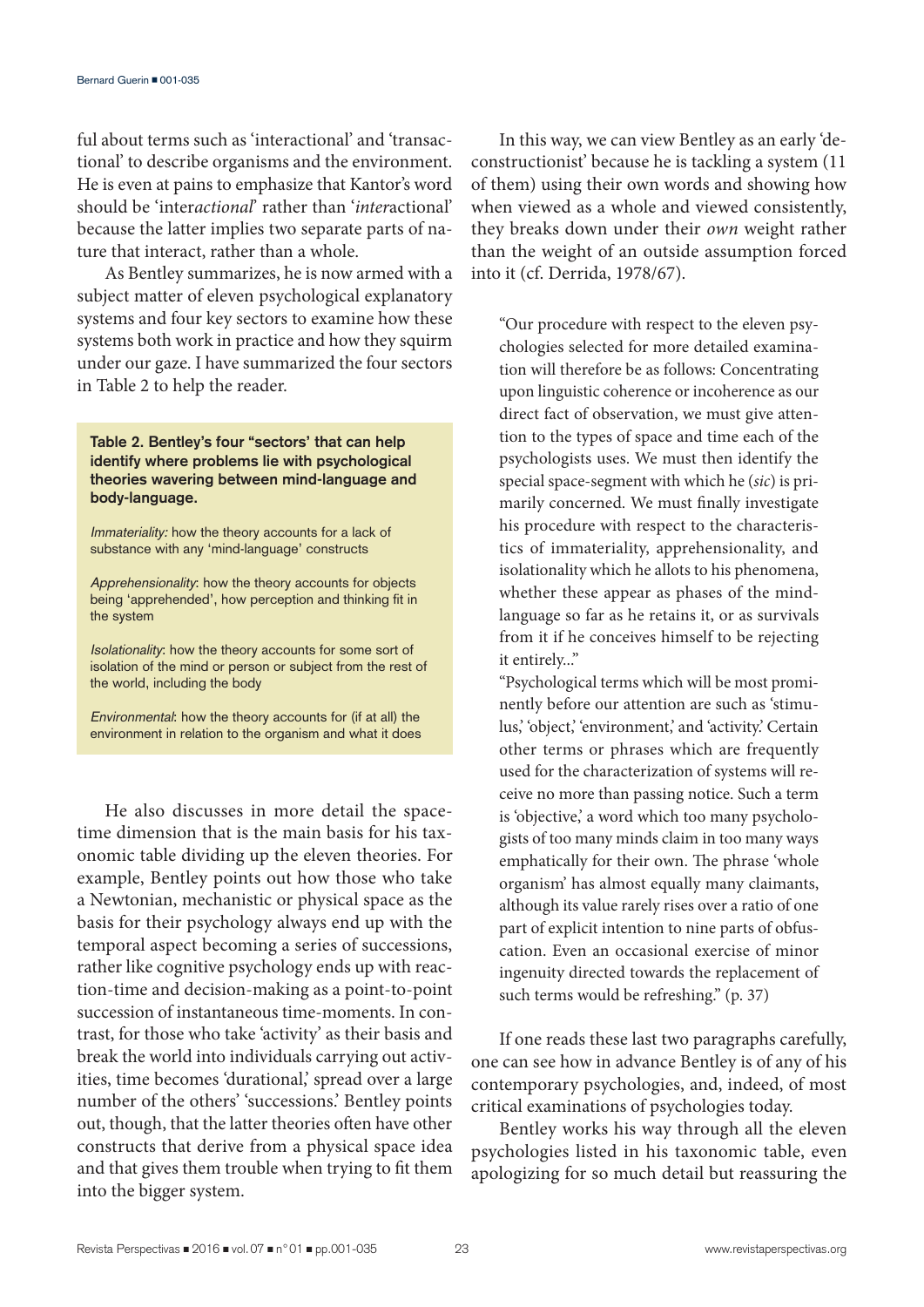reader that cursory comments would be worse and misleading (I will not go through all the detail however). Dashiell, Hunter and Ogden are first and Bentley shows the contradictions and problems they have in terms of both space-time *and* the four sector problems. For example, Dashiell accepts physiology, neurology and endocrinology as the real make-up of persons, and tries to get rid of the *immateriality* problem this way. However, he then has problems accounting for the *isolationality* because everything is inside the brain and body and this makes problems in considering where the environment stops and starts, and how it affects the rest of the psychology. This in turn leads to problems with Dashiell's *apprehensionality* and *isolationality*.

These pages are interesting for the first indications of a problem which Bentley will state more succinctly six years later: That for all these problems the common solution to fill in a conceptual gap is to rely upon the human skin as a significant or even metaphysical boundary (Bentley, 1941a/1975). Once an inner and outer is postulated, and this includes placing all the old mind-stuffs into the physiological systems, then the "observable boundary between the two may be taken as the 'human skin,' most realistically established as *the* critical distinction of the universe" (1935, p. 45). Very few psychologies (Skinner, Kantor) play down the role of the skin as a mediational device or boundary, and few psychological systems could survive without this dubious distinction (Bentley, 1951-1952). [One could even say that with the current rapid rise in explanations (metaphors really) in terms of brain and neurological events, this has become even worse today than it was in Bentley's day.]

Hunter, one of his examples from Table 1 for example, makes the inner/outer distinction, but is clearly worried by what is implied for the skin, how much of the argument rests upon the skin being something metaphysically special. So he places the emphasis elsewhere, "the nature of the inner and outer environments *as these are reported by his subjects*" (p. 45), although this does not help in the long run because it causes other problems. That is, the reported or verbal responses of the subjects are taken as the authentic distinction instead of the skin, even though this is quite weak. This is, in some ways, the precursor to the idea of proposing 'mental representations' of the world being the missing link in the chain, excepting that Hunter has *fewer* problems with isolationality than do explanatory systems involving mental representations as mediators of activity. Bentley then paraphrases Hunter: "…for Hunter, the talking-behavior of the inner environment 'is' the outer environment; likewise it is the inner environment" (p. 46).

This gets to the hub of the problem for Bentley: *How to talk about the so-called 'inner' person or psychology without creating a new dimension or domain for which there is no other evidence excepting that these sorts of words point there*. This is still a current problem for psychology, although many attempts, including later ones by Bentley, have overcome the need for an inner and an outer.

The final point to note from this chapter concerns Ogden, whose solution is to make a *tripartite* division between symbol, thought, and referent. This is interesting here because Bentley will later use a similar distinction between intervening activities, men, and things (also Guerin, 1997, 2016a).

The next theories under the microscope are those relating to mechanistic approaches, "a slightly pompous substitute for 'mechanical'" (1935, p. 52). These treat actions as a series or succession of movements in a space, and "the specific observable movements are taken as if capable of definite severance, each from the others around, and from those before and after." (p. 53). This includes the early behaviorisms (see Chiesa, 1994; Lee, 1999). The idea was that if we can just document enough of the pushing and pulling of physical movements, then we can construct how and why people do what they do.

I will not go through all these different formulations and criticisms. The idea of what Bentley is doing should be clear now. For example, with John B. Watson he points out how the word 'implicit' is suspiciously introduced at a key point and vacillates between an old mentalistic 'inner' and an unobservable 'potential.' This word rescues Watson's form of behaviorism, but undermines it at the same time. Another group of theories substitute the word 'activity' instead, but:

"The word of his choice, 'activity,' has for Woodworth double values. First, it gets rid of the inconvenient 'substances,' 'subjects,' or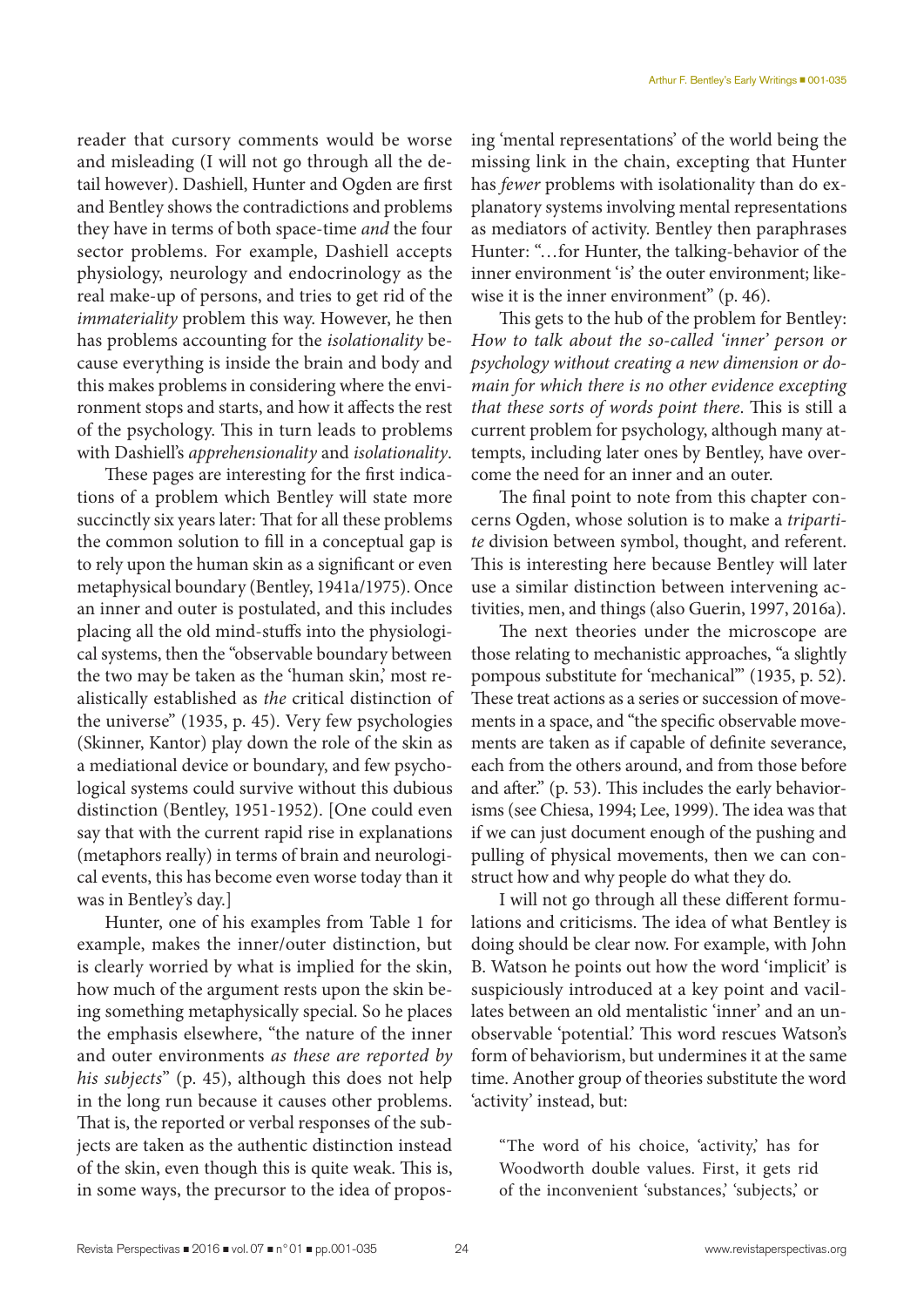'things' of the old mind-language; second, "we can combine experience and behavior under the inclusive term, activity" (p. 331), and expect this term to cover the positive findings of all schools. This, unfortunately, is the kind of procedure that proposes to eat its cake and keep it, too. It makes the individual take the form of 'activity' and nothing more, and then turns around and makes that 'activity' an individual and allots him causal status." (p. 68)

Many of the same criticisms have been made since 1935 by others (some were paraphrased by Skinner in fact), and most of these early systems of psychology are now forgotten, although it is certainly worthwhile working carefully through Bentley's (1935) book to see how many of the errors and discursive strategies are still with us today. Only Kantor remains unscathed in Bentley's close reading. I would like to highlight two conclusions, however, that run through much of this material; the first, because it is the theme of the second half of Bentley's book and, the second, because it forms much of Bentley's later writing and his collaborations with John Dewey.

The first conclusion that goes through Bentley's discussion of these forms of psychology is that of the 'social,' a point we saw highlighted in one of his earlier works (1926) stemming from his research explorations of how 'individual' behavior is permeated by social contexts:

"The 'social,' thus introduced, is today almost as great a scandal for psychology as it has been from the start for sociology. Whether this 'social' is some vague influence upon the 'individual,' or whether it enters as an 'environment'; whether the psychologist constructs it as a 'product' of individual activity, or whether he goes far toward holding that the individual is social; the constructions are full of inconsistencies that extend often to chaos." (p. 59)

"In analyzing the psychologies in Part I, we witnessed the frequent intrusion of this 'social,' and the disturbances it produced for psychological observation and construction. At one extreme we found efforts to exclude it altogether from attention, and at the other, indications that it might inundate the entire territory; elsewhere it was tacitly accepted or unwillingly tolerated. Whatever its treatment, as fact or aspect of fact it was never absent from the psychological problem." (p. 187)

The second point for our discussion is condensed in Bentley's analysis of John Dewey's chapter on psychology (he had not begun corresponding with Dewey at this point). This concerns the relationship between organism and environment. He quotes with approval a series of sentences from Dewey's chapter in the *Psychologies of 1930* book:

"No organism is so isolated that it can be understood apart from the environment in which it lives." (p. 76)

Stimulus is "functional, in a mathematical sense." (p. 77)

Something "breaks in upon an activity already going on, and becomes a stimulus in virtue of the relations it sustains to what is going on in this continuing activity." (p. 77)

It is always 'change' that we study. (p. 77)

"A stimulus is always a change in the environment which is connected with a change in the activity." (p. 77)

Durational 'trans-action' is the direct objective of psychological study. (p. 77)

"Psychology is concerned with the life-career of individualized activities." (p. 78)

(Bentley, 1935, giving quotes from Dewey, 1930)

This again is getting at the idea that organism and environment are only separated at the risk of those who do so, and that it is individual activities which are the subject matter rather than an individual person (cf. Lee, 1999) and we need to describe the contexts of activities as much as features of the person (Guerin, 2001a, 2004). [It is also interesting how some of these resemble but pre-date Skinner.] The term 'transaction' is also used again, which will become a theme for Dewey and Bentley later (1949). He also praises Kantor for similar arguments: "He studies organism and object just as he finds them in their joint appearance in the 'situation' and in their joint happening as 'event,' and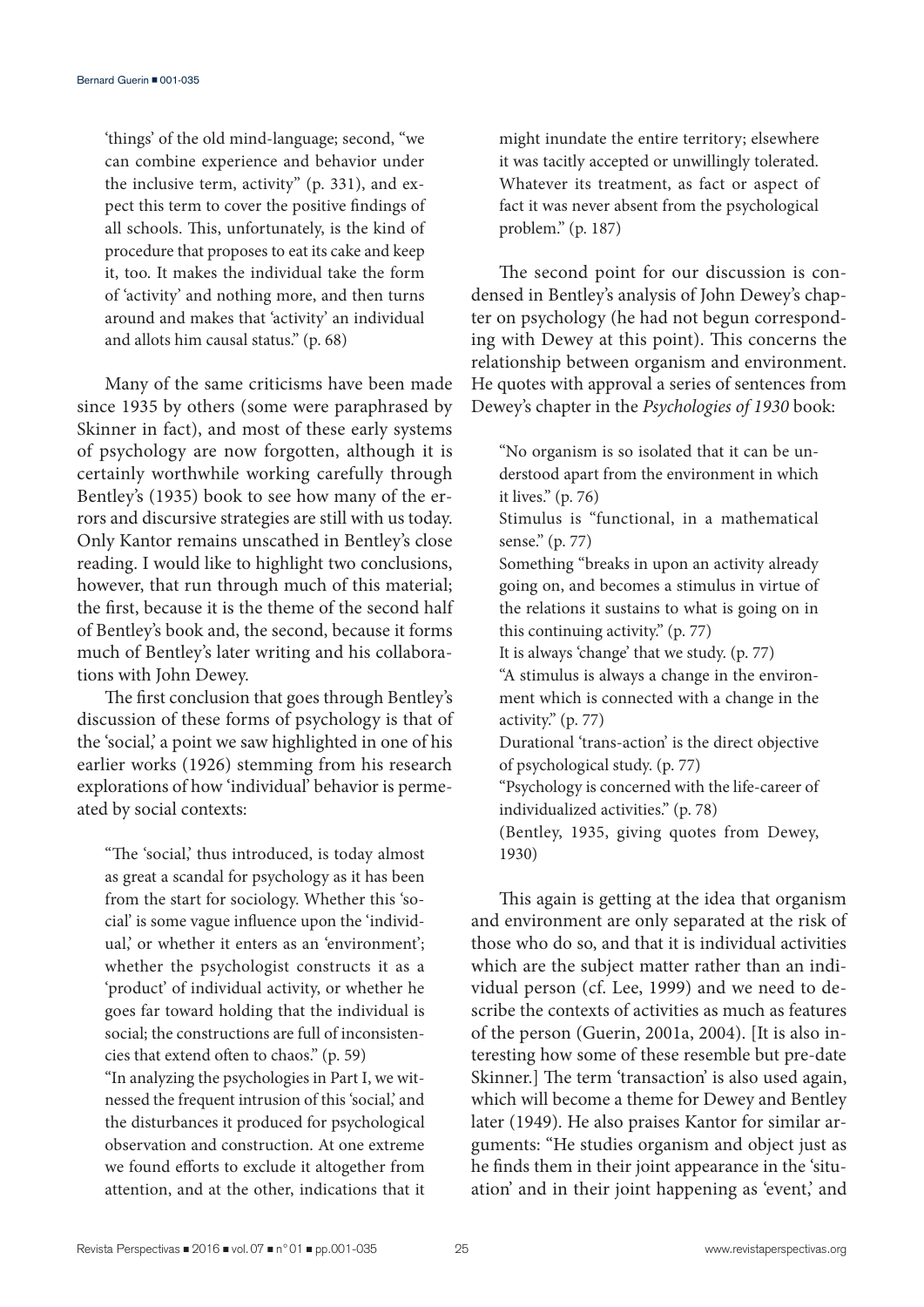without survival of 'mentalist' emphasis upon *the organism, separately taken, as the locus of 'what happens.'* (p. 90, my italics)

This question was the one called 'isolationality' by Bentley earlier in his book. He now returns to it in an interlude:

"The word 'isolationality,' clumsy and opportunist though it is, has had definite service to perform throughout the preceding inquiry. It has named and held before our attention one of the most pregnant characteristics of the old mind-language: namely, that characteristic wherein each human being as an 'individual' is inspected in sharp severance from every other." (p. 105)

Or as he later wrote to John Dewey:

"The organism, of course, seems in everyday life and language to stand out strongly apart from the transactions in which it is engaged. This is a superficial observation. One reason for it is that the organism is engaged in so many transactions." (Dewey & Bentley, 1949, p. 138)

We now come to Part II of Bentley's (1935) book on knowledge and fact. He draws together a number of themes that have come out of the material of Part I – the different systems of psychology. Of special importance is the method of inquiry being proposed and being used:

"In our pursuit of inquiry under this chosen hypothesis a technique of sharply marked characteristic appeared. This technique rested in the refusal ever to let judgment depend upon an assumed dominant bond between 'word' and 'fact' – upon any specific use in a psychological system of some particular term as a 'true' parallel or representative of 'true' fact." (pp. 131-132)

It is here, then, that Bentley continues his investigation into the relations between knowledge and fact, an investigation that was to result in a book with John Dewey some years later (Dewey & Bentley, 1949).

"We are now to undertake inquiry into the functional organization of Language and Knowledge. In the background lie many insistent questions. If Language is a fact or a behavior what is Knowledge? With what right may Knowledge be regarded as substantive? If it may be so regarded, must Language then be taken as instrumental or operative with respect to it? Or can Language, on its side, find substantive presentation? Is it possible that both Language and Knowledge are aspects or phases of some more comprehensive situation in such a way that no separate investigation of either, taken as apart from the other, will have validity for our more general purposes of inquiry? If this last be the case, how may we, or how must we, envisage this larger situation of which they are aspects? When such questions as these are brusquely approached, the answers, where not formally philosophical, will ordinarily depend upon implicit attitudes taken by the questioner towards certain of the very contents of inquiry that are at issue. Such implicit attitudes have to do, as is at once evident, largely with the status of the human being regarded as psychologically or mentally in action…

Our procedure will be empirical in the sense that to no one of the leading words we employ will there be allotted, prior to the investigation or authoritatively, any precise theoretical construction of its own." (p. 139)

Bentley now joins this nicely back to his discussion in Part I about the psychological theories and their loci:

"If, as a surface surveyor, I should now attempt to frame my exhibit solely within the walls of the room, the week of the meeting, and the living of those present, it would be to show myself painfully deficient in skill. My approach would be no better that that of an investigator of rivers who, finding a level stretch of stream bed, would attempt his examination with eyes closed to the fall of the land above and below. Again, if I should concentrate all of my attention upon some one fascinating feature of the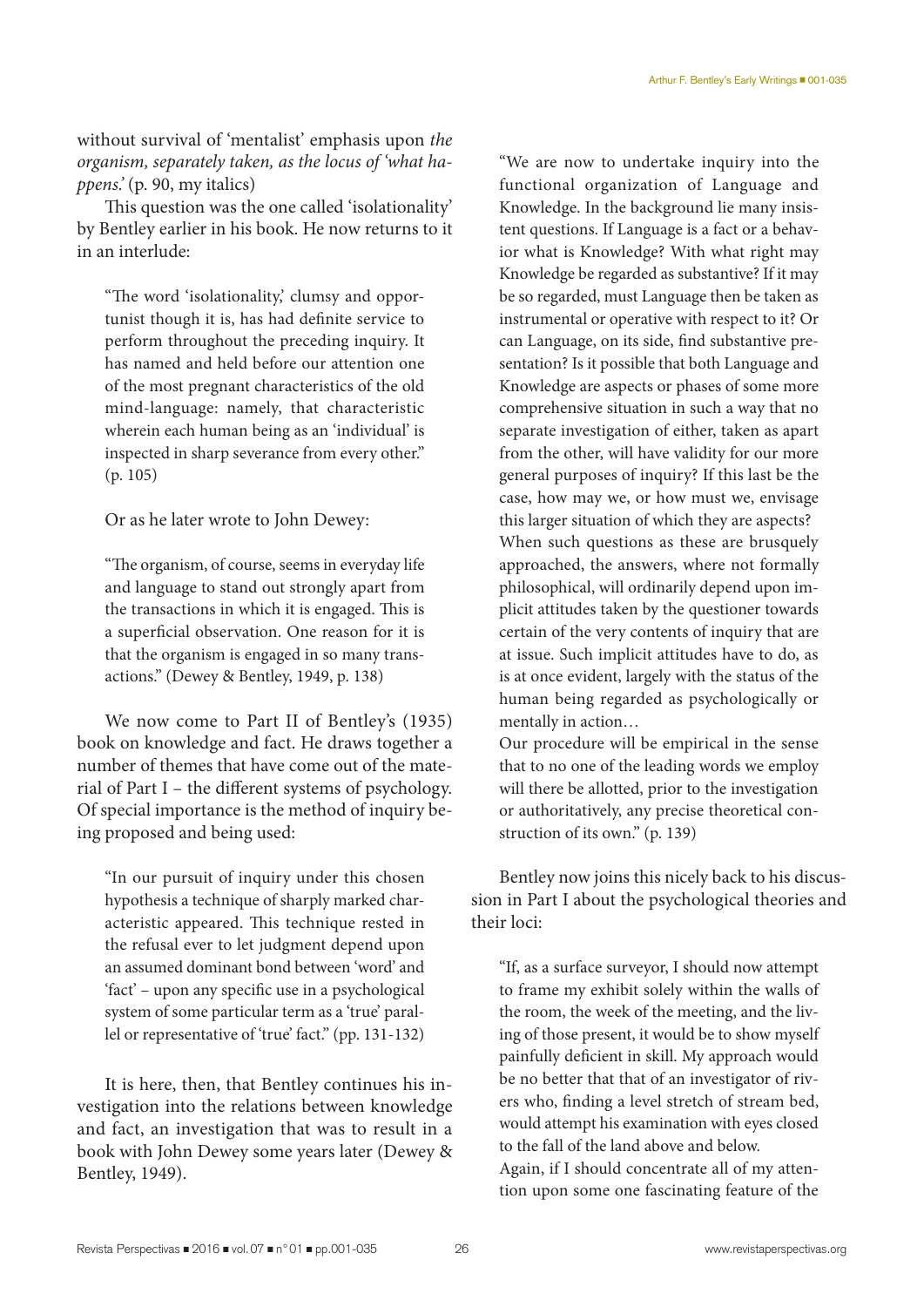situation, my approach would be scarcely better… Our obligation, therefore, is to keep alert to all that we can find and have power to see, and see it all as set within its wide frames of progression." (p. 141)

Now, there are problems in trying to observe or measure everything about a situation all at once, and much research has floundered because of that. But the point we should take from Bentley here is that to not do this is even worse. Like his early sociological and economic research studies outlined earlier in this paper, we should always be looking to "all that we can find and have power to see." The psychologies dealt with in Part I of Bentley's book made these two errors, focusing attention on one small part of what is happening (the events) – such as looking at thumb-sucking in 5-year old children – or looking only in one limited situation – such as studies within the workplace which do not consider extra-work activities and relationships. As Pronko (1988) put it:

"For Bentley, starting with a set of assumptions under which events, happenings, or occurrences are primary, to begin with preanalytic organisms or objects as if independently existing prior to inquiry is going about things backwards. If you begin with the total event, then for certain limited purposes within that framework, Bentley would approve your teasing out the role of various factors, but you must never lose sight of the fact that the variables selected for special study are only aspects of the entire system under observation." (p. 91).

These points especially apply to knowledge, language and fact, concepts that are examined in this interlude. Language and thought, for example, are not found in the head or in a mental domain: "locus is not some 'point' in the brain – itself linguistically as incoherent as the 'pointless' psychic – nor the brain as a whole, nor even the human organism as a whole. *As for 'language' so also for 'thought.' The locus lies in many human beings interacting with all of their interconnecting materials and processes, not in some arbitrary space and time adopted from the procedures of other branches of investigation*, but in such space and time as may be developed in the full range of the study: a space and time which we may label for our convenience, in advance of its more thorough examination, 'behavioral space-time.' (p. 149, my italics)

Behavioral space-time, then, will become the idea that events stretch out from what is immediately in front of us. The method of inquiry is to describe and trace out all those contexts of other space and time that bring about or constrain what is taking place in front of us in the Euclidean space-time. Language is one practice that needs such an analysis, for to do otherwise is to misunderstand its functioning and role in social life. This pre-dates two claims of behavior analysis in psychology: that the unit of study is the contingency relations between behaviors and environment, and that these contingent relations 'exist' over space and time (Chiesa, 1994; Guerin, 1997; Lee, 1999; Skinner, 1953).

The conclusion from all this discussion is that language and knowledge (and experience, Chapter 19) are activities, not existing things, not found in separation, and not as facts or things separate from people. While this might be easier today to come to terms with, that knowledge is something we do rather than something we have or possess, the common philosophy of Bentley's time was against this way of thinking. Knowledge had been inherited from Aristotle and Plato as a thing, perhaps an ethereal thing, but a thing all the same.

The third and final part of the book is called 'social fact.' Bentley first discusses some of his earlier concerns about facts and what is described as the 'social.' He again eschews any formulation that places the social outside of the human, observable realm, and also eschews any attempts to subsume it under the 'psychological,' since this begs the question. The social is useful because it allows those extensions of duration and space required for better contextual descriptions of activities, but it is another vague word that needs to be refined or not used:

"We should be fortunate indeed if we could carry forward our investigations free from the influence of either of these vague words, 'social' and 'psychological.' Perhaps we could then observe whatever we found to observe, just as it came. The use of these words, however, can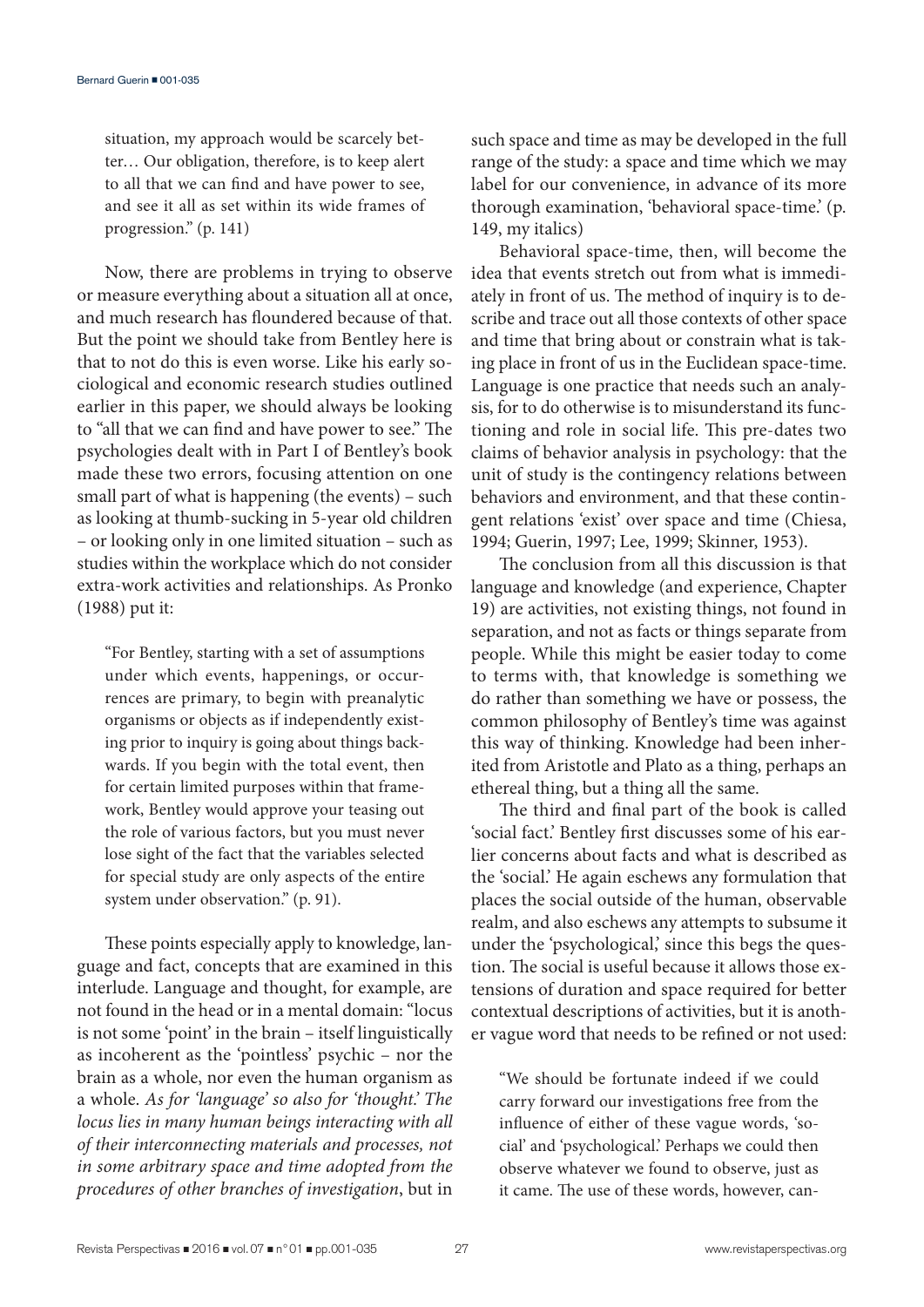not always be avoided; if we were to omit them, we might find ourselves in a worse state than ever, since many of their implications would be at work in their absence. It must then be understood that wherever these words appear in the early stages of the inquiry, their application will be limited to loose provisional description. Thus the word 'psychological' will be associated with the implications of the word 'individual,' while the word 'social' will indicate, loosely, those characteristics of behavioral phenomena, those puzzling situations of inquiry, which do not attain adequate description and interpretation in the 'individually psychological' way; it will not be until the end of our investigation that definite assignment of meanings for these terms can be reached." (pp. 191-192)

Bentley wants to make an inquiry into the social that does not assume any abstract qualities and can be observed under normal conditions.

"Our inquiry as to the 'social' then becomes: Can we, in the specific case of the 'social,' select, under verifiable observation, definite presentations which, by the broadest tests of presentday technique and construction, are separable from those other presentations which are dealt with by the techniques and constructions of the physical and biological sciences?... With respect to such an inquiry I repeat: (1) The presence of many sociologies and social sciences is no evidence that such a 'social' can be found, (2) The antagonistic outcry of many psychologies, so long as these themselves display incoherence of organization, is no evidence that it cannot be found..." (p. 195)

To work through these issues, Bentley tries to establish the *visibility* of the social and then the *factuality* of the social. This closely follows from his earlier papers on society and individuals which were outlined above (e. g., Bentley, 1895), but he has clearly developed these into to a new position:

"If, in conversation with a friend, I chance to remark upon the visibility of the social, he will be quite sure to smile as he replies: "Its invisibility is what you mean." He will talk to me fluently about society and its events, usually with much more confidence and assurance than I can show. But as for actually 'seeing' the social, that is another matter...

Do we regard the State itself – phenomenon 'factual' and social' alike – as directly and immediately visible? Most certainly we do not, if we hold to the ordinary conventions of inquiry. We take the State to be fact, but, as fact, we do not grant it its own immediate observability. The direct observations which we permit are confined to presentations such as the man who is king or president or premier, to those other men who are congressmen or judges or sheriffs or criminals, to armies and public buildings and penitentiaries, to forts and battleships. All of these are visibly observable facts, and, when their additive accumulation is complete, the task of eyesight and the constructions of observation are assumed to be finished. The State, however, has not itself appeared." (pp. 198-199)

The State is too complex to begin with, so Bentley focuses on human vocal speech, but before getting into this, he has a useful discussion of the verb 'to see.' Seeing can be transitive or intransitive, although Bentley limits discussion to the transitive uses only, when there is an 'object' being seen. The intransitive use implies capacities and often mental assumptions: 'I can see,' 'I perceive.' "It is this full behavioral event, inclusive of both the 'seeing' and the 'seen,' with which we must concern ourselves" (p. 200)

Bentley also makes an important distinction that follows through in this work and his later writings: "It is desirable to divide our immediate inquiry into two parts, the first stressing observation as activity, and the second, observation as factual report" (p. 201). It is still common in psychology to blur the distinction between doing something and the report or talk about that doing something. Likewise, when postmodernists and relativists say that "there is no true reality," it is unclear if this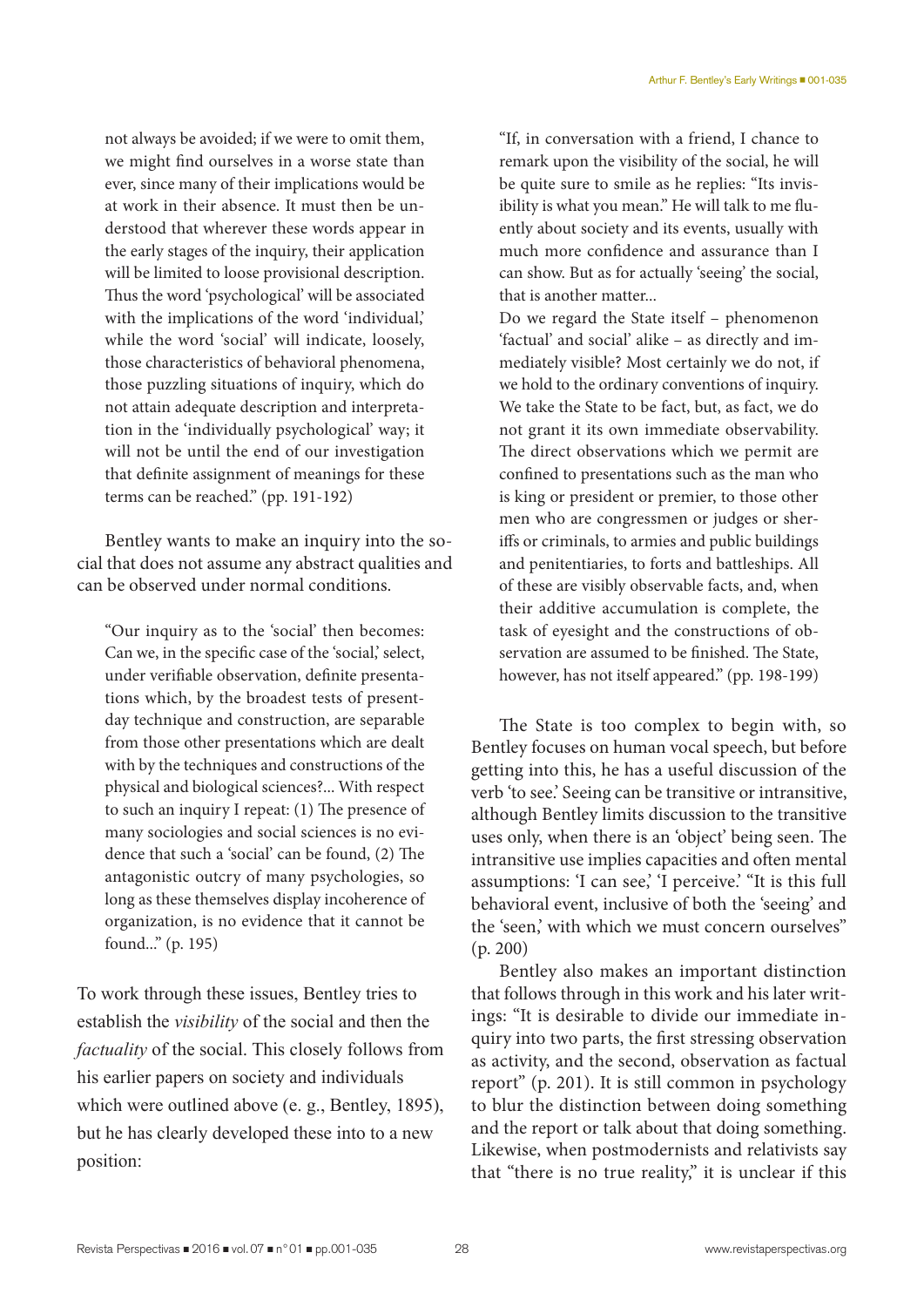means that the *reports* or the *talk* about 'reality' can never be true (I agree) or the doing of things can never be true (I disagree).

He then draws out four points about observation:

• observation is not done by individuals but built up by many people

• observation is not about the eye alone but uses tools

• observation is not an 'innate power' or a given but requires training

• observation works within a bigger construction of 'scientific observability'

"That which we are accustomed to observing is not all that we can observe. That which we call 'seeing' in the most limited, direct rendering of the word is not all the 'seeing' that we do, it is not even a fair expression for the general situations of our seeing. What we may observe is connected with our need for observation, and is conditioned by frames of observability that we possess in fixated or expanding forms." (pp. 203-204)

What Bentley is getting at is that common usage of the verb 'see' revolves around phrases such as, "I see a bird." These are cross-sectional and not longitudinal or durational uses. He wants now to include other phrases such as, "I see a bird in flight." Notice the difference? The second phrase is spread over duration and space, and there is no single 'thing' looked at, and it becomes contextual to examine. I have referred to these respectively, 'causal observation' and 'contextual observation' (Guerin, 2016b).

He goes on to comment that we should also use 'see' to mean any sort of seeing. When I say, "I see a bird," I should include the circulation system, cells, feathers, breathing, etc. If we can use 'see' in the sense of "I see a bird in flight," then we should allow seeing of the whole bird. What does "I see a bird" mean anyway? I see the wings, the feet, the plumage, the beak? We never see a whole bird when we make such a comment and, more importantly, we do not even know (cannot verbally report) what bits we did see. The whole phrase is directed at the listener and not at a universal, independent report of eternal verities. The whole activity of talking about 'seeing' a bird is about influencing a listener or future listener, not about a spontaneous commentary on what is happening in our lives.

As should be clear now, Bentley wants to take this sort of usage and apply it to humans interacting, to say that *we can 'see' or 'observe' the social in the same way as we 'see' a bird in flight* (contextual observation). Most of the psychologies he discussed earlier, and the early behaviorisms in particular, wanted to pull events such as 'the social' into a fixed physical, thing frame. This is the criticism that psychologies typically turn activities into a stimulusresponse, material, physical events, cross-sectional cuts which actually exclude what is of most interest. Bentley was arguing against this in 1935. This goes against the early behaviorisms and against modern cognitive psychology, both of which, as mentioned earlier, want to draw all activities back into a moment-by-moment frame of immediate decision-making and information processing (Guerin, 2016a).

Bentley is under no illusion that this re-visioning is going to be easy. He remarks on two obstacles that commonly remain (pp. 208-209). First, the tendency to put cause onto the individual almost always forces theorists to specify or describe the situation in terms of muscles, and stimuli and physical objects alone (body-language). Second, the tendency to remove the historical and social contexts of any activities by using a label: the person's history, socialization, culture, etc. These act as if those contextual surroundings are peripheral and the individual currently acting is doing the decisive stuff.

"Where speaking and hearing are considered together in the conversational remark we extend the duration under consideration, and we have before us 'one event' for the whole, just as truly as we have 'one event' for either the hearing or the listening separately. The behaviorist, in his time, extended the event under his observation by passing from a brain-cell or a 'mind' to the examination of a 'movement-segment' of space: but he has no authority to say that the process of extension must stop there. The extension to a space and time that includes two men is just as legitimate: all depends upon purpose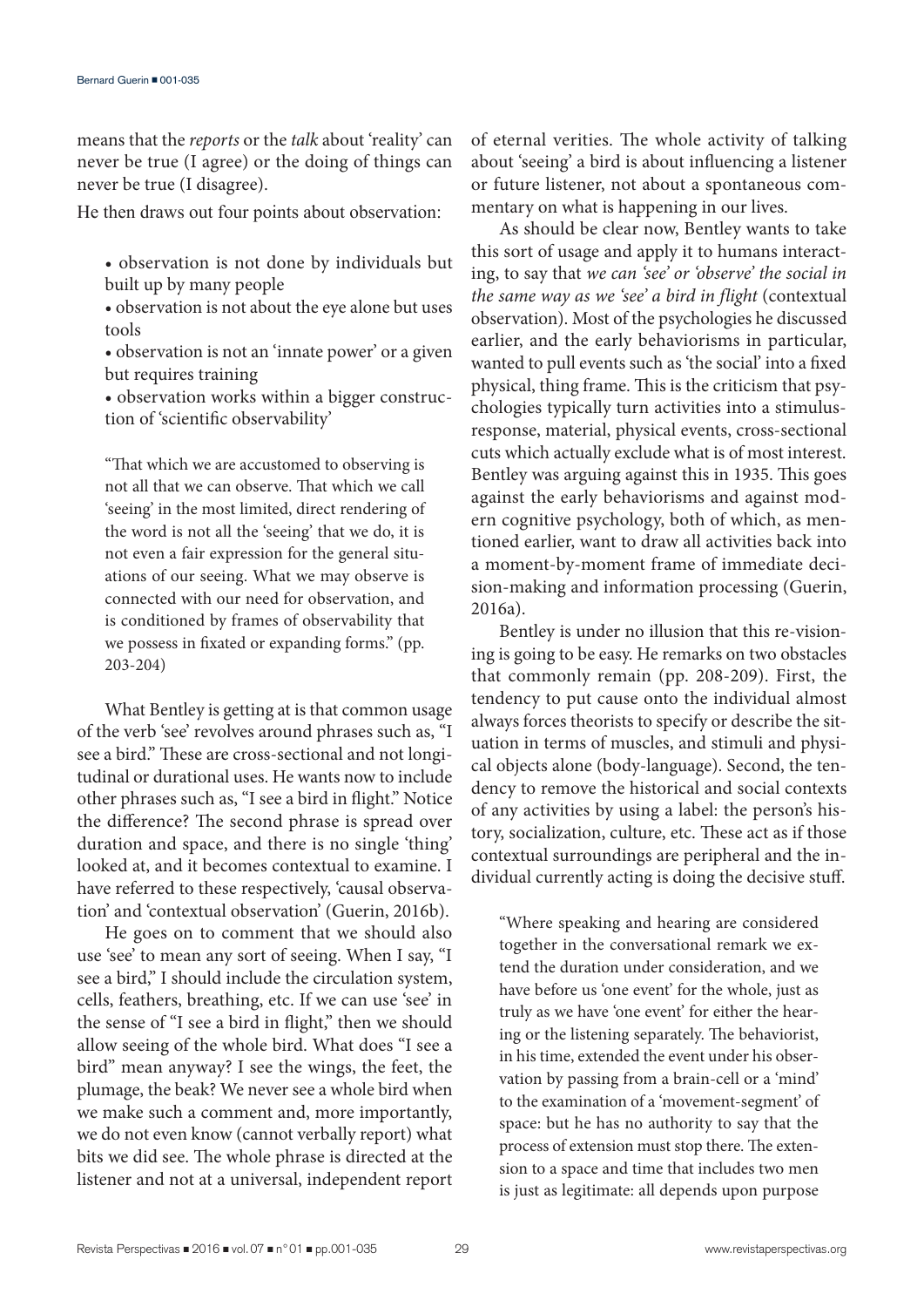and upon efficiency in inquiry. It is essential to any such extension, however, that it be, not arbitrary, but 'functional' in the sense in which that word is now commonly used." (p. 210)

In the following section, we find out more about Bentley's ideas of fact and observation, since facts are about language use, "the most efficient language." More importantly, following from what has been outlined above, these reference facts are "not that of ultimate fixation, but [are] always made in the full spirit of the expanding powers of science. The individual scientist may fail to recognize this at some stages of his work, but the development of science across longer periods always takes care of the referential outcome" (p. 217). As Bentley argued above for observing a bird in flight, the criticism goes back at least to Descartes who based his method of skepticism upon a fixed, unmoving observation at one point in time, gazing in a dark room at a wax candle (Guerin, 1990, 2004). He would have learned more if he had got up, turned on some lights and walked around the candle and put his hand in the flames. His skeptical doubts would have disappeared.

Bentley explores the idea of 'social' more and calls his conversational remark, the speakingheard, a 'dicaud.' He keeps the ideas of psychological and social preliminary, as the 'meaning' must be fixed during its use rather than before starting. He does make some interesting remarks about them, however:

"By the word 'psychological' we may understand for provisional convenience, and so only, that in the examination of behaviors attention is being roughly directed towards the 'separatelyconsidered' or 'individual' human organism. By the word 'social' we may similarly understand that attention is being roughly directed towards behavioral situations which are under inspection as involving many organisms in what we call 'society.' (p. 230)

This is the beginning of the trend in Bentley's thought to be rid of the ideas of an individual having special within-skin powers or agency. It will culminate in his two better known 1941 papers.

"The typical student of society starts by positing a psychological 'individual' as his basic fact; nevertheless he must deal with social phenomena as something of a different order from individual phenomena. In order to get a formal presentation for his own materials of inquiry, he implicitly accepts 'act' as floating off from the 'individual'; he uses it as a building-block for his 'social,' and out of a complex of such 'acts' he presumes to present a social realm distinct from the realm of the psychological." (p. 238)

These are the ideas Bentley works through as he tries to establish the dicaud as a unit of observation (like a bird in flight). We can observe it; it does not require mental or any other faculties; it involves more than one person; it is real in the sense that it is not an 'act' unconnected with anything else. There are no individuals who combine to make up the 'social,' but the social does not exist unless there are preconditions of organisms with histories of acting together. Putting it all together, with Bentley's earlier point about 'seeing' over time and space, as in "I see a bird in flight,' neither is the 'social' caught in some incorporeal nether world between the two individuals. They, the dicaud, are just as observable. 'Individuals' alone are not non-social; everything they do alone is predicated in the conditions for those events to happen by their actions with others (Guerin, 2001b, 2016a, b).

Bentley here introduces some further terms, the Communact and the Communicane. Having got the points stressed immediately above, from discussing the dicaud, I do not wish to elaborate much on the communact and other terms. Bentley did not use them ever again in his later writings. I also believe he introduced an inconsistency here. Bentley is trying to avoid the use of referent, objects, perceptions, communication, etc., but I am not convinced that his introducing objectane, personane, perceptan, communican, C-objectan, P-objectan, etc., gets rid of the problem. He really means to define events as they are in use, as things being in the process of being done. His problem is that of putting this into words, especially his neologisms, which drags all the other verbiage in that he does not want. But until we get rid of the idea that the processes, objects, persons, or whatever are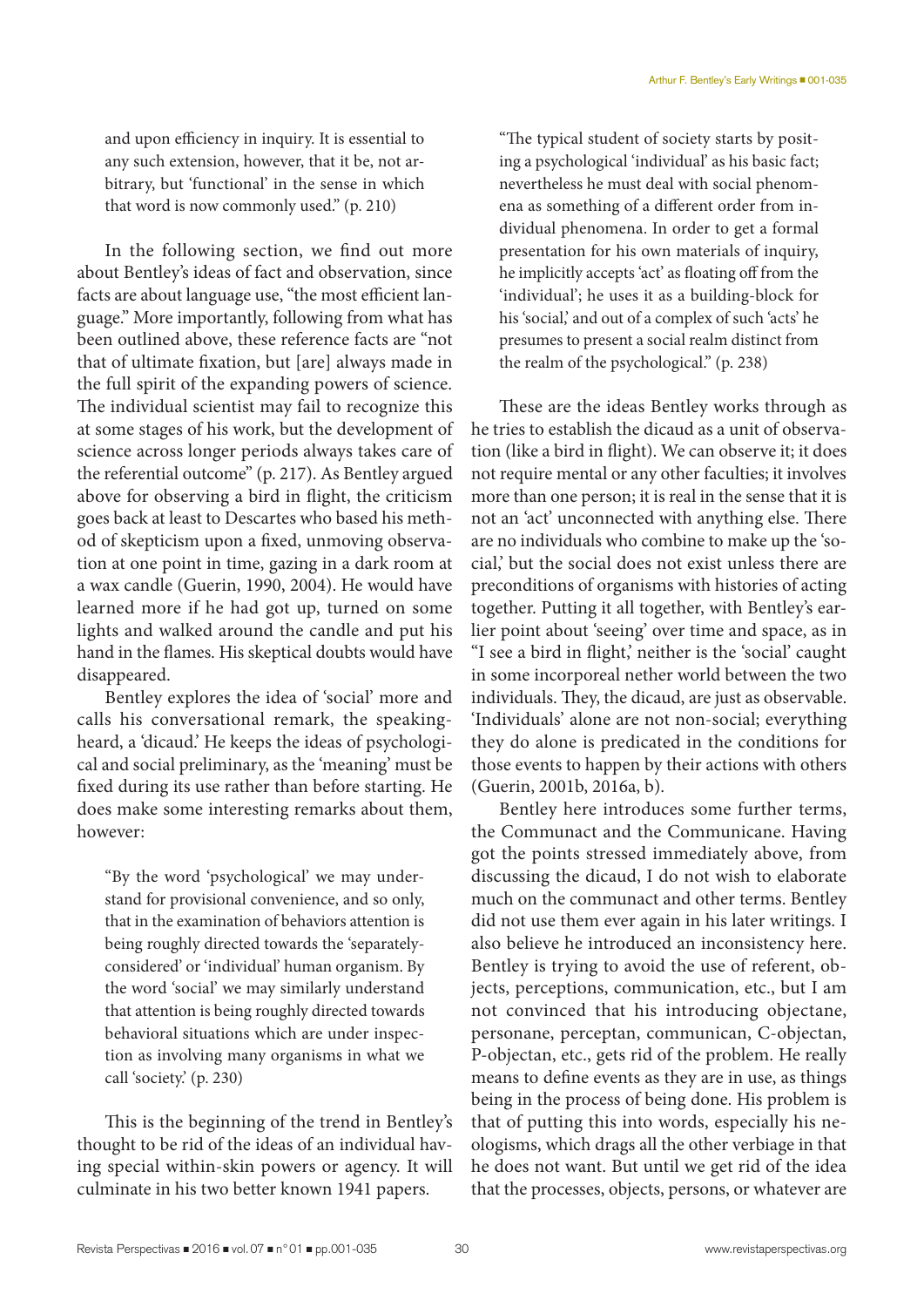'in' words, and I am arguing that Bentley did not fully escape that, we are still in the same mess (cf. Bentley, 1941c, 1947). That he does not use these terms in his future writings perhaps indicates that he also saw this problem of contradicting his own principles.

Following this, Bentley addresses the question of organisms and objects. We have already seen that *isolating* either of these leads to problems:

"Psychology and sociology are alike in that their investigations deal with situations in which organisms and environmental objects are involved together in durational events. The systems of such events provide the subjects-matters for both of these sciences. *Neither psychology nor sociology is ever able to concentrate its exclusive attention upon the organism taken in isolation, nor upon the environmental object so taken*." (1935, p. 283, my italics)

He moves here to developing a type of systems approach or a field approach in Kantor's terms. He also goes on to develop the theme of his betterknown 1941 papers—stating that making a 'surgical' (p. 286) cut between organism and environment is problematic; the skin is not a metaphysical dividing line. In the present context, this follows quite well from the discussion of 'seeing' a bird in flight. The cutting is quite artificial. There is another conclusion, however, that is of equal importance:

"To obtain a fair understanding of the organization of organisms and objects, of the system of knowledge in which they can be observed and studied, is therefore a problem that is almost the exact equivalent of the problem of the differentiation of the sciences. The two problems must be worked out together." (p. 307)

So to clear up the problems of psychology, Bentley argues, we must halt the differentiation of psychology from the other social sciences and from biology, and this is why a good knowledge of his early research-grounded papers is important. They show how these fields can be brought in together and that this must be part of a proper psychology, not an individual or brain separate from everything else. All the arguments made by Bentley also argue for the unification of the social sciences.

"In summary, I have never found a situation of behaviors in which I could assume a substantive separation between psychological behavioral facts taken as 'individual' and other behavioral facts taken as 'social,' in such a way that I could regard it as reliable *for the more general purposes* of the organization of behavioral knowledge and the pursuit of behavioral research. I have never found social *things* in basic separations from individually psychological *things;* nor individually psychological *things* in basic separation from social *things*.

Such being the case, I cannot establish a coherent distinction between the functional techniques of psychology and sociology upon the basis furnished by any rough-and-ready distinction set forth or purporting to be guaranteed by the dubious words 'individual' and 'social,' or by any of their substitutes." (p. 329)

The next section of the book outline the techniques of psychology and sociology in terms of Bentley's Communucane, Perceptane, etc. While interesting in its own right, it does not get us far once the book is finished, unlike the other conclusions I have been drawing from Bentley's work. Interesting comparisons could be made to Bourdieu's (1990) idea of *habitus,* closely related to these ideas of Bentley's. The common denominator, of course, is both wanted to find a way of including environment and organism together without giving priority to one or the other.

In summary, the main ideas to get from Bentley's (1935) book are that observation is not limited to points of time and space; it makes sense to think of observation as durational and spatial. From this, our terms must reflect such extensions because history has made them blind to this. Once these changes are made, many of our older ways of viewing our subject matter change. Individuals are not segmentary units, psychology cannot be separated from sociology, and we must study the full contexts, biological, individual and social, that bring about other events, or are the crucible in which activities occur. While Bentley's suggested new terminology for this does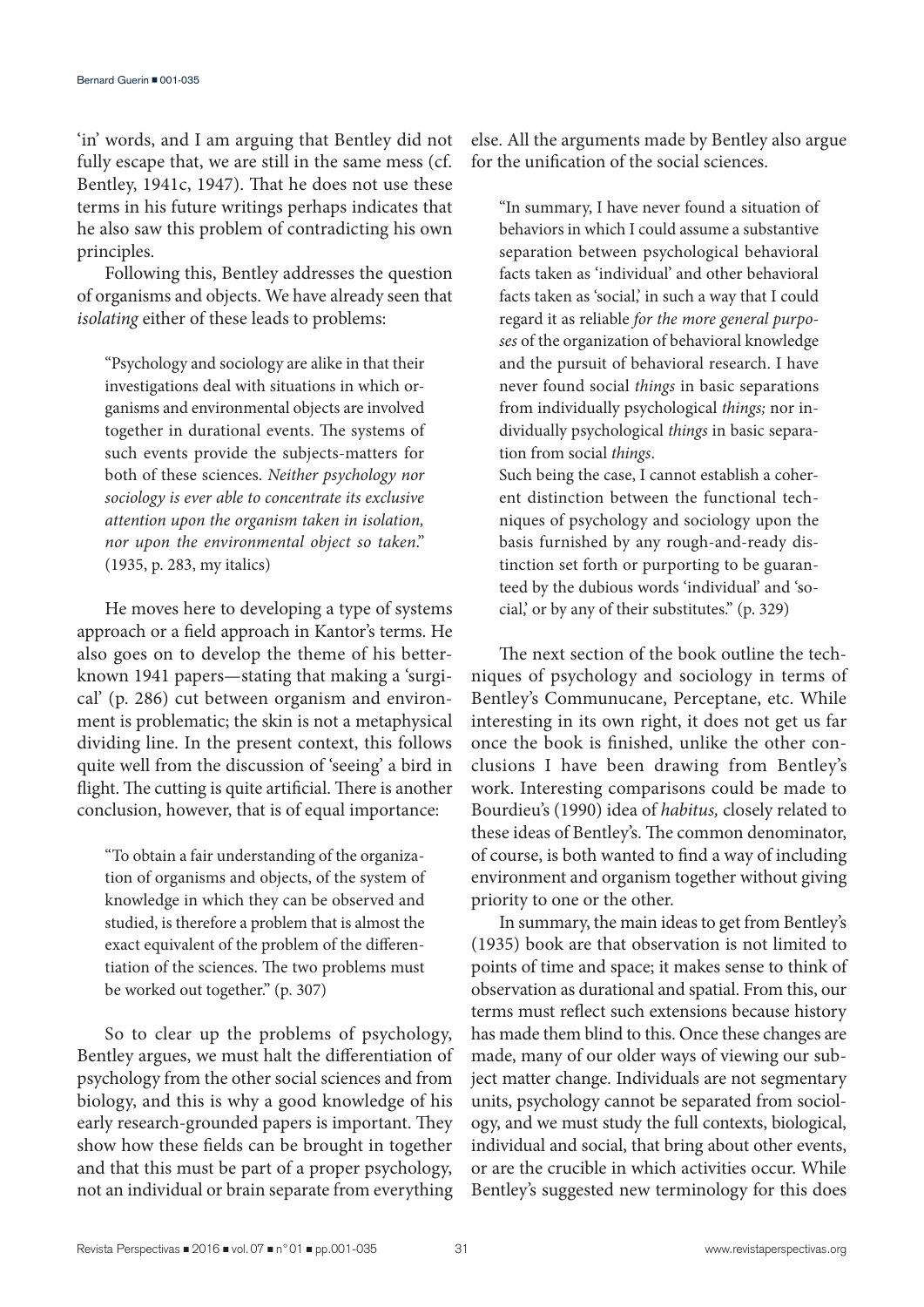not help, I believe that the main points are extremely revolutionary in the social sciences and his later work develops them further. Bentley's ideas were given authority and recognition by the interest of John Dewey in his work, and his development of these ideas was aided by the collaboration of John Dewey (Dewey & Bentley, 1949).

# The Legacy of Arthur F. Bentley

Working through Bentley's early writings, we can see some clear developments in his thinking around key themes. His earliest work focused on the relations between individuals and the social domain. This is the origin of even his later writing about the false bifurcation of the world at the point of the skin (Bentley, 1941a, b). This comes through the so-called 'inner' person actually being social and part of the social world, although readers of only these later papers will not see this foundation in the thinking. This is one of Bentley's most important contributions. That there is no inner person and instead of ridding theories of 'inner' by introducing spurious abstract concepts or brain metaphors, we need to locate all those events in the person's context, especially their social context.

This early work also began his focus on how to observe 'the social' which led both to his intensive multi-disciplinary research studies and to his focus away from cross-sectional or causal observations to thinking and practicing observation as a contextual or durational event. It was shown how Bentley engaged in several social science research projects that were multi-disciplinary, done over time, used flexible and varied methods—including both interviews, group discussion as well as solid quantitative data analyses—and were directed to practical problems that sometimes included action research components.

His early work also started a life-long theme, but one which is not prominent in his best-known writings, that observation should not be causal or cross-sectional. We should observe events over time and from as many angles of contexts as possible. Indeed, this is his model of how it should be done. This was given in his main points about observation presented earlier in this paper.

In terms of the old "Wise men and the elephant" story of biased observations by the three wise men who were blindfolded and came back with very different observations of an elephant, it would be suggested that this is an extremely poor model for observation. The observers should have:

- taken off their blindfolds
- spent a lot more time interacting with the elephant and its parts
- explored more of the elephant
- observed the elephant over time when it moved or changed
- shared their observations while making them

These points still need developing in terms of critiques of all our current methodologies, including most qualitative methods.

Bentley was also ahead of his time in ignoring the factuality of the social sciences and psychology and focusing instead on the words they used in writing. He pre-dates the discursive or textual analyses that are current today. Perhaps of most value is his methodological approach here:

- naming difficult points in conceptual analysis tracking each of the many psychological and social theories to the points at which they must engage with these difficult points
- mapping the discursive strategies they used to get around, hedge or deal with these difficult points
- giving four key sectors that a commonly difficult points in theorizing

This also beautifully illustrated how these early psychologies produced 'solutions' to the difficult point, but only by introducing abstract words which gloss over the further problems that they caused, meaning that the solutions were not really solutions. A more recent example traces how the main contemporary psychologies deal with catharsis and uncertainty as drivers of behavior, and the strategies they use to patch up pitfalls in theorizing in these ways (Guerin, 2001a).

The main issues he used in his textual analysis are still current today and most recent cognitive psychologies, behavioral psychologies, and espe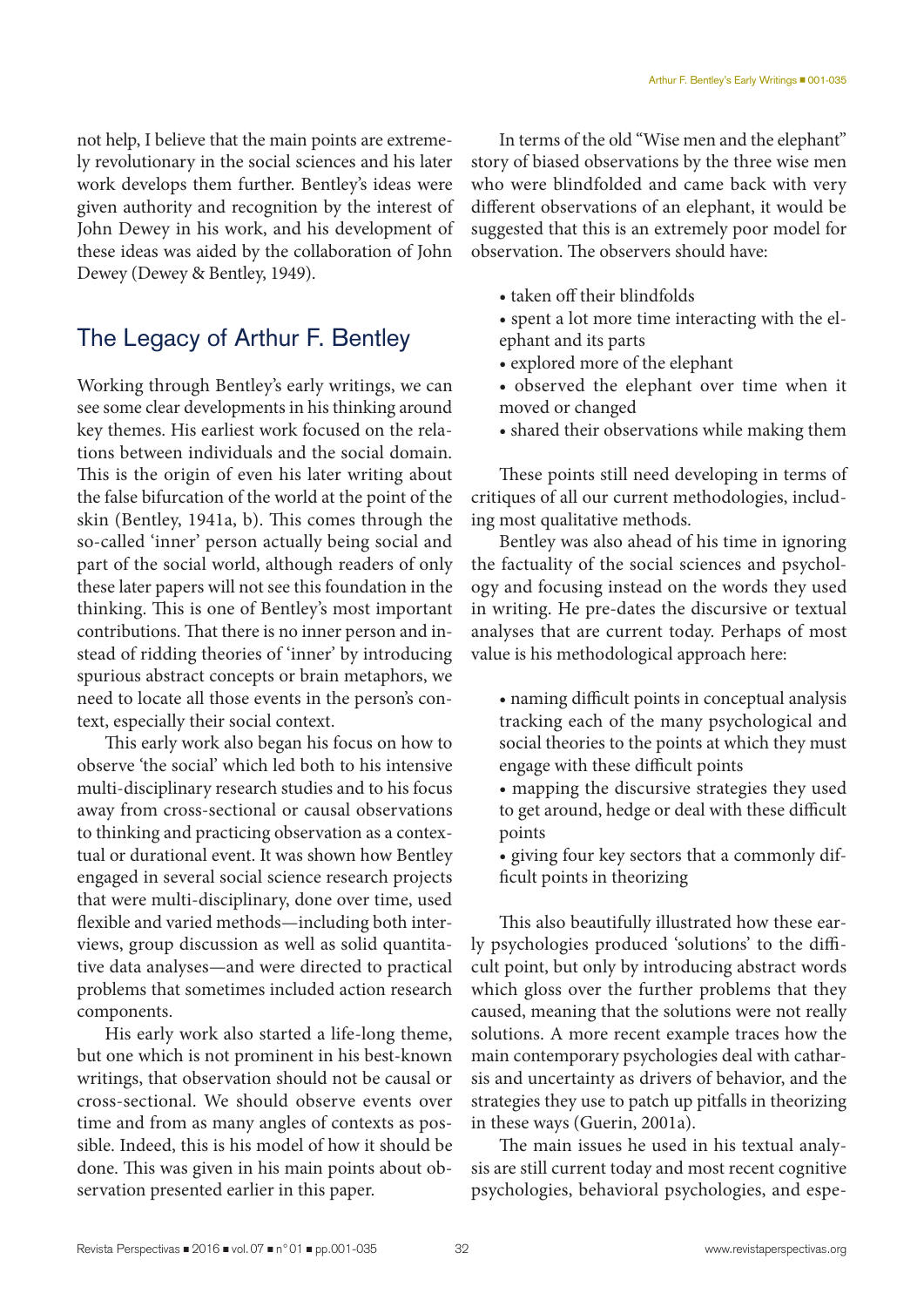cially cognitive-neurological psychologies should be examined in the same way. The issues were *immateriality*, *apprehensionality, isolationality,* and *environment.* Two examples of how cognitive psychologies still make untenable assumptions were given above. Most of the psychological theories were found wanting, although Kantor's interbehavioral psychology and Dewey's psychology seemed best at dealing with these four issues simultaneously and not glossing over a problem by introducing spurious terminological words to hide the problem, as most of the theories were found to do.

Finally, it was found through many parts of his writings that, despite extensive discussion about the nature of language as social interaction, and his innovative use of discursive analysis of psychologytalk, he did not ever present a final or satisfactory (by his own criteria) version of how language is truly a social event. He introduced several versions of terminology, all of which can be found wanting by his own criteria.

My hope is that this outline helps put Bentley's later writings into a more accurate perspective. Arthur F. Bentley was not an arm-chair philosopher but someone who had spent many years in field and action research and intensive archival and political analyses. His major themes have not been properly dealt with even today in the current psychologies that abound: getting rid of the inner/ outer distinction is usually done by similar patchup discursive strategies, and Bentley's early work I hope shows that we should fill in this division with descriptions of social and economic context. If we follow his innovative methods for thinking, critique and research, it would help develop psychology and the social sciences into a more useful integrated field that would allow better understanding of why people do what they do in context.

## References

- Barraclough, S. L. (1991). *An end to hunger? The social origins of food strategies.* London: Zed Books.
- Bentley, A. F. (1893). The condition of the Western farmer as illustrated by the economic history of a Nebraska township. In H. B. Adams (Ed.), *Johns Hopkins University Studies in Historical and Political Science*, 11th Series 7-8, 281-370.
- Bentley, A. F. (1895). The units of investigation in the social sciences. *Annals of the American Academy of Political and Social Sciences, 5*, 915- 941.
- Bentley, A. F. (1904-1907). *Municipal ownership interest groups in Chicago: A study of referendum votes, 1902-1907*. Unpublished manuscript, Lilly Library Collections, Indiana University, Bloomington.
- Bentley, A. F. (1908). *The process of government: A study of social pressures*. Bloomington, Indiana: Principia Press.
- Bentley, A. F. (1920/1969). *Makers, users, and masters*. Syracuse, NY: Syracuse University Press.
- Bentley, A. F. (1926). *Relativity in man and society*. New York: Knickerbocker Press. (Also Principia Press)
- Bentley, A. F. (1928/1975). A sociological critique of behaviorism. In Bentley (1975/1954).
- Bentley, A. F. (1935). *Behavior knowledge fact*. Bloomington, Indiana: Principia Press.
- Bentley, A. F. (1941a/1975). The human skin: Philosophy's last line of defense. *Philosophy of Science, 8*, 1-19. Also in Bentley (1975/1954).
- Bentley, A. F. (1941b). The behavioral superfice. *Psychological Review, 48*, 39-59.
- Bentley, A. F. (1941c/1975). Memoranda on a program of research into language. In Bentley (1975/1954).
- Bentley, A. F. (1941d). Decrassifyng Dewey. *Philosophy of Science, 8*, 147-156.
- Bentley, A. F. (1947). The new "semiotic". *Philosophy and Phenomenological Research, 8*, 107-132.
- Bentley, A. F. (1950). Kennetic inquiry. *Science, 112*, 775-783. Also in Bentley (1975/1954).
- Bentley, A. F. (1951-1952). *Skinner comments*. Unpublished manuscript. Lilly Library, Indiana University, Bloomington, Indiana.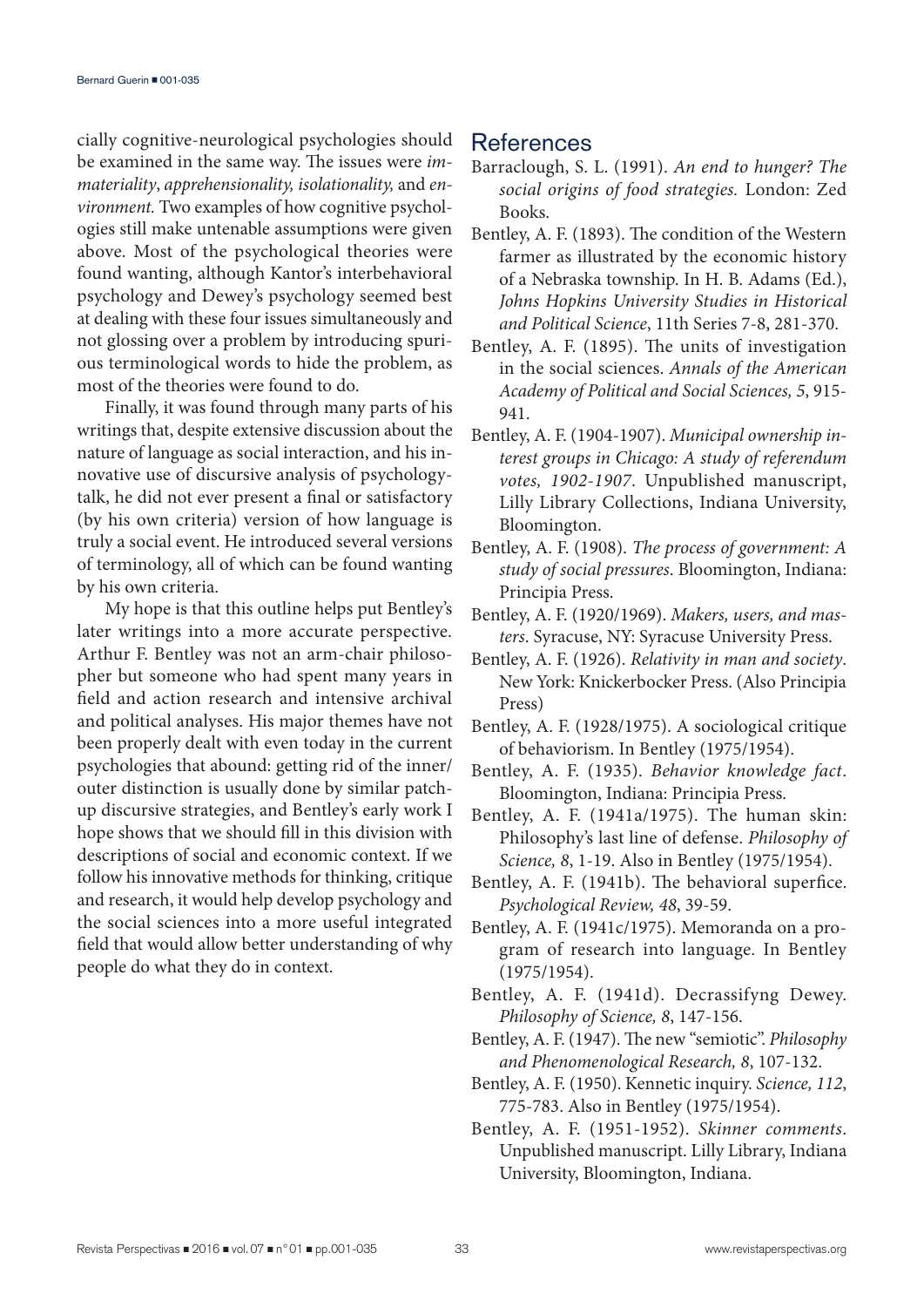Bentley, A. F. (1975/1954). *Inquiry into inquiries: Essays in social theory*. Westport, Connecticut: Greenwood Press.

Billig, M. (2005). A psychoanalytic discursive psychology: From consciousness to unconsciousness. *Discourse Studies*, *8*, 17-24.

- Bourdieu, P. (1990). *In other words: Essays towards a reflexive sociology*. London: Polity Press.
- Chiesa, M. (1994). *Radical behaviorism: The philosophy and the science*. Boston, MA: Authors Cooperative.

Corrigan, P. (1997). *The sociology of consumption: An introduction.* London: Sage.

- Derrida, J. (1978/67). *Writing and difference*. Evanston, IL: Northwestern University Press.
- Dewey, J., & Bentley, A. F. (1949). *Knowing and the known*. Boston: Beacon Press.
- Durkheim, E. (1982/1895). *The rules of the sociological method*. New York: Free Press.

Foucault, M. (1979). Governmentality. *I & C, 6*, 5-21.

Guerin, B. (1990). Gibson, Skinner, and perceptual responses. *Behavior and Philosophy, 18*, 43-54.

Guerin, B. (1997). How things get done: Socially, non-socially; with words, without words. In L. J. Hayes & P. Ghezzi (Eds.), *Investigations in behavioral epistemology* (pp. 219-235). Reno, NV: Context Press.

- Guerin, B. (1998). Religious behaviors as strategies for organizing groups of people: A social contingency theory. *The Behavior Analyst, 21*, 53-72.
- Guerin, B. (2001a). Replacing catharsis and uncertainty reduction theories with descriptions of the historical and social context. *Review of General Psychology, 5,* 44-61.

Guerin, B. (2001b). Individuals as social relationships: 18 ways that acting alone can be thought of as social behavior. *Review of General Psychology, 5,* 406-428.

Guerin, B. (2003). Language use as social strategy: A review and an analytic framework for the social sciences. *Review of General Psychology, 7,* 251-298.

Guerin, B. (2004). *Handbook for analyzing the social strategies of everyday life*. Reno, Nevada: Context Press.

Guerin, B. (2016a). *How to rethink psychology: New* 

*metaphors for understanding people and their behavior.* London: Routledge.

- Guerin, B. (2016b). *How to rethink human behavior: A practical guide to social contextual analysis.* London: Routledge.
- Hale, M. Q. (1960). The cosmology of Arthur F. Bentley. *American Political Science Review*, *54*, 955-961.
- Handy, R. (1973). The Dewey-Bentley transactional procedures of inquiry. *The Psychological Record, 23*, 305-317.

Hayes, L. J. (1994). Thinking. In S. C. Hayes, L. J. Hayes, M. Sato, & K. Ono (Eds.), *Behavior analysis of language and cognition* (pp. 149- 164). Reno, NV: Context Press.

- Hepburn, A., & Potter, J. (2003). Discourse analysis practice. In C. Searle, D. Silverman, J. Gubrium, & G. Gobo (Eds.), *Qualitative research practice*  (pp. 180-196). London: Sage.
- Jacobson, N. (1964). Causality and time in political process: A speculation. *American Political Science Review, 58*, 15-22.
- Jordan, G. (1999). The relevance of Bentley for group theory: Founding father or mistaken identity? *History of the Human Sciences, 12*, 27- 54.
- Kress, P. F. (1970). *Social science and the idea of progress: The ambiguous legacy of Arthur F. Bentley*. Urbana, IL: University of Illinois Press.
- Lee, V. L. (1999). "Behavior" does not mean "behavior of the organism": Why conceptual revision is needed in behavior analysis. *Behavior and Social Issues, 9*, 67-80.

Parsons, T., Shils, E. A., & Smelser, N. J. (1965). *Toward a general theory of action: Theoretical foundations for the social sciences*. NY: Transaction Publishers.

Pronko, N. H. (1988). *From AI to zeitgeist: A philosophical guide for the skeptical psychologist*. New York: Greenwood Press.

Pronko, N. H. & Herman, D. T. (1982). From Dewey's reflex arc concept to transactionalism and beyond. *Behaviorism, 10*, 229-254.

Ratner, S. (1957). A. F. Bentley's inquiries into the behavioral sciences and the theory of scientific inquiry. *British Journal of Sociology, 8*, 40-58.

Ratner, S., Altman, J., & Wheeler, J. E. (Eds.). (1964). *John Dewey and Arthur F. Bentley: A*